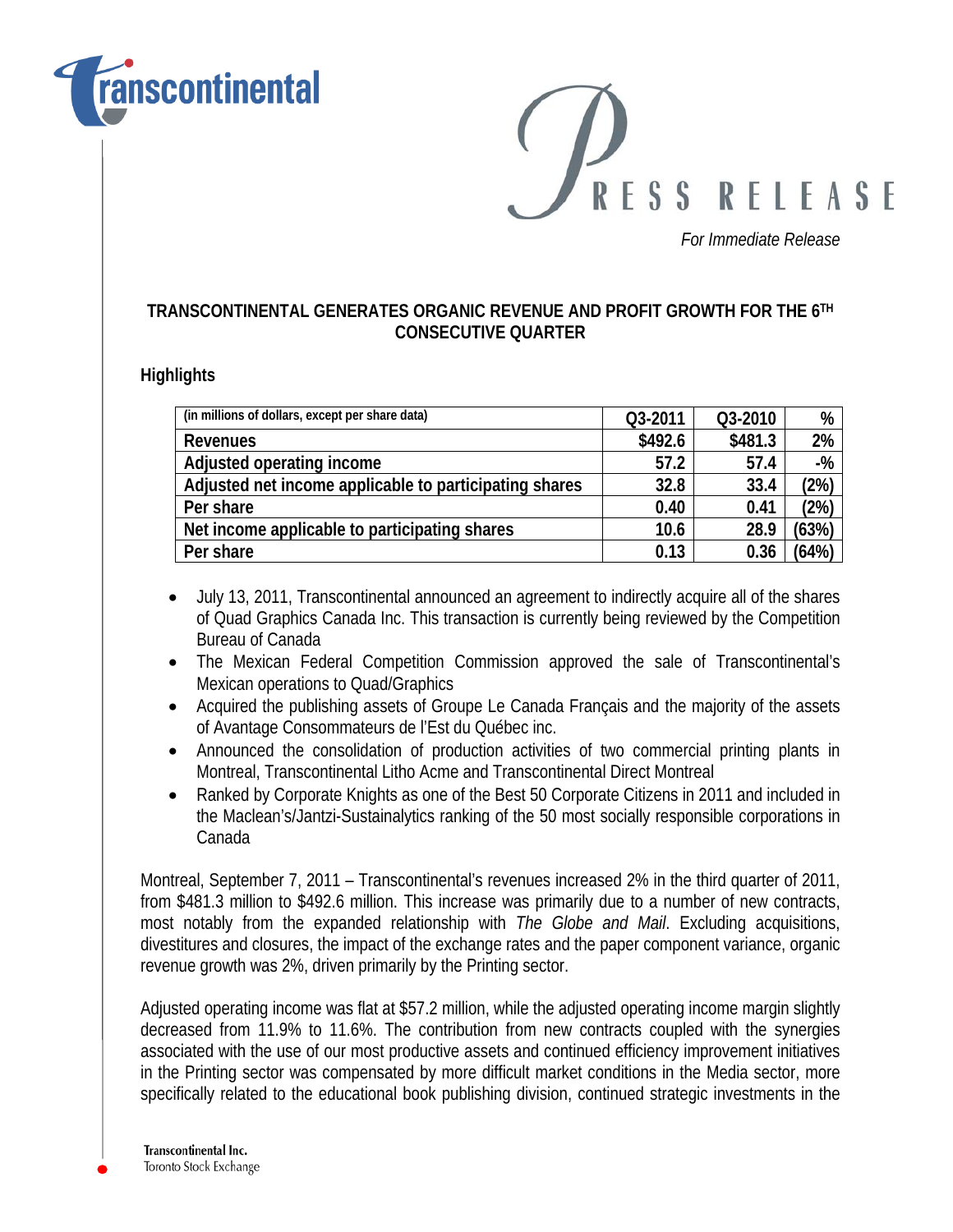Interactive sector and the negative impact of the exchange rates. However, we generated 6% of organic growth.

Net income applicable to participating shares decreased 63%, from \$28.9 million, or \$0.36 per share, to \$10.6 million, or \$0.13 per share. This decrease is mainly due to a net loss related to the discontinuance of our operations in Mexico. Excluding unusual items and discontinued operations, adjusted net income applicable to participating shares decreased 2%, from \$33.4 million, or \$0.41 per share, to \$32.8 million, or \$0.40 per share.

"I am satisfied with our third quarter results, especially with the fact that we have generated organic revenue and profit growth for the sixth consecutive quarter in an industry that faces increasing competition. In the past few months, we pursued our strategy to strengthen our existing assets by making strategic acquisitions, divesting less core businesses and rationalizing certain activities. We also developed our offering of products and services on the digital side by expanding our digital advertising representation relationships as well as mobile partnerships. We will continue with our plan to transform Transcontinental to meet our customers' evolving needs. In the next few months we will launch new digital products and services and make use of our most productive assets in order to continue to grow and transform Transcontinental," said François Olivier, President and Chief Executive Officer.

### **Other Financial Highlights**

- Free cash flow from operations increased significantly as cash flow from operations, before changes in non-cash operating items, was stable at \$71.4 million and capital expenditures decreased, from \$21.4 million to \$8.7 million.
- As at July 31, 2011, the ratio of net indebtedness (including the securitization program) to adjusted operating income before amortization was 1.59x, as compared to 1.82x as at October 31, 2010 and 1.85x as at July 31, 2010. The ratio of net indebtedness to adjusted operating income before amortization is slightly above the target of 1.5x set by management. Over the next few quarters, it should reach the target given the expected increase in cash flow generation and reduction in capital expenditures.
- In the quarter, Transcontinental prepaid and cancelled its five-year term loan of \$50 million with SGF Rexfor Inc.

For more detailed financial information, please see *Management's Discussion and Analysis for the Third Quarter Ended July 31, 2011* at www.transcontinental.com, under "Investors."

### **Operating Highlights**

 Transcontinental announced that it agreed to acquire all the shares of Quad Graphics Canada Inc. This transaction is currently being reviewed by the Competition Bureau of Canada. Transcontinental was informed by the Competition Bureau that it requires additional information in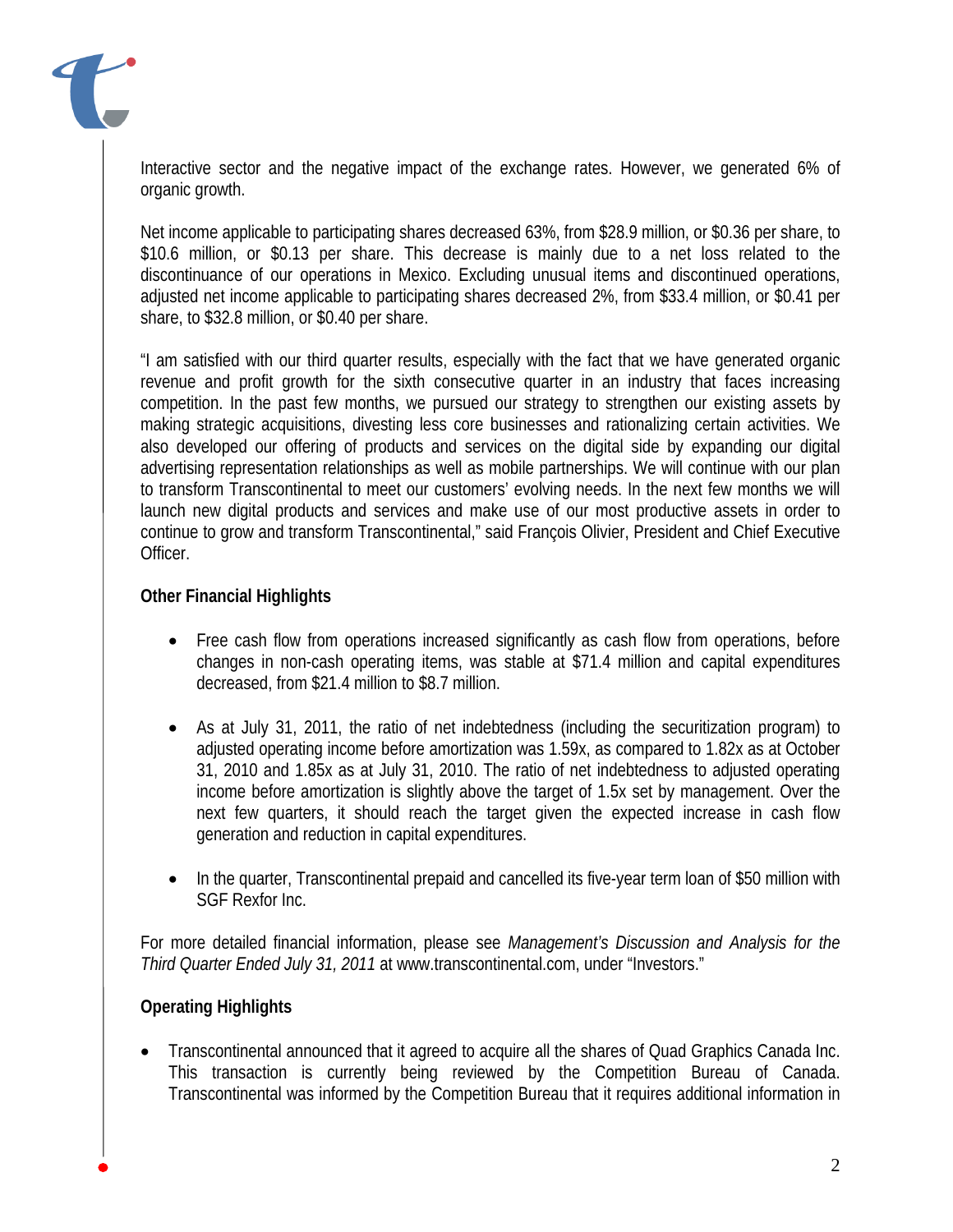order to complete its review of the proposed transaction. Under the Competition Act, the period during which the parties may not complete the transaction has been extended until 30 days after providing the Competition Bureau with the additional information it has requested. Both parties have been cooperating with the Competition Bureau since the announcement of the transaction, and they expect to be able to comply with the request for additional information in a timely manner. Given the scope and complexity of the parties' businesses, the issuance of a request for additional information is not unusual.

- The Mexican Federal Competition Commission has approved the sale of Transcontinental's Mexican operations to Quad/Graphics, therefore this transaction will close shortly. In connection with the upcoming closing, Transcontinental will also transfer its black and white book printing business, destined for U.S. export, to Quad/Graphics. As a result of this imminent volume reduction, Transcontinental will gradually reduce approximately one third of its workforce in its Louiseville and Sherbrooke plants where this book work is produced.
- These transactions combined are expected to generate at least \$40 million in incremental EBITDA for Transcontinental, over 12 to 24 months following the closure of the transactions.
- Transcontinental announced the consolidation of production activities of two commercial printing plants in Montreal, Transcontinental LithoAcme and Transcontinental Direct Montreal by late September 2011. As a result of this reorganization, the workforce will be reduced.
- Transcontinental Media acquired the publishing assets of Groupe Le Canada Français, both print publications and websites. Print publications have a combined weekly circulation of more than 155,000 copies. It also acquired the majority of the assets of Avantage Consommateurs de l'Est du Québec inc., including print publications, which have a combined weekly circulation of 60,000 copies, as well as digital and distribution activities. Furthermore, it significantly grew its digital advertising offering thanks to a new partnership with The New York Times Company for About.com, CalorieCount.com and Netplaces.com as well as with Ziff Davis for PCMag.com, ExtremeTech.com and Geek.com. As of today, Transcontinental Media has a digital network of 11.3 million monthly unique visitors in Canada through more than 1,000 websites, bringing its global reach to almost 1 in 2 Canadian Internet users.
- Transcontinental Interactive won a number of awards. It was ranked top Canadian vendor by the *2011 Email Vendor Features & Functions Guides* from Red Pill Email and was ranked fifth in the United States, the only Canadian company to place in the top five. In addition, it captured a total of 30 top prizes at the prestigious Magnum Opus Awards for 2011. These awards recognize excellence in custom-media editorial, design and strategy and were presented by ContentWise and the Content Marketing Institute. They were judged by leading custom-publishing professionals and professors from the Missouri School of Journalism.
- Transcontinental was ranked by the independent Canadian media corporation Corporate Knights as one of the Best 50 Corporate Citizens in 2011 for the fifth consecutive year. Corporations are selected based on their community involvement, labour relations, environmental practices, occupational health & safety and governance practices. Furthermore, for the third year in a row,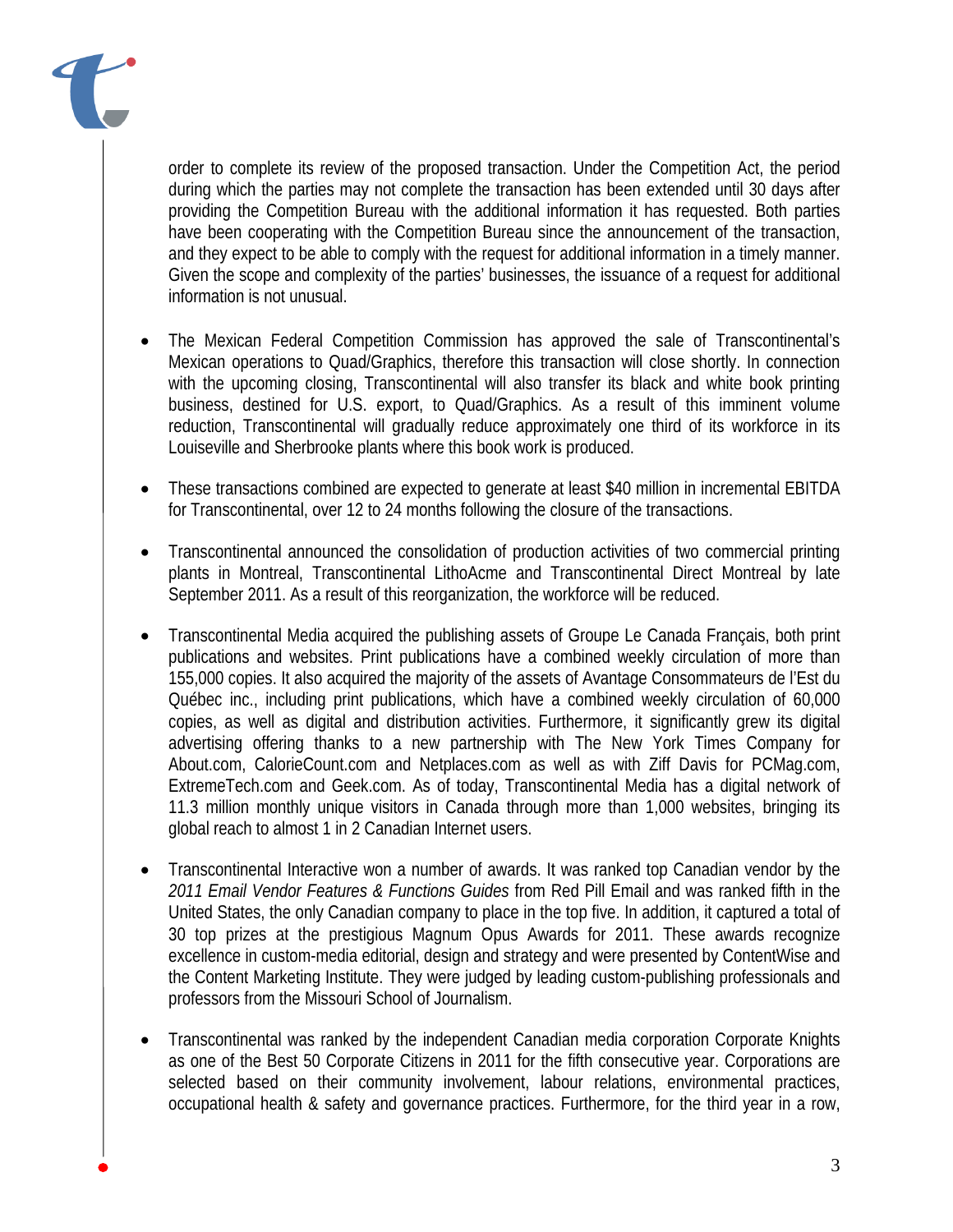

Transcontinental was included in the Maclean's/Jantzi-Sustainalytics ranking of the 50 most socially responsible corporations in Canada. Launched jointly in 2007 by *Maclean's* magazine and the research firm Jantzi-Sustainalytics, the top 50 companies are evaluated based on a broad range of environmental, social and governance criteria (ESG).

### **Highlights for the Nine-month Period**

In the first nine months of fiscal 2011, Transcontinental's revenues increased 2%, from \$1,471.9 million to \$1,506.1 million. Excluding acquisitions, divestitures and closures, the impact of the exchange rates and the paper component variance, organic revenue growth was 2%, with all three sectors contributing. Similarly, adjusted operating income increased 3%, from \$161.0 million to \$166.4 million, while the adjusted operating income margin increased slightly from 10.9% to 11.0%. Net income applicable to participating shares went from \$122.1 million, or \$1.51 per share, to \$69.8 million, or \$0.86 per share. Excluding unusual items and discontinued operations, adjusted net income applicable to participating shares increased 9%, from \$93.2 million to \$101.5 million. On a per share basis it increased 9%, from \$1.15 to \$1.25.

### **Reconciliation of Non-GAAP Financial Measures**

Financial data have been prepared in conformity with Canadian Generally Accepted Accounting Principles (GAAP). However, certain measures used in this press release do not have any standardized meaning under GAAP and could be calculated differently by other companies. The Corporation believes that certain non-GAAP financial measures, when presented in conjunction with comparable GAAP financial measures, are useful to investors and other readers because that information is an appropriate measure for evaluating the Corporation's operating performance. Internally, the Corporation uses this non-GAAP financial information as an indicator of business performance, and evaluates management's effectiveness with specific reference to these indicators. These measures should be considered in addition to, not as a substitute for or superior to, measures of financial performance prepared in accordance with GAAP.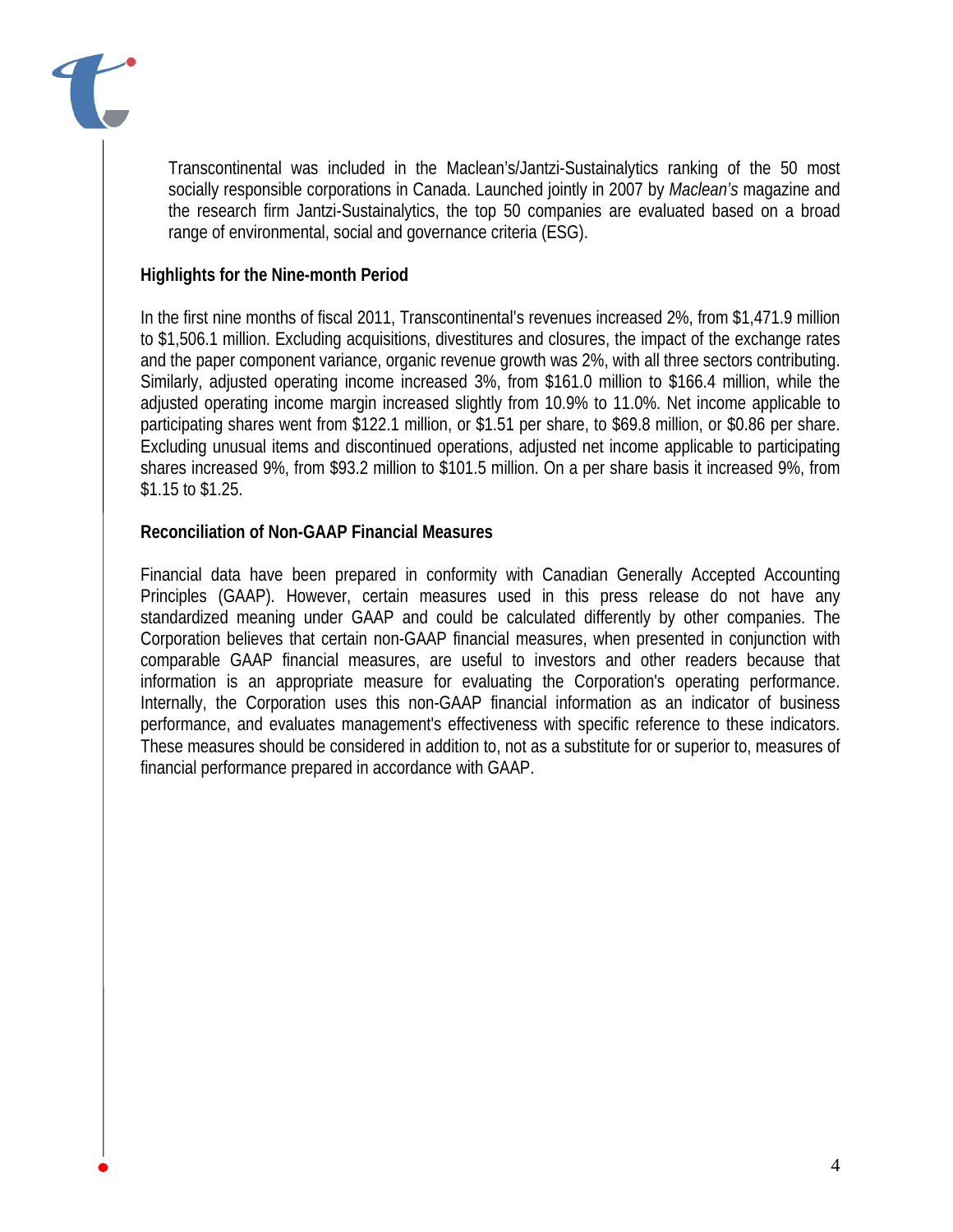

### The following table reconciles GAAP financial measures to non-GAAP financial measures.

#### **Reconciliation of Non-GAAP financial measures**

(unaudited)

|                                                                  | Three months ended July 31 |      | Nine months ended July 31 |    |        |    |        |  |  |
|------------------------------------------------------------------|----------------------------|------|---------------------------|----|--------|----|--------|--|--|
| (in millions of dollars, except per share amounts)               | 2011                       | 2010 |                           |    | 2011   |    | 2010   |  |  |
| Net income applicable to participating shares                    | \$<br>10.6                 | \$   | 28.9                      | \$ | 69.8   | \$ | 122.1  |  |  |
| Dividends on preferred shares                                    | 1.7                        |      | 1.7                       |    | 5.1    |    | 5.1    |  |  |
| Net loss (income) from discontinued operations (after tax)       | 21.3                       |      | 3.7                       |    | 20.0   |    | (30.5) |  |  |
| Non-controlling interest                                         |                            |      |                           |    | 0.8    |    | 0.3    |  |  |
| Income taxes                                                     | 12.7                       |      | 11.7                      |    | 25.3   |    | 26.8   |  |  |
| Discount on sale of accounts receivable                          |                            |      |                           |    |        |    | 0.9    |  |  |
| <b>Financial expenses</b>                                        | 9.9                        |      | 10.4                      |    | 29.4   |    | 30.9   |  |  |
| Expenses related to long-term debt prepayment                    |                            |      |                           |    | 5.8    |    |        |  |  |
| Impairment of assets and restructuring costs                     | 1.0                        |      | 1.0                       |    | 10.2   |    | 5.4    |  |  |
| <b>Adjusted operating income</b>                                 | \$<br>57.2                 | \$   | 57.4                      | \$ | 166.4  | \$ | 161.0  |  |  |
|                                                                  |                            |      |                           |    |        |    |        |  |  |
| Net income applicable to participating shares                    | \$<br>10.6                 | \$   | 28.9                      | \$ | 69.8   |    | 122.1  |  |  |
| Net loss (income) from discontinued operations (after tax)       | 21.3                       |      | 3.7                       |    | 20.0   |    | (30.5) |  |  |
| Unusual adjustments to income taxes                              |                            |      |                           |    |        |    | (2.4)  |  |  |
| Expenses related to long-term debt prepayment (after tax)        |                            |      |                           |    | 4.2    |    |        |  |  |
| Impairment of assets and restructuring costs (after tax)         | 0.9                        |      | 0.8                       |    | 7.5    |    | 4.0    |  |  |
| Adjusted net income applicable to participating shares           | \$<br>32.8                 | \$   | 33.4                      | \$ | 101.5  | \$ | 93.2   |  |  |
| Average number of participating shares outstanding               | 81.0                       |      | 80.8                      |    | 81.0   |    | 80.8   |  |  |
| Adjusted net income applicable to participating shares per share | \$<br>0.40                 | \$   | 0.41                      | \$ | 1.25   | \$ | 1.15   |  |  |
|                                                                  |                            |      |                           |    |        |    |        |  |  |
| Cash flow related to continuing operations                       | \$<br>74.2                 | \$   | 113.4                     | \$ | 186.0  | \$ | 112.3  |  |  |
| Changes in non-cash operating items                              | 2.8                        |      | 42.5                      |    | (21.3) |    | (87.0) |  |  |
| Cash flow from continuing operations before changes in non-      |                            |      |                           |    |        |    |        |  |  |
| cash operating items                                             | \$<br>71.4                 | \$   | 70.9                      | \$ | 207.3  | \$ | 199.3  |  |  |

#### **Dividend**

At its September 7, 2011 meeting, the Corporation's Board of Directors declared a quarterly dividend of \$0.135 per Class A Subordinate Voting Shares and Class B shares. This dividend is payable on October 21, 2011 to participating shareholders of record at the close of business on October 3, 2011. On an annual basis, this represents a dividend of \$0.54 per share. Furthermore, at the same meeting, the Board also declared a quarterly dividend of \$0.4253 per share on cumulative 5-year rate reset first preferred shares, series D. This dividend is payable on October 15, 2011. On an annual basis, this represents a dividend of \$1.6875 per preferred share.

#### **Additional Information**

Upon releasing its quarterly results, Transcontinental will hold a conference call for the financial community today at 4:15 p.m. Media may hear the call in listen-only mode or tune in to the simultaneous audio broadcast on the Corporation's Web site, which will then be archived for 30 days. For media requests for information or interviews, please contact Nancy Bouffard, Director, Internal and External Communications of Transcontinental, at 514 954-2809.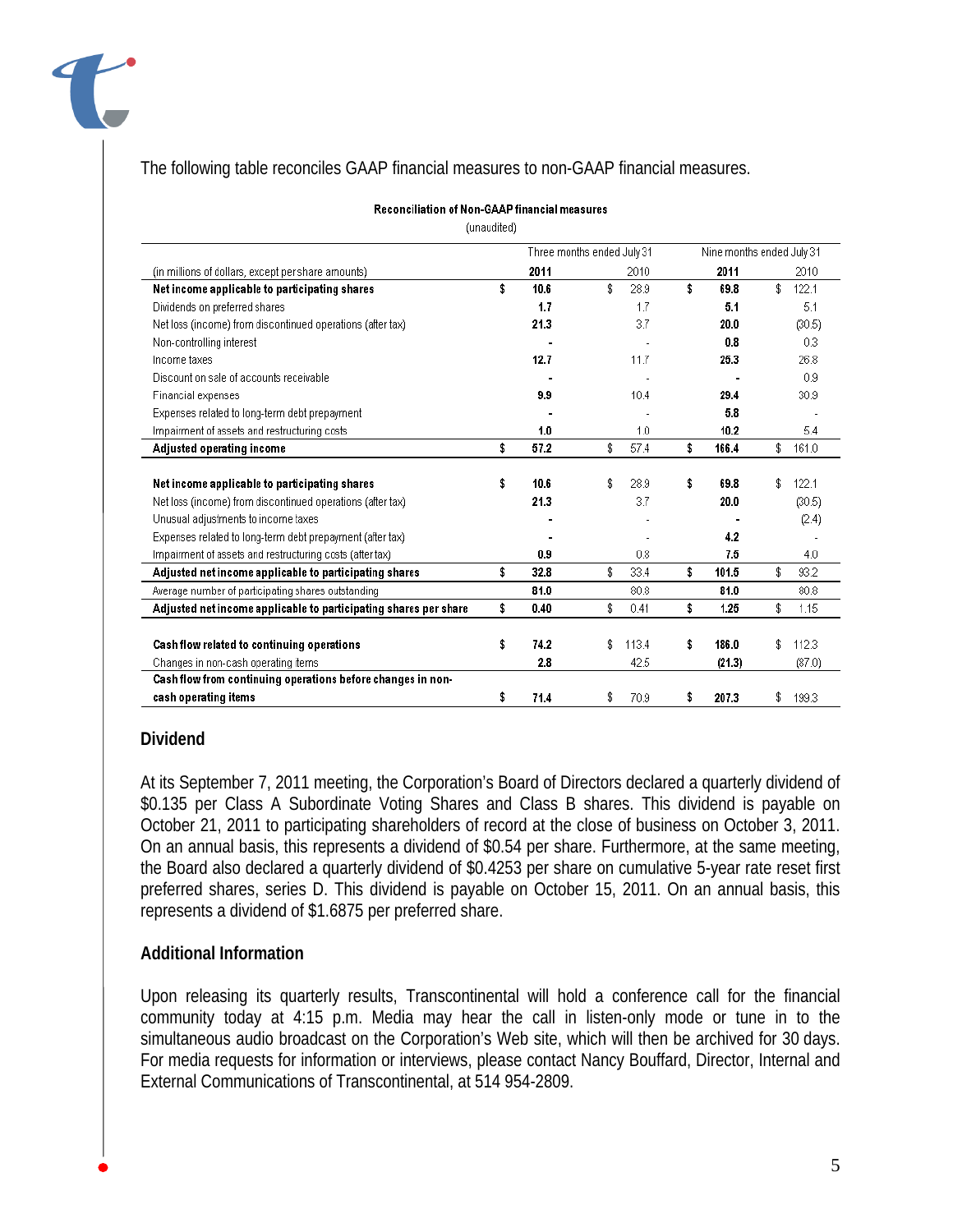### **Profile**

Transcontinental creates marketing products and services that allow businesses to attract, reach and retain their target customers. The Corporation is the largest printer in Canada and Mexico, and fourthlargest in North America. It is also one of Canada's top media groups as the leading publisher of consumer magazines and French-language educational resources, and of community newspapers in Quebec and the Atlantic provinces. Transcontinental is also the leading door-to-door distributor of advertising material in Canada through its celebrated Publisac network in Quebec and Targeo in the rest of Canada. Thanks to a wide digital network of more than 1000 websites, the company reaches over 11.3 million unique visitors per month in Canada. Transcontinental also offers interactive marketing products and services that use new communication platforms supported by marketing strategy and planning services, database analytics, premedia, e-flyers, email marketing, custom communications and mobile solutions.

Transcontinental (TSX: TCL.A, TCL.B, TCL.PR.D) has 10,500 employees in Canada, the United States and Mexico, and reported revenues of C\$2.1 billion in 2010. For more information about the Corporation, please visit www.transcontinental.com.

### **Forward-looking Statements**

This press release contains certain forward-looking statements concerning the future performance of the Corporation. Such statements, based on the current expectations of management, inherently involve numerous risks and uncertainties, known and unknown. We caution that all forward-looking information is inherently uncertain and actual results may differ materially from the assumptions, estimates or expectations reflected or contained in the forward-looking information, and that actual future performance will be affected by a number of factors, many of which are beyond the Corporation's control, including, but not limited to, the economic situation, structural changes in its industries, exchange rate, availability of capital, energy costs, increased competition, as well as the Corporation's capacity to engage in strategic transactions and integrate acquisitions into its activities. The risks, uncertainties and other factors that could influence actual results are described in the *Management's Discussion and Analysis* and *Annual Information Form*.

The forward-looking information in this release is based on current expectations and information available as at September 7, 2011. The Corporation's management disclaims any intention or obligation to update or revise any forward-looking statements unless otherwise required by the Securities Authorities.

For information: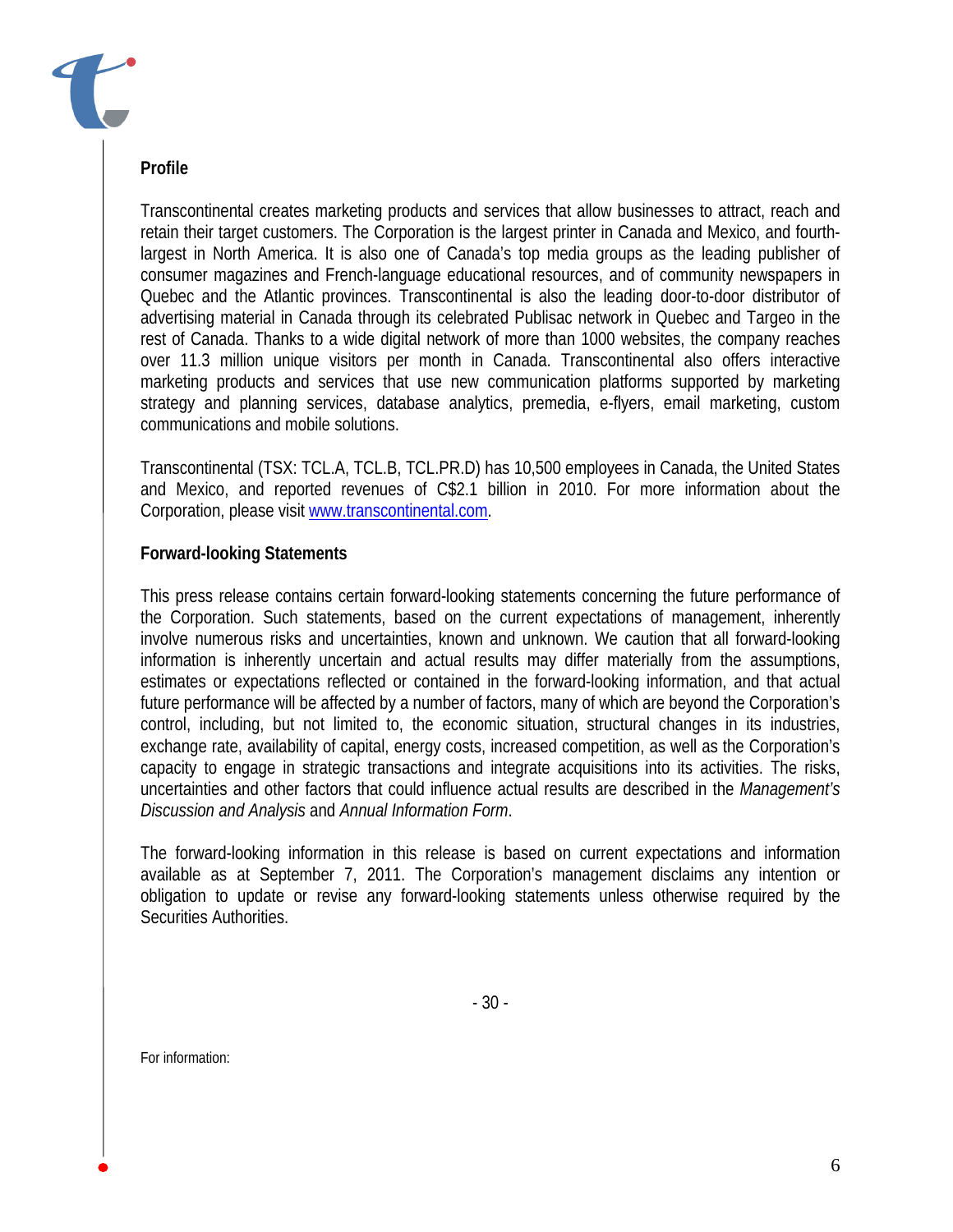

#### **Media**

Nancy Bouffard Director, Internal and External Communications Transcontinental Inc. Telephone : 514 954-2809 nancy.bouffard@transcontinental.ca www.transcontinental.com

### Financial Community

Jennifer F. McCaughey Senior Director, Investor Relations and Financial **Communications** Transcontinental Inc. Telephone : 514 954-2821 jennifer.mccaughey@transcontinental.ca www.transcontinental.com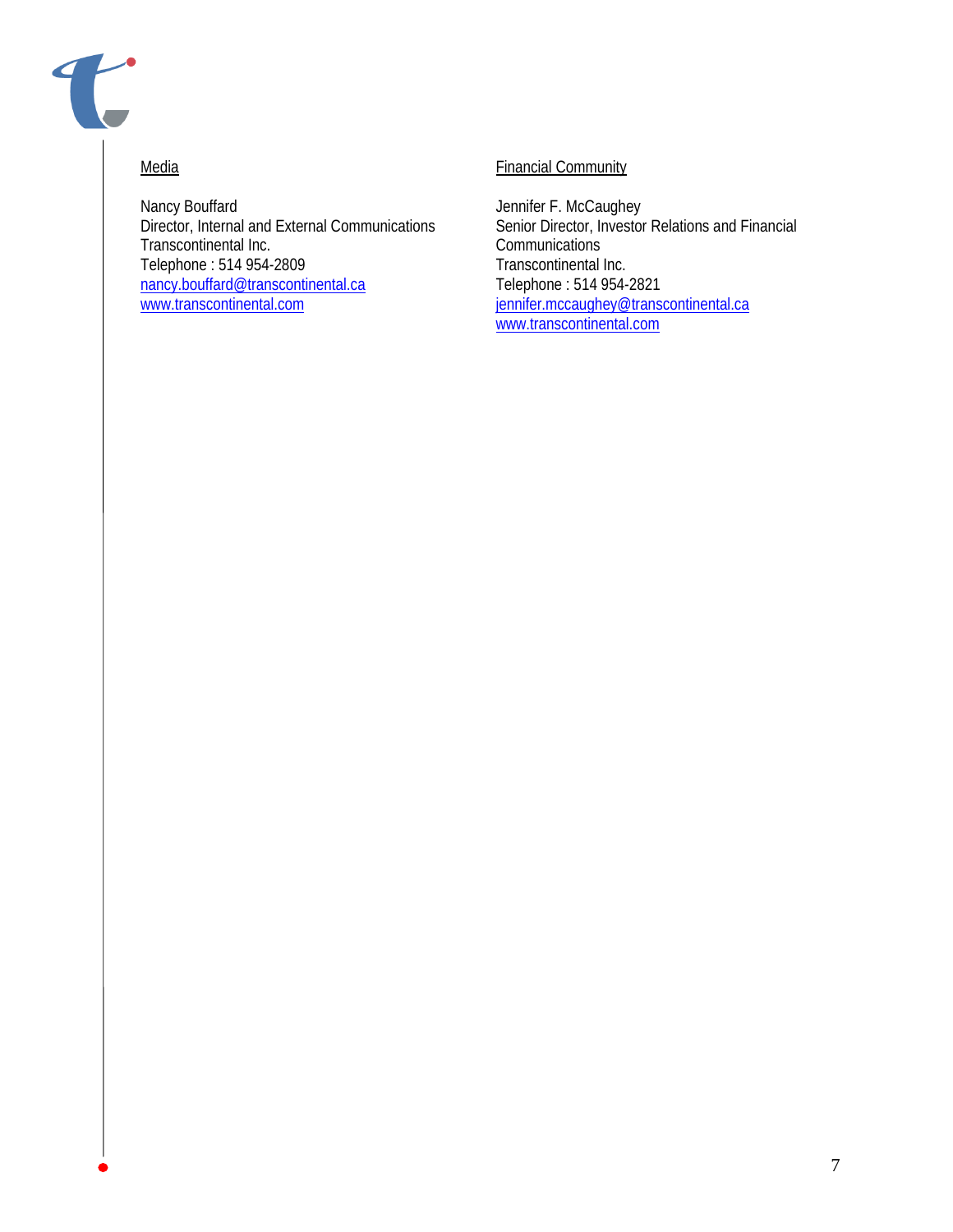

# *Management's Discussion and Analysis*

For the third quarter ended July 31, 2011

The purpose of this Management's Discussion and Analysis is to explain management's point of view on Transcontinental's past performance and future outlook. More specifically, it outlines our development strategy, performance in relation to objectives, future expectations and how Management addresses risk and manages financial resources. This report also provides information to improve the reader's understanding of the consolidated financial statements and related notes. It should therefore be read in conjunction with those documents. This Management's Discussion and Analysis is dated September 7, 2011.

In this document, unless otherwise indicated, all financial data are prepared in accordance with Canadian Generally Accepted Accounting Principles (GAAP). All amounts are in Canadian dollars, and the term "dollar", as well as the symbols "\$" and "C\$", designate Canadian dollars unless otherwise indicated. In this Management's Discussion and Analysis we also use non-GAAP financial measures. Please refer to the section of this report entitled "Reconciliation of Non-GAAP Financial Measures" for a complete description of these measures, on page 16.

The consolidated financial statements include the accounts of the Corporation and those of its subsidiaries, joint ventures and variable interest entities for which the Corporation is the principal beneficiary. Business acquisitions are accounted for under the acquisition method and the results of operations of these businesses are included in the consolidated financial statements from the acquisition date. Investments in joint ventures are accounted for using the proportionate consolidation method and investments in companies subject to significant influence are accounted for using the equity method. Other investments are recorded at either amortized cost or marked-to-market through comprehensive income depending on their classification as either financial assets held to maturity or available-for sale.

To facilitate the reading of this report, the terms "Transcontinental", "Corporation", "we", "our" and "us" all refer to Transcontinental Inc. together with its subsidiaries.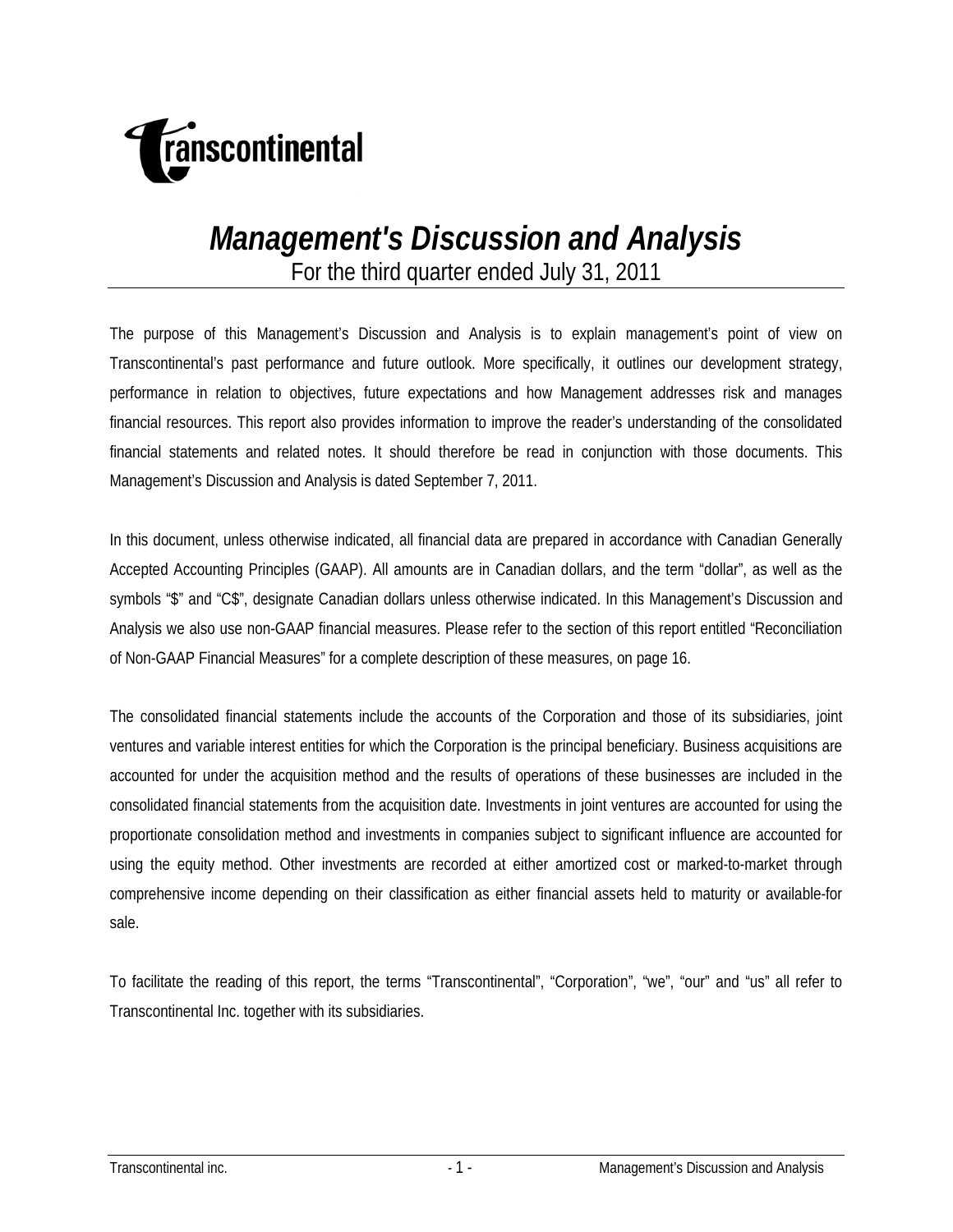## **TABLE OF CONTENTS**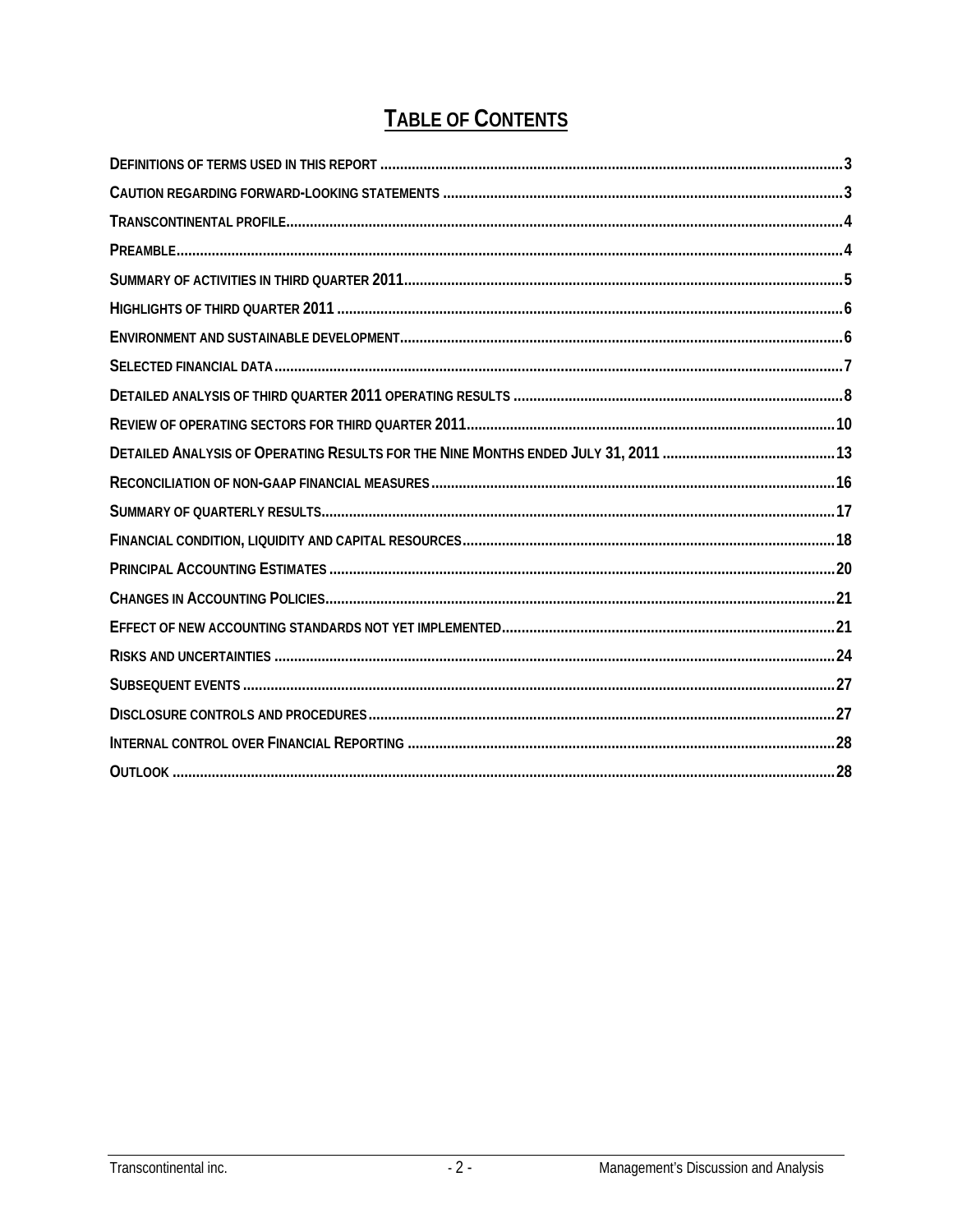### **DEFINITIONS OF TERMS USED IN THIS REPORT**

To make it easier to read this report, some terms have been shortened. The following are the full definitions of the shortened terms used in this report:

| Terms Used                                                | Definitions                                                                                                                                                        |
|-----------------------------------------------------------|--------------------------------------------------------------------------------------------------------------------------------------------------------------------|
| Adjusted operating income before<br>amortization          | Operating income from continuing operations before amortization, asset<br>impairment and restructuring costs and impairment of goodwill and intangible             |
|                                                           | assets                                                                                                                                                             |
| Adjusted operating income                                 | Operating income from continuing operations before impairment of assets,<br>restructuring costs and impairment of goodwill and intangible assets                   |
| Net income (loss) applicable to<br>participating shares   | Net income (loss) minus dividends on preferred shares                                                                                                              |
| Net income (loss) from continuing                         | Net income (loss) minus dividends on preferred shares and excluding discontinued                                                                                   |
| operations applicable to participating<br>shares          | operations                                                                                                                                                         |
| Adjusted net income applicable to<br>participating shares | Net income (loss) from continuing operations applicable to participating shares<br>before impairment of assets and restructuring costs, impairment of goodwill and |
|                                                           | intangible assets as well as expenses related to long-debt prepayment (net of<br>related income taxes) and unusual adjustments to income taxes                     |
| Net indebtedness                                          | Total of long-term debt plus current portion of long-term debt plus the amount                                                                                     |
|                                                           | drawn on the securitization program plus bank overdraft, less cash and cash<br>equivalents                                                                         |
| Organic growth                                            | Growth in revenues or adjusted operating income excluding the effect of<br>acquisitions, divestitures, closures, the exchange rates and paper                      |

### **CAUTION REGARDING FORWARD-LOOKING STATEMENTS**

From time to time, we make written or oral forward-looking statements within the meaning of certain securities laws, including the "safe harbour" provisions of the Securities Act (Ontario). We may make such statements in this document, in other filings with Canadian regulators, in reports to shareholders or in other communications. These forward-looking statements include, among others, statements with respect to our medium-term goals, our outlook, business project and strategies to achieve those objectives and goals, as well as statements with respect to our beliefs, plans, objectives, expectations, anticipations, estimates and intentions. The words "may," "could," "should," "would," "outlook," "believe," "plan," "anticipate," "estimate," "expect," "intend," "objective," the use of the conditional tense, and words and expressions of similar nature are intended to identify forward-looking statements.

By their very nature, forward-looking statements involve inherent risks and uncertainties, both general and specific, which give rise to the possibility that predictions, forecasts, projections and other forward-looking statements will not be achieved. We caution readers not to place undue reliance on these statements, as a number of important factors could cause our actual results to differ materially from the beliefs, plans, objectives, expectations, anticipations, estimates and intentions expressed in such forward-looking statements. These factors include, but are not limited to: credit risks, data security and utilization, market dynamics, liquidity, financing and operational risks; the strength of the North American economies in which we conduct business; the impact of the movement of the Canadian dollar relative to other currencies, more particularly the U.S. dollar and the euro; the impact from raw material and energy prices; the seasonal and cyclical nature of certain businesses, notably the book publishing activities, the effects of changes in interest rates; the effects of competition in the markets in which we operate; the effects of new media and the corresponding shift of advertising revenue to new platforms; judicial judgments and legal proceedings; our ability to develop new opportunities through our strategy; our ability to hire and retain qualified personnel and maintain a good reputation; our ability to complete and integrate strategic transactions; changes in accounting policies and methods we use to report our financial condition, including uncertainties associated with critical accounting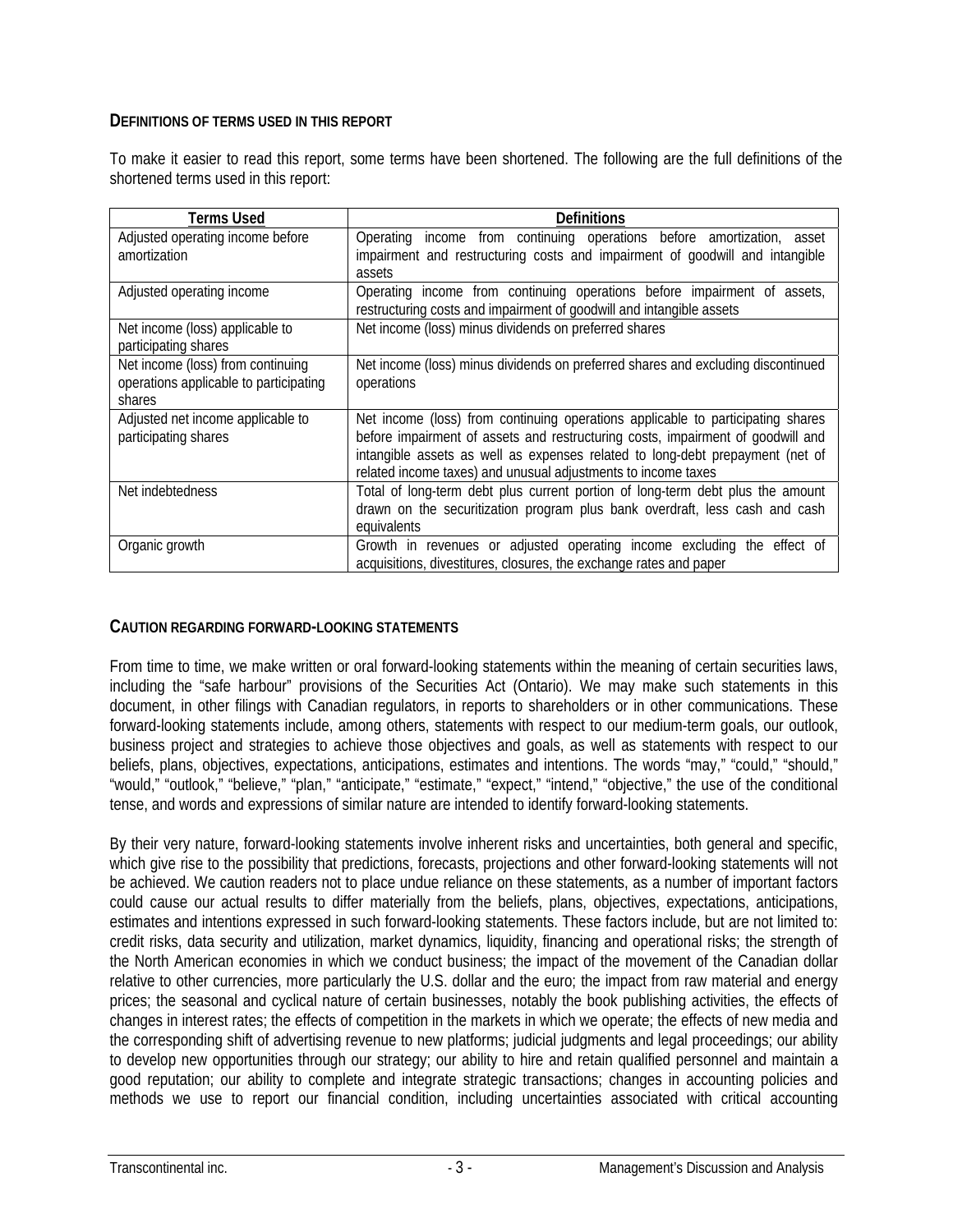assumptions and estimates; infrastructure risks; the possible impact on our businesses from public health emergencies, international conflicts and other developments; and our success in anticipating and managing the foregoing risks; other factors may affect future results including, but not limited to, timely development and introduction of new products and services, changes in tax laws, changes in environmental regulations, changes in the U.S. and Canadian postal systems policies or a postal strike, technological changes and new regulations.

We caution that the foregoing list of important factors that may affect future results is not exhaustive. When relying on our forward-looking statements to make decisions with respect to the Corporation, investors and others should carefully consider the foregoing factors and other uncertainties and potential events. Assumptions used to derive forward-looking information could vary materially one at a time or in conjunction. Variation in one assumption may also result in changes in another, which might magnify or counteract the effect on forward-looking information. Unless otherwise required by the securities authorities, we do not undertake to update any forward-looking statement, whether written or oral, that may be made from time to time by us or on our behalf. See "Risks and Uncertainties" for a description of the most important risks identified by the Corporation. The forward-looking statements contained herein are based on current expectations and information available as of September 7, 2011.

### **TRANSCONTINENTAL PROFILE**

Transcontinental creates marketing products and services that allow businesses to attract, reach and retain their target customers. The Corporation is the largest printer in Canada and Mexico, and fourth-largest in North America. It is also one of Canada's top media groups as the leading publisher of consumer magazines and French-language educational resources, and of community newspapers in Quebec and the Atlantic provinces. Transcontinental is also the leading door-to-door distributor of advertising material in Canada through its celebrated Publisac network in Quebec and Targeo in the rest of Canada. Thanks to a wide digital network of more than 1000 websites, the company reaches over 11.3 million unique visitors per month in Canada. Transcontinental also offers interactive marketing products and services that use new communication platforms supported by marketing strategy and planning services, database analytics, premedia, e-flyers, email marketing, custom communications and mobile solutions.

Transcontinental (TSX: TCL.A, TCL.B, TCL.PR.D) has 10,500 employees in Canada, the United States and Mexico, and reported revenues of C\$2.1 billion in 2010. For more information about the Corporation, please visit www.transcontinental.com.

#### **PREAMBLE**

The consolidated financial statements and all financial data in this report have been restated to present net results from discontinued operations. The financial information disclosed herein thus represents the Corporation's continuing operations and, except for net income applicable to participating shares, excludes the results for printing operations in Mexico.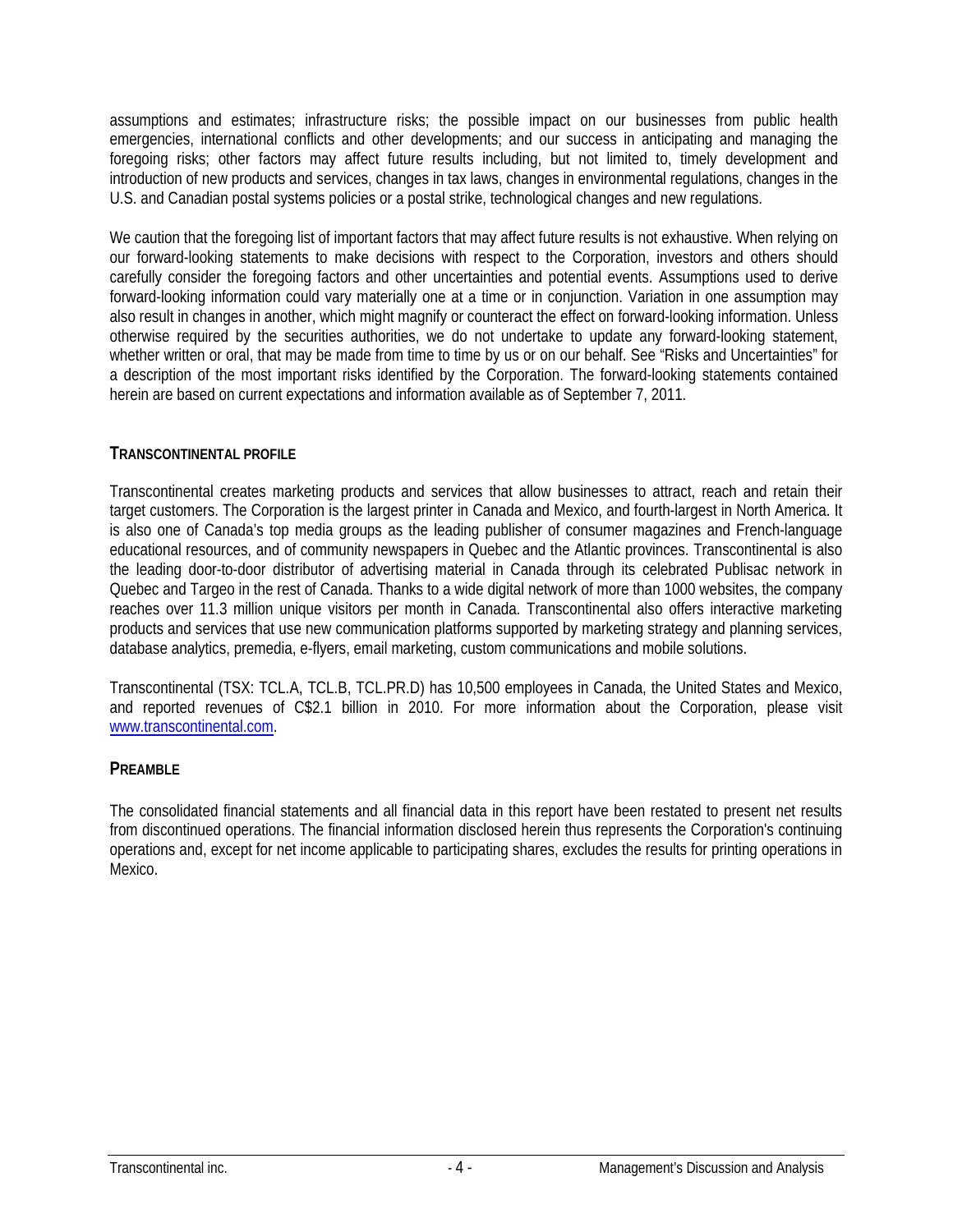### **SUMMARY OF ACTIVITIES IN THIRD QUARTER 2011**

In addition to generating organic growth in revenues and adjusted operating income for the sixth consecutive quarter, this quarter is marked by initiatives which directly reflect Transcontinental's strategy of leveraging existing operations as well as developing new directions in interactive and digital marketing solutions.

First, the Corporation entered into an agreement with Quad/Graphics, subject to obtaining regulatory clearances, for the indirect acquisition of all the shares of Quad/Graphics Canada. With this transaction, the Printing Sector should be able to leverage the investments made over the past few years to set up its Canada-wide hybrid printing platform, among other things, which totalled more than \$700 million. The Corporation expects the transaction to be finalized in the fall of 2011. Also, in a separate transaction, Transcontinental inked an agreement to sell its Mexican printing operations and also transfer its black and white book printing business destined for U.S. export. Having received the approval of Mexican regulators, this latter transaction should close shortly. Essentially, these transactions represent an exchange of assets. Transcontinental believes that these transactions should enable it to generate additional operating income before depreciation and amortization of at least \$40 million on an annualized basis in the 12 to 24 months after the closure of these transactions.

The Media Sector was also active in third quarter 2011, considerably expanding its Canadian digital representation service through agreements with Ziff Davis and The New York Times Company. Thanks to strategic investments and the development of its existing digital portfolio, the Media Sector has tripled its digital network audience over the past year. The Local Solutions Group has also continued to counter stiffer competition in the newspaper publishing industry in Quebec by launching new weekly papers on Montreal's South Shore. For the Educational Book Publishing Group, the termination of Quebec's educational reform and cutbacks in the purchase of educational materials by various provincial governments had a significant negative impact. However, it remains profitable and has a strategy to develop new products in coming quarters in order to partially offset that adverse impact.

The Interactive Sector further integrated interactive marketing solutions during the quarter with the support of recent acquisitions in the field of mobile solutions and with strategic investments aimed at steadily enhancing the solutions it offers to help its customers reach consumers more effectively. However, although the sector is still the Canadian leader in its niches, it was not able to generate a positive return from amounts invested in recent quarters.

Excess cash flows and lower capital expenditures, among other things, helped further reduce the Corporation's net indebtedness during the quarter. In July 2011, the Corporation continued to optimize its debt portfolio by repaying, three years early, its entire \$50.0 million term loan from SGF Rexfor by using its term revolving credit facility, which currently has a much lower interest rate.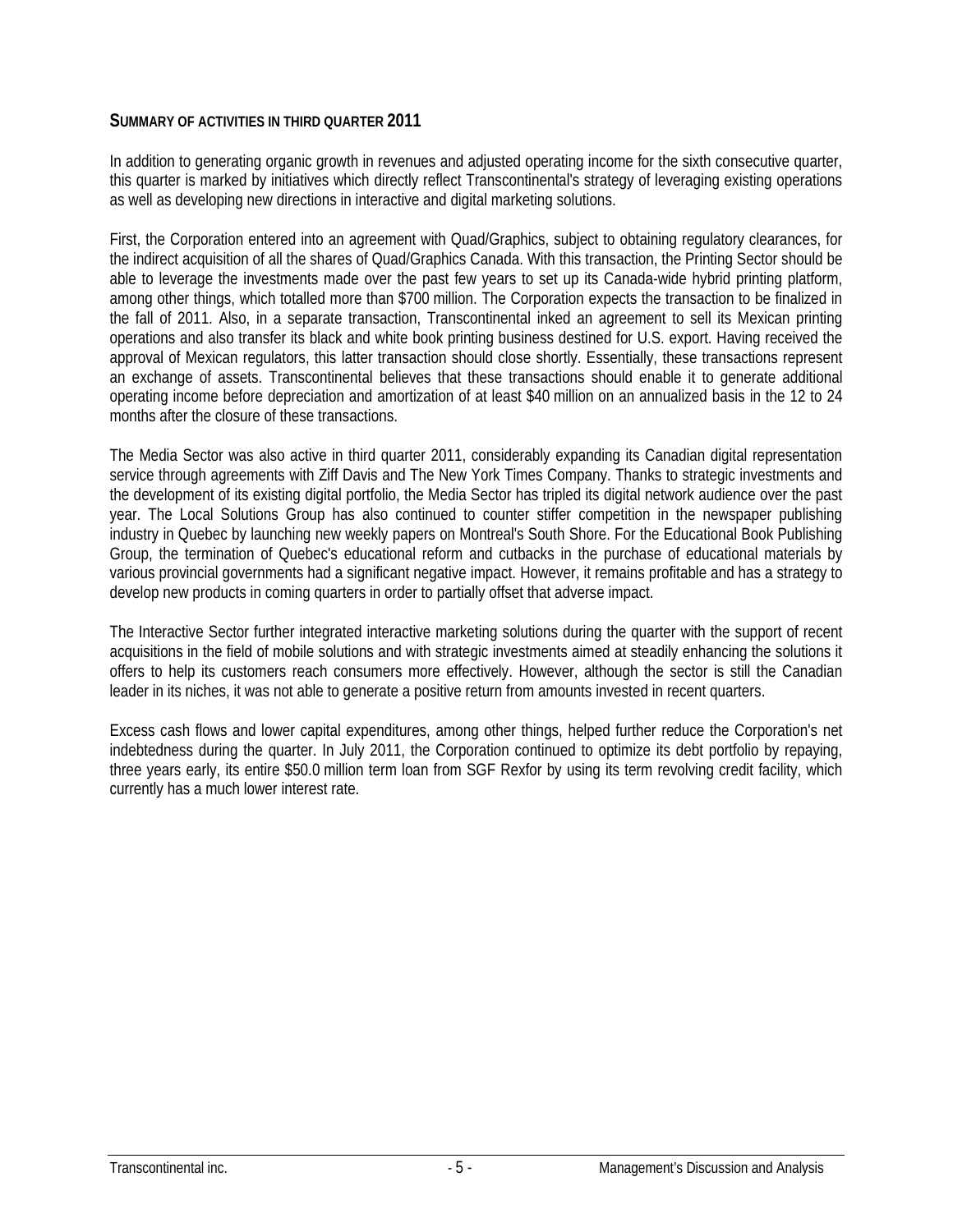### **HIGHLIGHTS OF THIRD QUARTER 2011**

- Revenues for third quarter 2011 were up 2.3% year over year, from \$481.3 million to \$492.6 million. The increase stems mainly from new Printing Sector contracts, including the contract to print *The Globe and Mail* daily paper. It was, however, partially offset by the adverse impact of the rise in the Canadian dollar, lower revenues from the Educational Book Publishing Group resulting from termination of the educational reform in Quebec, and plant closures.
- Adjusted operating income went from \$57.4 million in the third quarter of fiscal 2010 to \$57.2 million in 2011. This slight decrease is due mainly to the appreciation of the Canadian dollar versus the U.S. dollar, which had a negative impact of \$3.3 million, more than outweighing the contribution from new printing contracts. However, positive organic growth of \$3.4 million, or 5.9%, was generated through ongoing improvement in production equipment efficiency, partially offset by the Educational Book Publishing Group. Given the above items, operating income margin decreased from 11.9% to 11.6%.
- Adjusted net income applicable to participating shares was down \$0.6 million, or 1.8%, from \$33.4 million in 2010 to \$32.8 million in 2011. The slight decrease stems mainly from a decrease in adjusted operating income in the Media and Interactive sectors, partially offset by the contribution from new printing contracts and more intensive use of more efficient equipment. On a per-share basis, it went from \$0.41 to \$0.40.
- Net income applicable to participating shares went from \$28.9 million in third quarter 2010 to \$10.6 million in 2011, mainly due to an increase in net loss from discontinued operations in third quarter 2011. On a pershare basis, net income decreased from \$0.36 to \$0.13.
- Transcontinental's ratio of net indebtedness, which is obtained by dividing the net indebtedness by the last 12 months adjusted operating income before amortization, was 1.59x at July 31, 2011, compared to 1.82x at October 31, 2010. The improvement stems mainly from the return on recent investments, the contribution from new contracts and the considerable reduction in capital spending, which brought net indebtedness down from \$698.8 million as at October 31, 2010 to \$596.7 million as at July 31, 2011.

#### **ENVIRONMENT AND SUSTAINABLE DEVELOPMENT**

In third quarter 2011, Transcontinental distinguished itself in the environmental arena and in the community. First, for the third year in a row, Transcontinental was included in the Maclean's/Jantzi Sustainalytics ranking of the 50 most responsible companies in Canada. This ranking is established by measuring a broad range of environmental, social and governance (ESG) indicators. Also, once again, the Corporation was ranked by Corporate Knights as one of Canada's best 50 corporate citizens. Corporate Knights is an independent Canadian-based media company which annually evaluates corporations based on their community engagement, occupational health and safety and governance practices.

No other major changes occurred in third quarter 2011. For more information, please refer to the "Environment" section in *Management's Discussion and Analysis for the Year Ended October 31, 2010 and the Sustainability Report 2010 – Connecting Words to Actions.*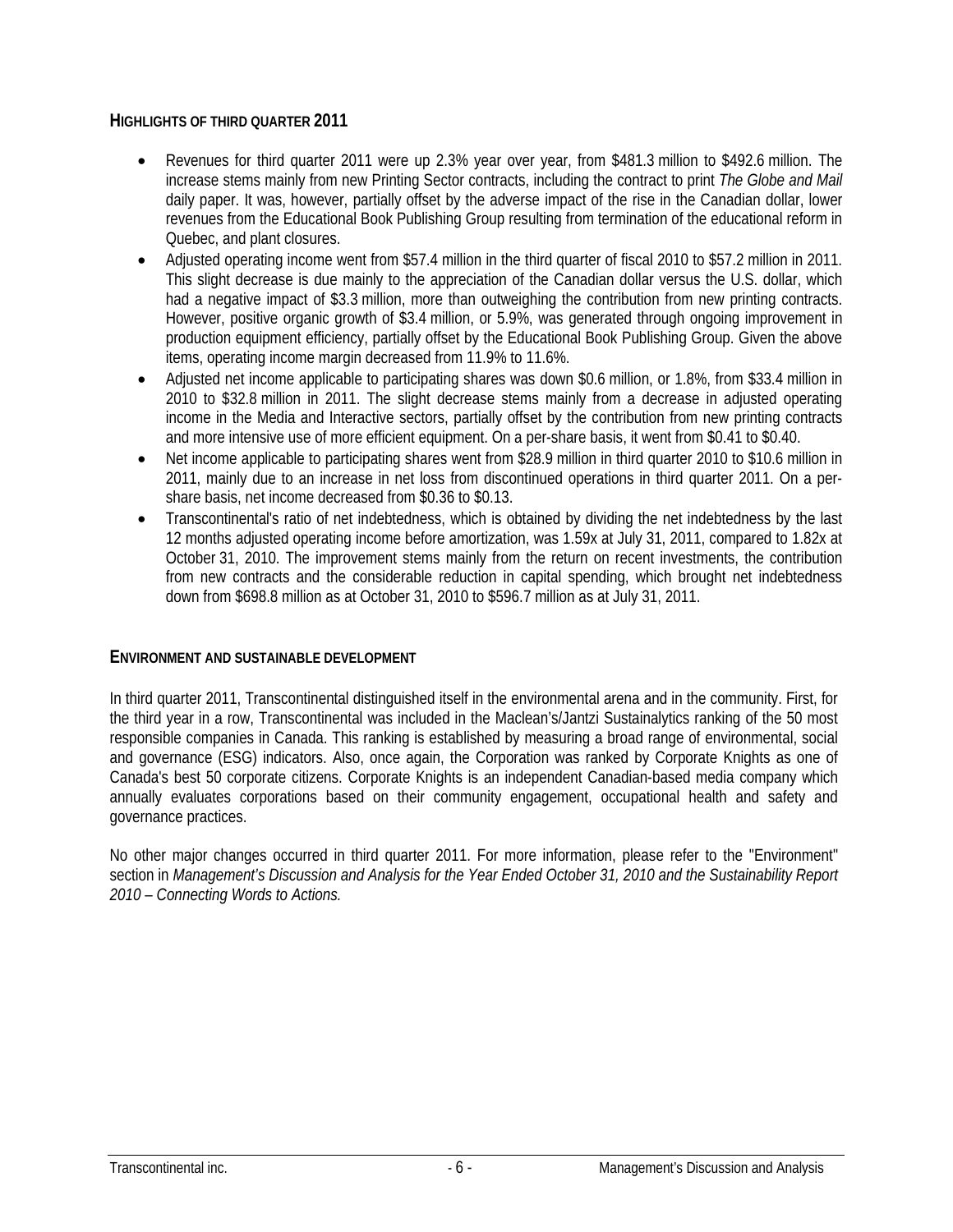### **SELECTED FINANCIAL DATA**

#### **For third quarters and nine-month periods ended July 31**  (unaudited)

| (in millions of dollars, except per share data)                                                                                          |              | Three months ended July 31 |               |               | Nine months ended July 31 |    |               |
|------------------------------------------------------------------------------------------------------------------------------------------|--------------|----------------------------|---------------|---------------|---------------------------|----|---------------|
|                                                                                                                                          |              |                            | Variation     |               |                           |    | Variation     |
|                                                                                                                                          | 2011         | 2010                       | in%           | 2011          | 2010                      |    | in $%$        |
| Operations                                                                                                                               |              |                            |               |               |                           |    |               |
| Revenues                                                                                                                                 | \$<br>492.6  | \$<br>481.3                | 2%            | \$<br>1,506.1 | \$<br>1,471.9             |    | 2%            |
| Adjusted operating income before amortization <sup>(1)</sup>                                                                             | 86.6         | 87.3                       | $-1%$         | 256.3         | 254.4                     |    | 1%            |
| Operating income                                                                                                                         | 56.2         | 56.4                       | 0%            | 156.2         | 155.6                     |    | 0%            |
| Adjusted operating income <sup>(1)</sup>                                                                                                 | 57.2         | 57.4                       | 0%            | 166.4         | 161.0                     |    | 3%            |
| Net income applicable to participating shares                                                                                            | 10.6         | 28.9                       | $-63%$        | 69.8          | 122.1                     |    | $-43%$        |
| Adjusted net income applicable to participating shares <sup>(1)</sup>                                                                    | 32.8         | 33.4                       | $-2%$         | 101.5         | 93.2                      |    | 9%            |
| Cash flow from operating activities before changes in non-cash                                                                           |              |                            |               |               |                           |    |               |
| operating items <sup>(1)</sup>                                                                                                           | 71.4         | 70.9                       | 1%            | 207.3         | 199.3                     |    | 4%            |
| Cash flow related to operating activities of continuing operations                                                                       | 74.2         | 113.4                      | $-35%$        | 186.0         | 112.3                     |    | 66%           |
|                                                                                                                                          |              |                            |               |               |                           |    |               |
| Investments<br>Acquisitions of property, plant and equipment                                                                             | 8.7          | 21.4                       | -59%          | 37.2          | 109.0                     |    | $-66%$        |
| Business acquisitions <sup>(2)</sup>                                                                                                     |              | 4.1                        | n/a           | 5.4           | 6.9                       |    | $-22%$        |
|                                                                                                                                          |              |                            |               |               |                           |    |               |
| Per share data (basic)                                                                                                                   |              |                            |               |               |                           |    |               |
| Net income applicable to participating shares                                                                                            | 0.13         | 0.36                       | $-64%$        | 0.86          | 1.51                      |    | $-43%$        |
| Adjusted net income applicable to participating shares <sup>(1)</sup>                                                                    | 0.40         | 0.41                       | $-2%$         | 1.25          | 1.15                      |    | 9%            |
| Cash flow from operating activities before changes                                                                                       |              |                            |               |               |                           |    |               |
| in non-cash operating items <sup>(1)</sup>                                                                                               | 0.88         | 0.88                       | 0%            | 2.56          | 2.47                      |    | 4%            |
| Cash flow related to operating activities of continuing operations<br>Dividends on participating shares                                  | 0.92<br>0.14 | 1.40<br>0.09               | $-34%$<br>56% | 2.30<br>0.36  | 1.39<br>0.26              |    | 65%<br>38%    |
|                                                                                                                                          |              |                            |               |               |                           |    |               |
|                                                                                                                                          |              |                            |               |               |                           |    |               |
| Average number of participating shares outstanding (in millions)                                                                         | 81.0         | 80.8                       |               | 81.0          | 80.8                      |    |               |
|                                                                                                                                          |              |                            |               |               |                           |    |               |
|                                                                                                                                          |              |                            |               | As at         | As at                     |    | As at         |
|                                                                                                                                          |              |                            |               | July 31       | October 31                |    | July 31       |
|                                                                                                                                          |              |                            |               | 2011          | 2010                      |    | 2010          |
| <b>Financial condition</b>                                                                                                               |              |                            |               |               |                           |    |               |
| Total assets                                                                                                                             |              |                            |               | \$<br>2,450.7 | \$<br>2,594.7             | \$ | 2,476.6       |
| Net indebtedness <sup>(1)</sup>                                                                                                          |              |                            |               | 596.7         | 698.8                     |    | $708.4$ (3)   |
| Shareholders' equity                                                                                                                     |              |                            |               | 1,303.4       | 1,247.0                   |    | 1,209.0       |
| Net indebtedness (including utilization of securitization program) /                                                                     |              |                            |               |               |                           |    |               |
| adjusted operating income before amortization (last 12 months) <sup>(1)</sup>                                                            |              |                            |               | 1.59x         | $1.82x$ <sup>(3)</sup>    |    | $1.85x^{(3)}$ |
|                                                                                                                                          |              |                            |               |               |                           |    |               |
| Shareholders' equity per participating share                                                                                             |              |                            |               | \$<br>14.85   | \$<br>14.16               | \$ | 13.73         |
|                                                                                                                                          |              |                            |               |               |                           |    |               |
| Number of participating shares at end of period (in millions)                                                                            |              |                            |               | 81.0          | 81.0                      |    | 80.8          |
| (1) Please refer to the section "Reconciliation of non-GAAP Financial Measures" on page 16 of this Management's Discussion and Analysis. |              |                            |               |               |                           |    |               |
| (2)<br>Total consideration in cash or otherwise for businesses acquired through the purchase of shares or assets.                        |              |                            |               |               |                           |    |               |

 $\left| \right\rangle^{(3)}$  As originally reported.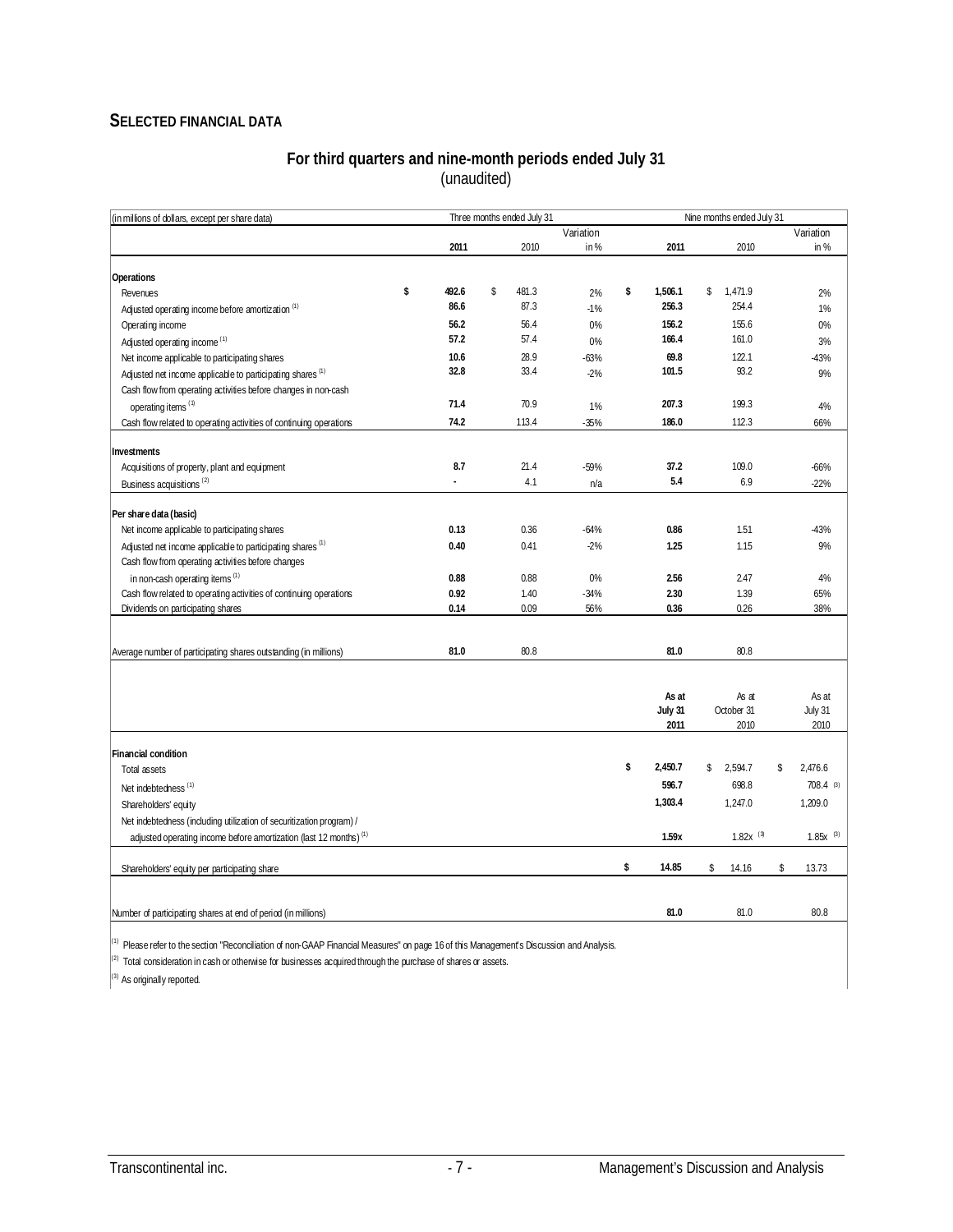#### **DETAILED ANALYSIS OF THIRD QUARTER 2011 OPERATING RESULTS**

| Analysis of Main Variances - Consolidated Results |
|---------------------------------------------------|
| For the third quarter ended July 31, 2011         |
| (unaudited)                                       |

|                                           |                          |                  |             |  | Adjusted operating       |                |   |        | Net income<br>applicable to<br>participating |            |   |
|-------------------------------------------|--------------------------|------------------|-------------|--|--------------------------|----------------|---|--------|----------------------------------------------|------------|---|
| (in millions of dollars)                  | Revenues                 |                  | %<br>income |  |                          | %              |   | shares |                                              | %          |   |
| Results - Third Quarter 2010              | 481.3                    |                  |             |  | 57.4                     |                |   |        | 28.9                                         |            |   |
| Acquisitions/Divestitures/Closures        | 0.1                      | $0.0\,$          | $\%$        |  | 0.2                      | 0.3            | % |        | 0.3                                          | $1.0\%$    |   |
| Discontinued operations                   | $\overline{\phantom{a}}$ |                  | $-$ %       |  | ٠                        | $\sim 10^{-1}$ | % |        | (17.6)                                       | $(60.9)$ % |   |
| Existing operations                       |                          |                  |             |  |                          |                |   |        |                                              |            |   |
| Paper effect                              | 3.6                      | 0.7              | %           |  | (0.5)                    | $(0.9)$ %      |   |        | (0.4)                                        | $(1.4)$ %  |   |
| Exchange rates                            | (4.0)                    | $(0.8)$ %        |             |  | (3.3)                    | $(5.7)$ %      |   |        | (2.8)                                        | $(9.7)$ %  |   |
| Organic growth                            | 11.6                     | 2.4              | $\%$        |  | 3.4                      | 5.9 %          |   |        | 2.3                                          | 8.0        | % |
| Impairment of assets, restructuring costs |                          |                  |             |  |                          |                |   |        |                                              |            |   |
| and unusual adjustments to income taxes   | $\overline{\phantom{a}}$ | $\sim$           | %           |  | $\overline{\phantom{a}}$ | $\sim$         | % |        | (0.1)                                        | $(0.3)$ %  |   |
| Results - Third Quarter 2011              | 492.6                    | $2.3\phantom{0}$ | %           |  | 57.2                     | (0.3)          | % |        | 10.6                                         | $(81.5)$ % |   |

As shown in the above table, a number of factors contributed to the variation between third quarter 2011 and third quarter 2010 results.

- The net effect of acquisitions, divestitures and closures increased revenues by \$0.1 million, mainly due to the recent acquisitions in the Interactive and Media sectors, which was partially offset by the loss of a few customers following the closure of the Boucherville plant in the Printing Sector. For adjusted operating income, the \$0.2 million net positive effect stems mainly from plant closures in the Printing Sector, partially offset by development costs in the Interactive and Media sectors. Net of financial expenses and income taxes, they had a positive impact of \$0.3 million on net income applicable to participating shares.
- The paper effect had a \$3.6 million positive impact on revenues. This figure includes variations in the price of paper, paper supplied and changes in the type of paper used by customers of its printing operations. Note that for its printing operations, these elements affect revenues without impacting adjusted operating income. For the Media Sector, the variation in the price of paper had a \$0.5 million negative impact on adjusted operating income and a \$0.4 million negative impact on net income.
- The variations in the exchange rate between the Canadian and U.S. dollars resulted in a \$4.0 million decrease in revenues and a \$3.3 million decrease in adjusted operating income. The negative variation in average spot exchange rates in third quarter 2011 versus third quarter 2010 was 6.5% for the CAD/USD. With respect to revenues, conversion of sales by U.S. units had a negative impact of about \$1.7 million. The negative impact of export sales, net of currency hedging, was \$2.3 million. The conversion of results for U.S. units had a negative impact of \$0.1 million on adjusted operating income. The negative impact of export sales, net of currency hedging and purchases in U.S. dollars, was \$3.3 million on adjusted operating income. Finally, the positive impact of the conversion of balance sheet items related to the operation of Canadian units denominated in foreign currency was \$0.1 million on adjusted operating income. Taking into consideration financial expenses and income taxes denominated in foreign currencies, the net negative effect was \$2.8 million.
- Organic growth in revenues amounted to \$11.6 million, or 2.4%, in third quarter 2011. The increase stems largely from the contribution of new contracts in the Printing Sector and, to a lesser extent, to higher revenues from the digital representation house in the New Media and Digital Solutions Group and the launch of new community papers by the Local Solutions Group in recent quarters in the Media Sector. However, this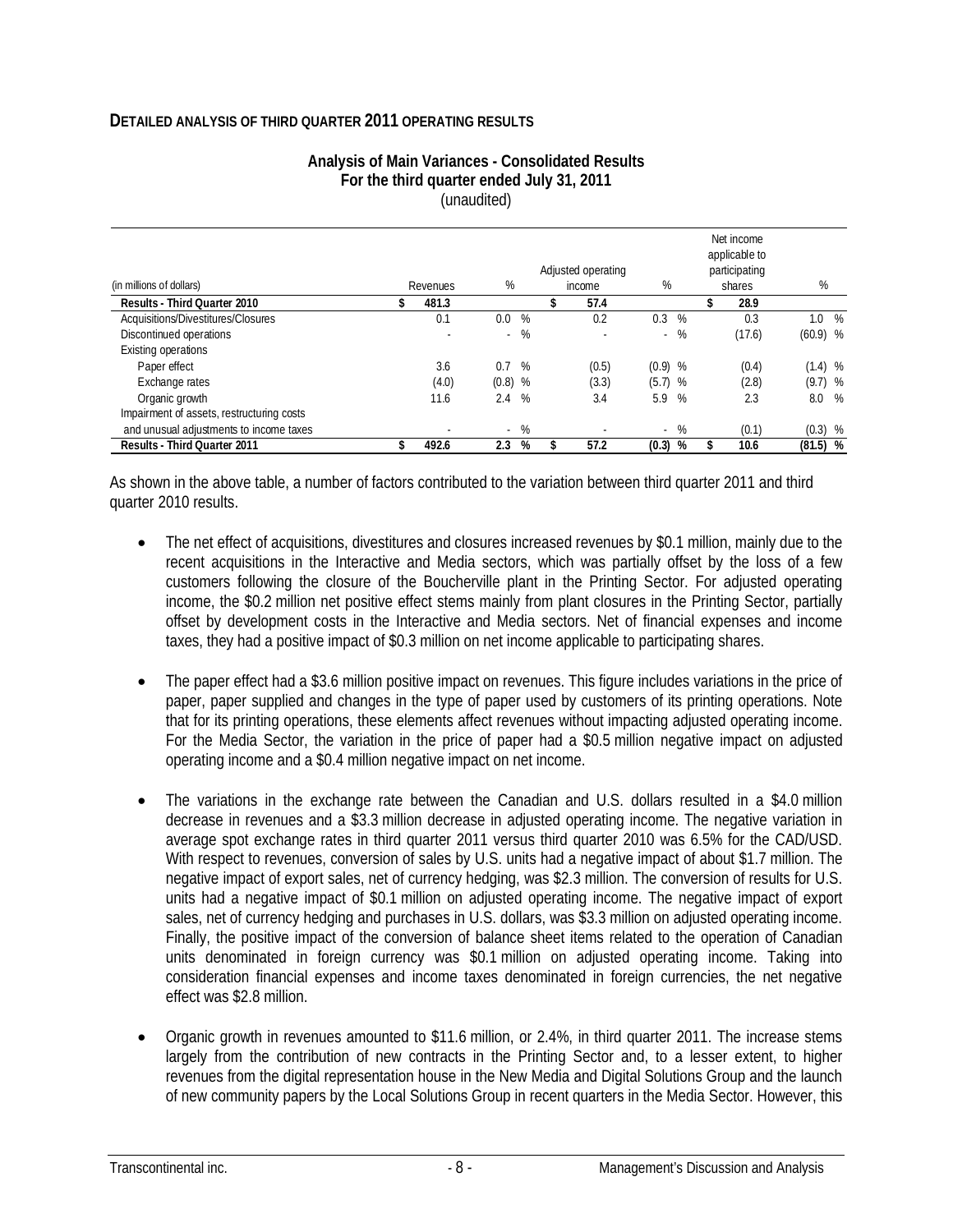increase was partially offset by the termination of the educational reform in Quebec and cutbacks in the purchase of educational materials by various provincial governments, which had a significant negative impact on the Educational Book Publishing Group. Organic growth in adjusted operating income, which amounted to \$3.4 million, or 5.9%, in third quarter 2011, is mainly due to equipment optimization and the contribution of new printing contracts. These items were, however, partially offset by a decrease in adjusted operating income for the Educational Book Publishing Group due to the above items and the ramping up of strategic investments in the Media and Interactive sectors to leverage the development of new directions in interactive and digital marketing solutions.

### *Impairment of Assets and Restructuring Costs*

In third quarter 2011, an amount of \$1.0 million before tax (\$0.9 million after tax) was accounted for separately in the consolidated statement of income as impairment of assets and restructuring costs. Of that amount, \$0.4 million is due to asset impairment, \$0.1 million to workforce reductions and \$0.5 million to other costs.

In third quarter 2010, an amount of \$1.0 million before tax (\$0.8 million after tax) was accounted for separately in the consolidated statement of income as impairment of assets and restructuring costs. Of that amount, \$0.9 million is due to workforce reductions and \$0.1 million to other costs.

### *Financial Expenses and Discount on Sale of Accounts Receivable*

Combined, financial expenses and discount on the sale of accounts receivable were down \$0.5 million, from \$10.4 million in 2010 to \$9.9 million in 2011. The decrease is mainly due to a significant reduction in the Corporation's net indebtedness and its weighted average interest rate compared to last year, partially offset by a net loss of \$1.0 million stemming from the discontinuance of cash flow hedge accounting for some financial instruments due to early repayment of the hedged instruments.

#### *Income Taxes*

Income taxes increased by \$1.0 million, from \$11.7 million in third quarter 2010 to \$12.7 million in third quarter 2011. Excluding income taxes related to impairment of assets and restructuring costs, income taxes would have amounted to \$12.8 million, or a tax rate of 27.1%, compared to \$11.9 million, or 25.3%, in third quarter 2010. This increase is due to, among other factors, the change in the geographic distribution of pre-tax earnings.

#### *Discontinued Operations*

In the third quarter 2011, the Corporation signed an agreement to sell its Mexican printing operations to Quad/Graphics. Having received the approval of Mexican regulators, this transaction should close shortly. Net loss from these discontinued operations, net of related income taxes, amounted to \$21.3 million (gain of \$0.9 million in 2010) of which a gain of \$0.3 million is related to operations of discontinued operations and a loss of \$21.6 million is related to a realized foreign exchange loss, in connection with the reduction of the net investment in self-sustaining foreign operations.

In third quarter 2010, a net loss related to the operations of discontinued operations of \$4.6 million, net of related income taxes, was recorded from the sale of almost all direct mail operations in the United States in April 2010.

### *Net Income Applicable to Participating Shares*

Net income applicable to participating shares went from \$28.9 million in third quarter 2010 to \$10.6 million in third quarter 2011 which is mainly due to the net loss from its Mexican discontinued operations in 2011. On a per-share basis, net income applicable to participating shares went from \$0.36 to \$0.13.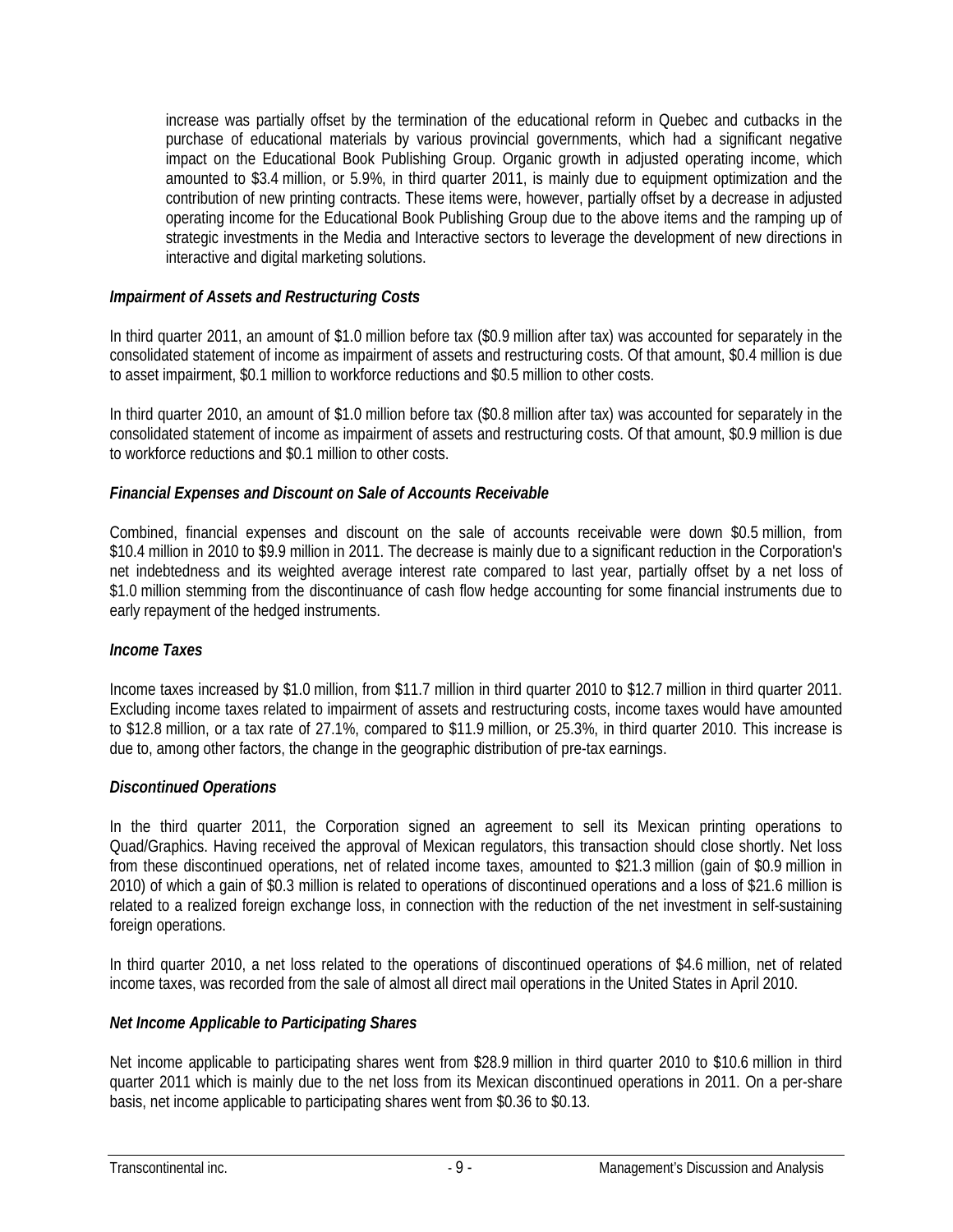Adjusted net income applicable to participating shares decreased \$0.6 million, or 1.8%, from \$33.4 million in third quarter 2010 to \$32.8 million in third quarter 2011. On a per-share basis, it went from \$0.41 to \$0.40.

#### **REVIEW OF OPERATING SECTORS FOR THIRD QUARTER 2011**

#### **Analysis of Main Variances – Sector Results For the third quarter ended July 31, 2011**  (unaudited)

|                                                  |                              |       |    |       |             | Inter-segment     |              |
|--------------------------------------------------|------------------------------|-------|----|-------|-------------|-------------------|--------------|
|                                                  |                              |       |    |       | Interactive | Eliminations and  | Consolidated |
| (in millions of dollars)                         | Printing Sector Media Sector |       |    |       | Sector      | Other acitivities | Results      |
| Revenues - Third Quarter 2010                    | \$                           | 313.4 | \$ | 155.1 | \$<br>31.3  | \$<br>(18.5)      | \$<br>481.3  |
| Acquisitions/Divestitures/Closures               |                              | (0.5) |    | 0.2   | 0.4         |                   | 0.1          |
| <b>Existing operations</b>                       |                              |       |    |       |             |                   |              |
| Paper effect                                     |                              | 3.6   |    |       |             |                   | 3.6          |
| Exchange rates effect                            |                              | (3.3) |    |       | (0.7)       |                   | (4.0)        |
| Organic growth (negative)                        |                              | 15.8  |    | (4.5) | 0.6         | (0.3)             | 11.6         |
| Revenues - Third Quarter 2011                    | \$                           | 329.0 | \$ | 150.8 | \$<br>31.6  | \$<br>(18.8)      | \$<br>492.6  |
| Adjusted operating income (loss) - Third Quarter |                              |       |    |       |             |                   |              |
| 2010                                             | \$                           | 36.3  | \$ | 28.6  | \$<br>(0.6) | \$<br>(6.9)       | \$<br>57.4   |
| Acquisitions/Divestitures/Closures               |                              | 0.6   |    |       | (0.4)       |                   | 0.2          |
| <b>Existing operations</b>                       |                              |       |    |       |             |                   |              |
| Paper effect                                     |                              |       |    | (0.5) |             |                   | (0.5)        |
| Exchange rates effect                            |                              | (3.3) |    |       |             |                   | (3.3)        |
| Organic growth (negative)                        |                              | 10.3  |    | (8.9) | (2.2)       | 4.2               | 3.4          |
| Adjusted operating income (loss) - Third Quarter |                              |       |    |       |             |                   |              |
| 2011                                             | \$                           | 43.9  | S  | 19.2  | \$<br>(3.2) | \$<br>(2.7)       | \$<br>57.2   |

This review of operating sectors should be read in conjunction with the information presented in the above table and the information disclosed in the Segmented Information note (note 17) to the Consolidated Financial Statements for the quarter ended July 31, 2011.

Management believes that adjusted operating income by business segment used in this section is a meaningful measure of its financial performance.

### *Printing Sector*

Printing Sector revenues grew by \$15.6 million, or 5.0%, from \$313.4 million in third quarter 2010 to \$329.0 million in third quarter 2011. Excluding divestitures, closures and variations in the paper and exchange rates, revenues grew \$15.8 million, or 5.0%. Positive growth stems mainly from new printing contracts in some business groups, especially the contract to print *The Globe and Mail*.

Adjusted operating income was up 20.9%, from \$36.3 million in third quarter 2010 to \$43.9 million in 2011. As a result, the adjusted operating income margin rose from 11.6% in third quarter 2010 to 13.3% in third quarter 2011. Excluding divestitures, closures and exchange rate impact, adjusted operating income rose by \$10.3 million, or 28.4%. This positive organic growth stems mainly from increased revenues, as well as greater operational efficiency due to, among other things, the consolidation of operations in certain plants and use of the most efficient equipment, namely the sector's new hybrid printing platform, which prints both newspapers and flyers.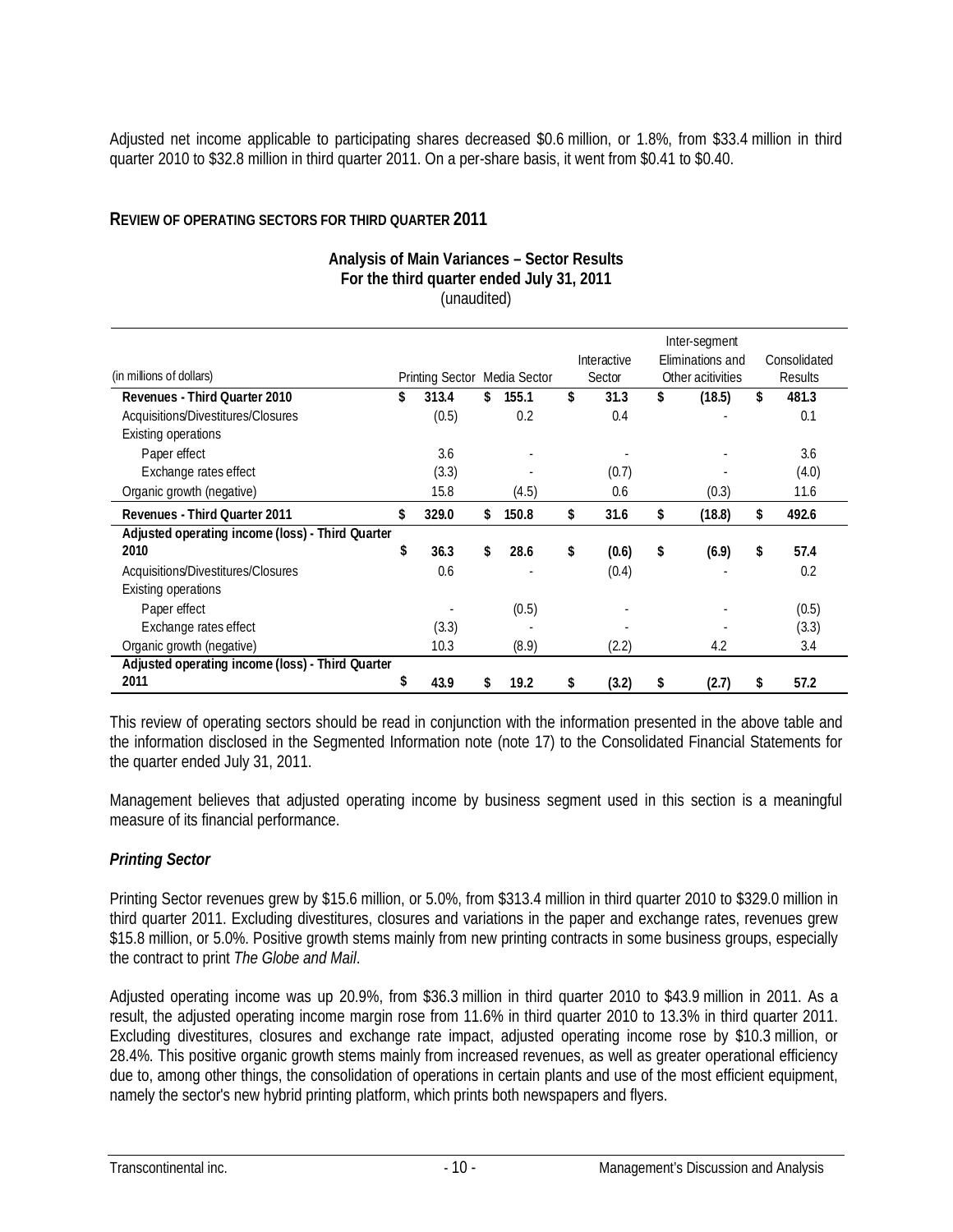In third quarter 2011, an agreement was signed with Quad/Graphics to indirectly acquire all shares of Quad/Graphics Canada, including six printing plants and a premedia service centre. This transaction is being reviewed by Canadian regulators and the Corporation believes that it will be finalized in the fall of 2011. In a separate transaction, Transcontinental sold the Printing Sector's assets in Mexico. This second transaction has been approved by Mexican regulators and should close shortly. In connection with the upcoming closing, Transcontinental will also transfer its black and white book printing business destined for U.S. export.

It is expected that in coming quarters new revenues will be generated by new printing contracts, like the one signed with Canadian Tire in second quarter 2011, which should generate additional revenues of \$30 to \$40 million annually starting in January 2012 and should benefit the other two sectors as well. In addition, given the significant investments in its printing network in recent years and the enhanced operational efficiency of equipment, the Corporation believes that the transactions with Quad/Graphics as described above could result in additional income before depreciation of at least \$40 million on an annualized basis in the 12 to 24 months after the closure of agreements. Finally, going forward, the Printing Sector will continue to optimize use of its most productive equipment.

### *Media Sector*

Media Sector revenues were down \$4.3 million, from \$155.1 million in third quarter 2010 to \$150.8 million in third quarter 2011. Excluding acquisitions, divestitures and closures, revenues decreased by \$4.5 million, or 2.9%. The decrease is mainly due to termination of the educational reform in Quebec, which, for the past five years, had required the purchase of new textbooks in all high schools in Quebec, and to provincial government cutbacks in the purchase of educational materials, which had buoyed revenues in the Educational Book Publishing Group in third quarter 2010. In addition, the Business and Consumer Solutions Group was affected by a slowdown in national advertising. The launch of new community papers in Quebec over the past several quarters and recent strategic investments in the New Media and Digital Solutions Group did, however, partially offset the decrease in revenues.

Adjusted operating income was down \$9.4 million, from \$28.6 million in third quarter 2010 to \$19.2 million in third quarter 2011. Excluding acquisitions, divestitures, closures and the paper effect, the decrease was \$8.9 million. The decrease stems mainly from lower revenues as described above, primarily in the Educational Book Publishing Group, stiffer competition in newspaper publishing, the launch of new community papers in Quebec to extend the geographic coverage of such papers, and digital platforms to enhance its new media solutions offering. Furthermore, a change in accounting policy led to a \$1.2 million decrease in the Educational Book Publishing Group's operating costs in third quarter 2011 versus the same quarter a year earlier. Consequently, the Media Sector's adjusted operating income margin decreased, to 12.7% in third quarter 2011 compared to 18.4% in third quarter 2010.

In third quarter 2011, the Media Sector continued its strategic investments in its Local Solutions Group, launching new weekly papers in Quebec. The New Media and Digital Solutions Group saw its initiatives and investments of recent quarters pay off with the signing of online advertising representation agreements for the websites *About.com*, *CalorieCount.com* and *Netplaces.com* of The New York Times Company as well as for *PCMag.com*, *ExtremeTech.com* and *Geek.com* of Ziff Davis. With these agreements and the strategic investments made in past quarters, the Media Sector has tripled its digital network audience in less than a year.

Initiatives of past quarters will continue with further strategic investments in digital and print platforms. To that end, on August 1, 2011, the Media Sector acquired Groupe Le Canada Français's publishing assets on Montreal's South Shore, consisting of several print titles as well as a series of online regional information portals. These investments, as well as the launch of new community papers and more competition in its niches will put pressure on the Local Solutions Group's operating margins in coming quarters. Strengthened by the recent successes of the New Media and Digital Solutions Group, the sector will ramp up its efforts to monetize its digital offer and develop its new digital representation house in order to take advantage of the emergence of new markets. This should have a positive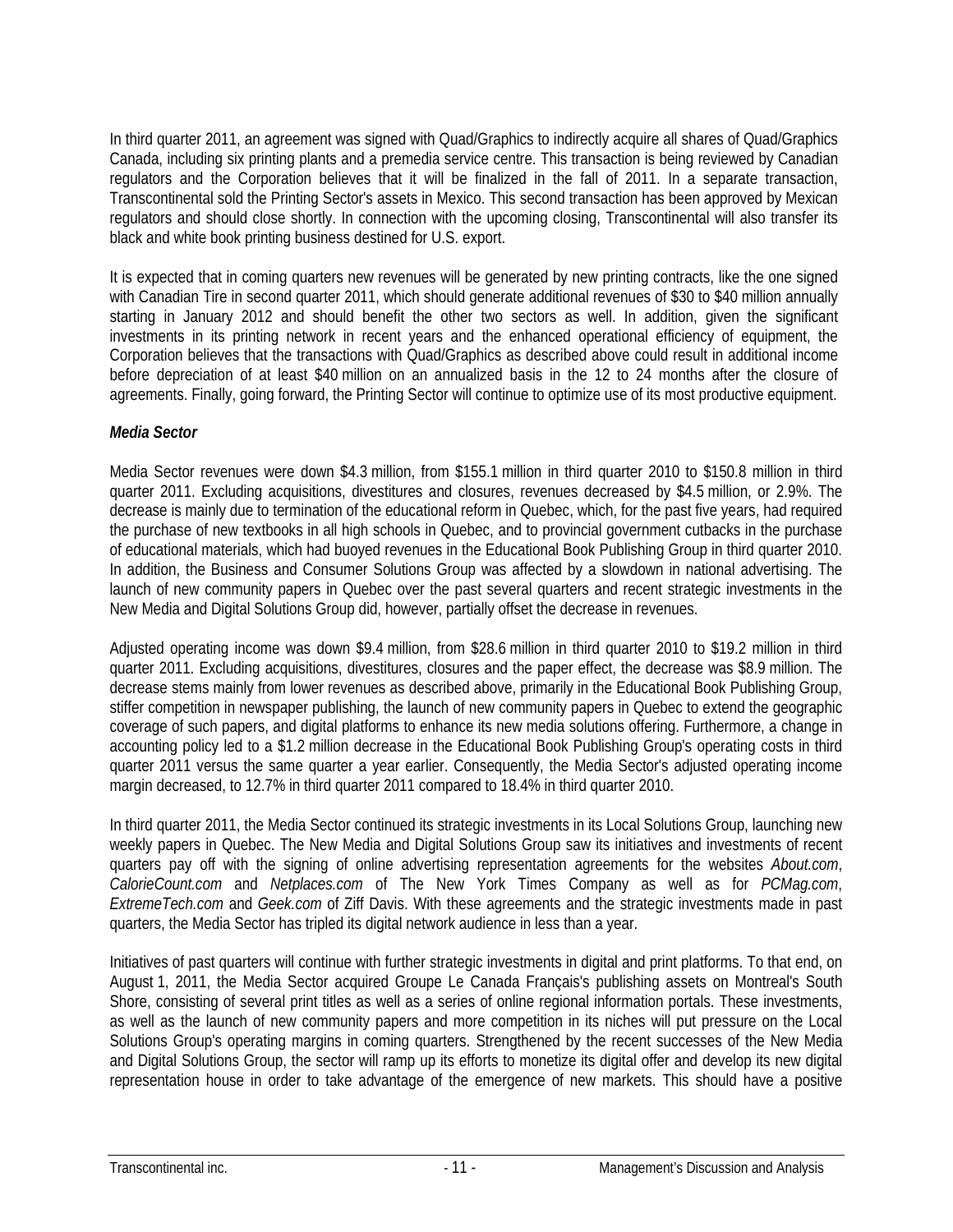impact on its revenues and profitability in future quarters. Finally, the Educational Book Publishing Group will continue to develop educational content in order to penetrate new niches in coming quarters.

### *Interactive Sector*

Revenues in the Interactive Sector increased \$0.3 million, or 1.0%, from \$31.3 million in third quarter 2010 to \$31.6 million in third quarter 2011. The increase was offset by the rise in the Canadian dollar versus the U.S. dollar, which is why revenues were down \$0.7 million compared to 2010. The positive organic growth of \$0.6 million is mainly due to the Custom Communications Division, which was able to capitalize on a major new contract.

The adjusted operating loss rose from \$0.6 million in third quarter 2010 to \$3.2 million in third quarter 2011, up \$2.6 million. Consequently, the adjusted operating income margin went from a negative margin of 1.9% for third quarter 2010 to 10.1% in 2011. The adjusted operating loss, excluding acquisitions and the exchange rate effect, increased by \$2.2 million, mainly due to expenses related to the integration of its interactive marketing services and investments which have not yet generated the expected return.

During the quarter, Red Pill Email named the Interactive Sector the leading supplier of email and messaging solutions in Canada and fifth in the United States. This is the result of the sector's ongoing and targeted investments to further integrate its line of interactive marketing solutions and remain Canada's leader in this niche.

In future quarters, the sector will focus on its strategy to maintain its position as a Canadian leader in interactive marketing solutions, and on the monetization of those solutions, which has not yet achieved the expected level. In addition, corrective measures are now being considered in order to accelerate the integration of the sector's interactive marketing solutions and the profitability of such services, which the Corporation considers promising.

### *Inter-segment Eliminations and Other Activities*

Eliminations of inter-segment revenues and other activities went from a negative total of \$18.5 million in third quarter 2010 to a negative total of \$18.8 million in 2011. The change is mainly due to an increase in inter-segment transactions. Adjusted operating income went from a negative total of \$6.9 million in third quarter 2010 to a negative total of \$2.7 million in 2011, stemming mainly from a favourable variance in connection to the defined benefit pension plan provision compared to last year and to a decrease in Head Office costs in 2011.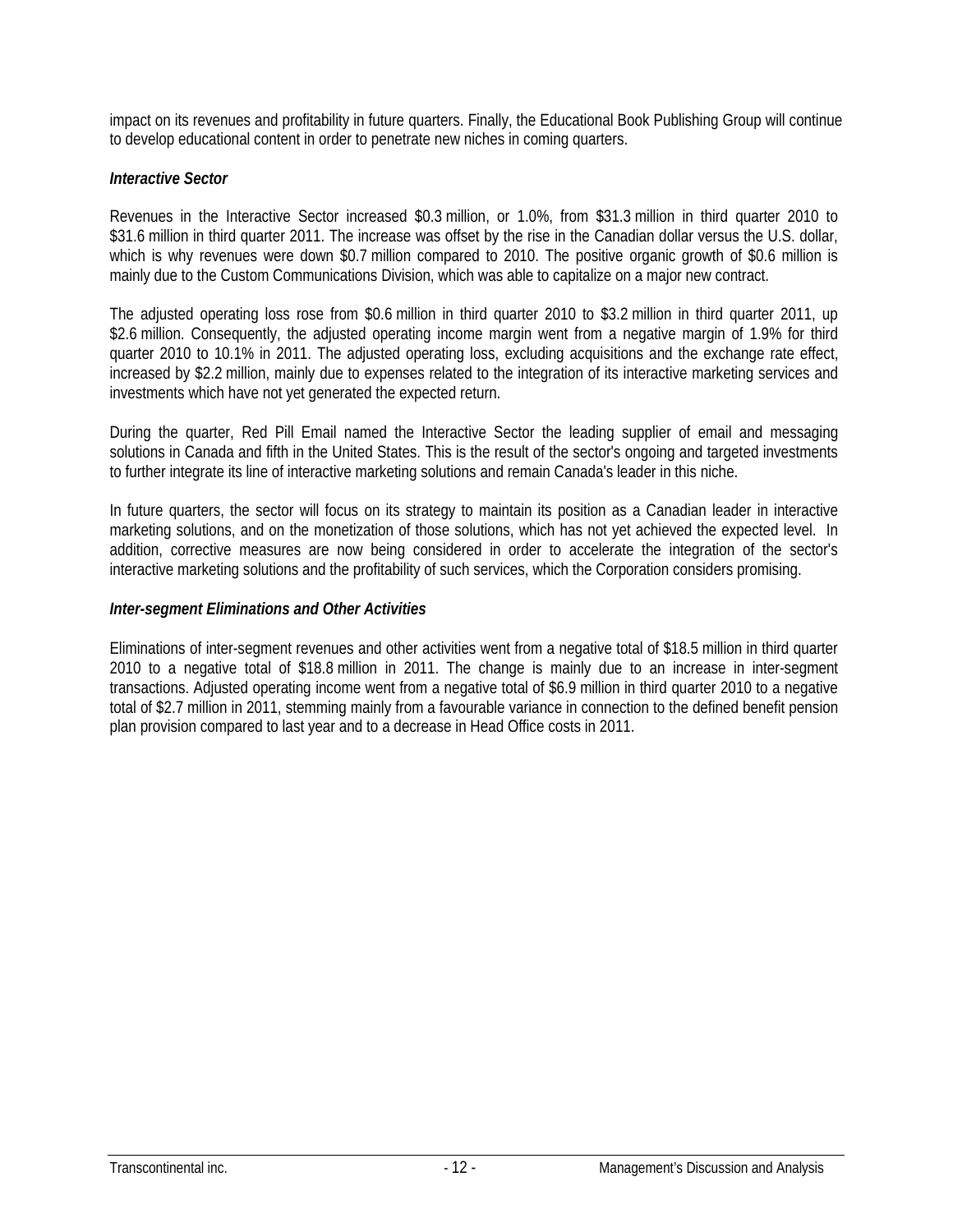### **DETAILED ANALYSIS OF OPERATING RESULTS FOR THE NINE MONTHS ENDED JULY 31, 2011**

| Analysis of Main Variances - Consolidated Results |
|---------------------------------------------------|
| For the nine-month period ended July 31, 2011     |
| (unaudited)                                       |

| (in millions of dollars)                  |  | Revenues | %         |       | Adjusted operating<br>income | %         |       | Net income<br>applicable to<br>participating<br>shares | %          |  |
|-------------------------------------------|--|----------|-----------|-------|------------------------------|-----------|-------|--------------------------------------------------------|------------|--|
| Results - Nine months ended July 31, 2010 |  | 1.471.9  |           |       | 161.0                        |           |       | 122.1                                                  |            |  |
| Acquisitions/Divestitures/Closures        |  | (0.9)    | $(0.1)$ % |       | (2.1)                        | (1.3)     | %     | (1.6)                                                  | $(1.3)$ %  |  |
| Discontinued operations                   |  |          | $\sim$    | %     |                              | $\sim$    | %     | (50.5)                                                 | $(41.4)$ % |  |
| Existing operations                       |  |          |           |       |                              |           |       |                                                        |            |  |
| Paper effect                              |  | 17.5     | 1.2%      |       | (1.5)                        | $(0.9)$ % |       | (1.2)                                                  | $(1.0)$ %  |  |
| Exchange rates effect                     |  | (9.2)    | $(0.6)$ % |       | (4.7)                        | (2.9)     | %     | (3.8)                                                  | $(3.1)$ %  |  |
| Organic growth                            |  | 26.8     | 1.8       | %     | 13.7                         | 8.5       | %     | 14.9                                                   | 12.2 %     |  |
| Impairment of assets, restructuring costs |  |          |           |       |                              |           |       |                                                        |            |  |
| and unusual adjustments to income taxes   |  |          |           | $-$ % |                              |           | $-$ % | (5.9)                                                  | $(4.8)$ %  |  |
| Expenses related to debt prepayment       |  |          | $\sim$    | %     |                              | $\sim$    | %     | (4.2)                                                  | $(3.4)$ %  |  |
| Results - Nine months ended July 31, 2011 |  | 1,506.1  | 2.3       | %     | 166.4                        | 3.4       | %     | 69.8                                                   | $(56.6)$ % |  |

As shown in the above table, a number of factors contributed to the variance in results for the first nine months of fiscal 2011 and the first nine months of fiscal 2010.

- The net impact of acquisitions, divestitures and closures reduced revenues by \$0.9 million and adjusted operating income by \$2.1 million. Net of financial expenses and income taxes, the negative impact on net income was \$1.6 million. The reduction is mainly due to the cost of developing and integrating acquisitions in the Interactive Sector, partially offset by the positive impact of plant closures in the Printing Sector in fiscal 2011.
- The paper effect had a positive \$17.5 million impact on revenues. This effect includes variations in the price of paper, paper supplied and changes in the type of paper used by customers of its printing operations. Note that for its printing operations, these elements affect revenues without impacting adjusted operating income. For the Media Sector, the variation in the price of paper had a negative effect of \$1.5 million on adjusted operating income and \$1.2 million on net income.
- The rise in the Canadian dollar versus the U.S. dollar led to a \$9.2 million decrease in revenues and a \$4.7 million decrease in adjusted operating income in the first nine months of fiscal 2011. The negative variation in average spot exchange rates in the first nine months of 2011 versus the same period in 2010 was 5.7% for the CAD/USD. For revenues, the conversion of sales by U.S. units had a negative impact of about \$4.6 million. The negative impact of export sales, net of the currency hedging program, was \$4.6 million. The conversion of results for the U.S. units had a negative impact of \$0.5 million on adjusted operating income. Export sales, net of the currency hedging program and purchases in U.S. dollars had a negative impact of \$3.7 million on adjusted operating income. Finally, the negative impact on adjusted operating income of the conversion of balance sheet items related to the operation of Canadian units denominated in foreign currency was \$0.5 million. Taking into consideration financial expenses and income taxes denominated in foreign currencies, the net negative effect was \$3.8 million.
- Organic growth in revenues amounted to \$26.8 million, or 1.8%, in the first nine months of fiscal 2011. The increase stems largely from the contribution of new contracts in the Printing Sector, particularly the contract to print *The Globe and Mail,* to higher revenues in the Media Sector's New Media and Digital Solutions Group and for its distribution and newspaper publishing activities. The Interactive Sector also contributed to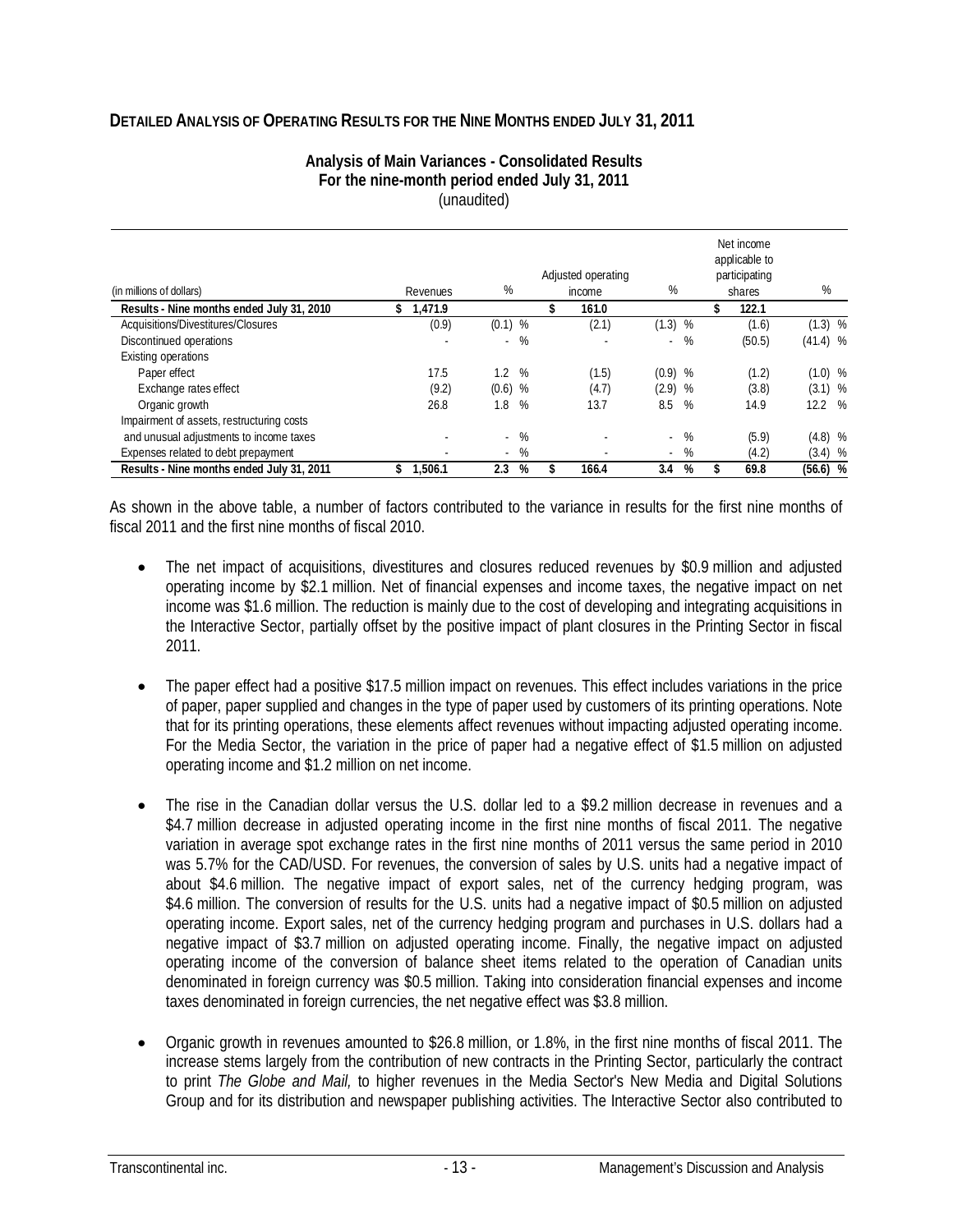growth in revenues during this period, mainly through its Custom Communications and Premedia divisions. However, this increase was partially offset by a decline in the volume of magazine, book and catalogue printing, the termination of the educational reform in Quebec and a decrease in national advertising spending which affected the Business and Consumer Solutions Group. Organic growth in adjusted operating income, which amounted to \$13.7 million, or 8.5%, in the first nine months of fiscal 2011, stems mainly from greater operational efficiency and the contribution of new printing contracts. These items were, however, partially offset by the adverse impact of the termination of the educational reform in Quebec and by the acceleration of strategic investments in the Media and Interactive sectors aimed at further developing their offering of digital solutions and interactive marketing services.

### *Impairment of Assets and Restructuring Costs*

For the first nine months of fiscal 2011, an amount of \$10.2 million before tax (\$7.5 million after tax) was accounted for separately in the consolidated statement of income as impairment of assets and restructuring costs. Of that amount, \$4.4 million is due to workforce reductions, \$3.9 million to asset impairment and \$1.9 million to other costs, all mainly related to the closure of plants in the Printing Sector during the fiscal year.

For the first nine months of 2010, an amount of \$5.4 million before tax (\$4.0 million after tax) was accounted for separately in the consolidated statement of income as impairment of assets and restructuring costs. Of that amount, \$4.5 million was due to workforce reductions in the Printing and Media sectors, and \$0.9 million to asset impairment and other costs in these two sectors.

### *Financial Expenses, Expenses Related to Debt Prepayment and Discount on Sale of Accounts Receivable*

Combined, financial expenses, expenses related to debt prepayment and discount on sale of accounts receivable rose \$3.4 million, or 10.7%, from \$31.8 million for the first nine months of fiscal 2010 to \$35.2 million for the first nine months of fiscal 2011. The increase is mainly due to unusual expenses related to early repayment in February 2011 of the term credit facility with the Caisse de dépôt et placement du Québec as well as the term loan with SGF Rexfor in July 2011.

However, excluding these non-recurring expenses of \$5.8 million (\$4.2 million after tax) of which \$1.4 million have no impact on cash flows, financial expenses amounted to \$29.4 million in the first nine months of fiscal 2011, down 7.5% compared to 2010. The decrease is mainly due to a significant reduction in the Corporation's net indebtedness for the period as compared to the same period last year.

### *Income Taxes*

Income taxes decreased by \$1.5 million, from \$26.8 million in the first nine months of fiscal 2010 to \$25.3 million in the first nine months of fiscal 2011. Excluding income taxes on impairment of assets and restructuring costs and on expenses for debt prepayment as well as unusual adjustments to income taxes, income taxes would have amounted to \$29.6 million, for a tax rate of 21.6%, compared to \$30.6 million, or 23.7%, in the first nine months of 2010. This decrease is due to, among other factors, the change in the geographic distribution of pre-tax earnings.

#### *Discontinued Operations*

In the third quarter 2011, the Corporation signed an agreement to sell its Mexican printing operations to Quad/Graphics. Having received the approval of Mexican regulators, this transaction should close shortly. Net loss from these discontinued operations, net of related income taxes, amounted to \$20.0 million (gain of \$2.2 million in 2010) of which a gain of \$1.6 million is related to operations of discontinued operations and a loss of \$21.6 million is related to a realized foreign exchange loss, in connection with the reduction of net investment in self-sustaining foreign operations.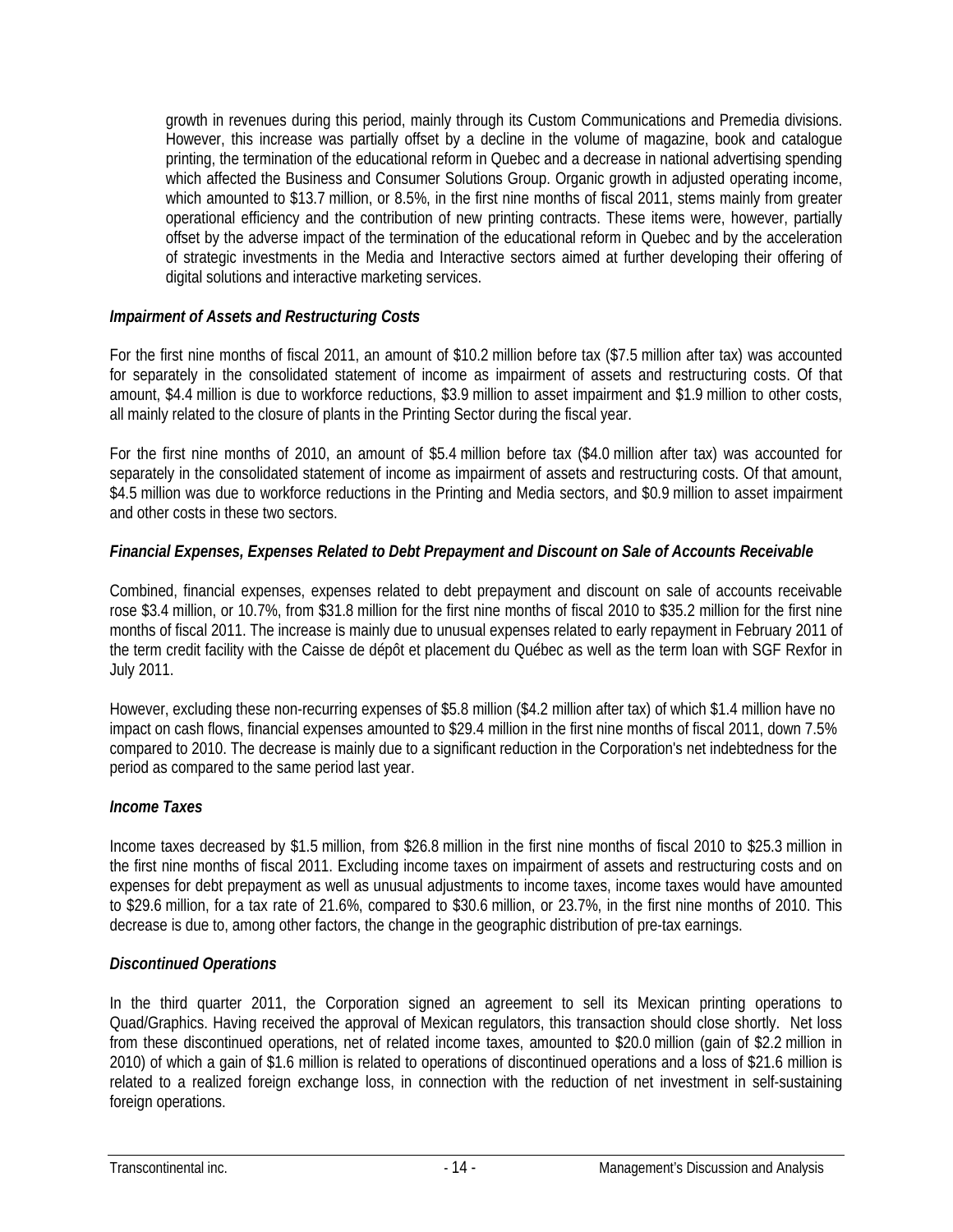In the first nine months of fiscal 2010, net income from discontinued operations of \$28.3 million, net of related income taxes, was recorded following the sale of almost all direct mail operations in the United States in April 2010 for net proceeds of \$105.7 million. Net income from discontinued operations includes a gain from discontinuance of operations of \$39.2 million, net of related income taxes, and a net loss of \$10.9 million related to the operation of discontinued operations, net of related income taxes.

### *Net Income Applicable to Participating Shares*

Net income applicable to participating shares went from \$122.1 million in the first nine months of fiscal 2010 to \$69.8 million in the first nine months of fiscal 2011. This decrease is mainly due to a gain related to the discontinuance of direct mail operations in the United States in 2010 as well as to the net loss from its Mexican discontinued operations in 2011. On a per-share basis, net income applicable to participating shares was down, from \$1.51 to \$0.86.

Adjusted net income applicable to participating shares rose \$8.3 million, or 8.9%, from \$93.2 million in the first nine months of fiscal 2010 to \$101.5 million in the first nine months of fiscal 2011. On a per-share basis, it rose \$0.10, from \$1.15 to \$1.25.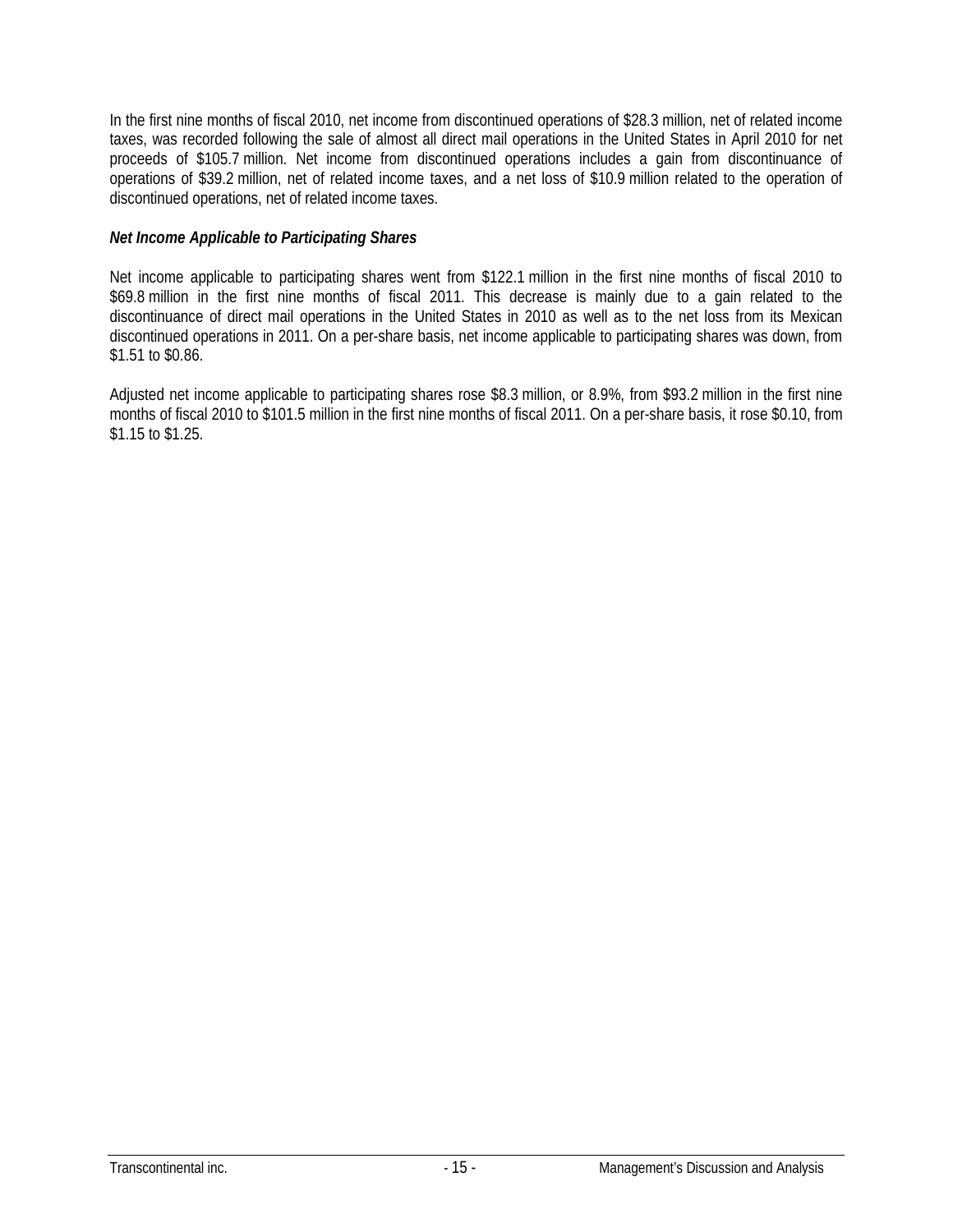#### **RECONCILIATION OF NON-GAAP FINANCIAL MEASURES**

Financial data have been prepared in conformity with Canadian Generally Accepted Accounting Principles (GAAP). However, certain measures used in this discussion and analysis do not have any standardized meaning under GAAP and could be calculated differently by other companies. The Corporation believes that certain non-GAAP financial measures, when presented in conjunction with comparable GAAP financial measures, are useful to investors and other readers because that information is an appropriate measure for evaluating the Corporation's operating performance. Internally, the Corporation uses this non-GAAP financial information as an indicator of business performance, and evaluates management's effectiveness with specific reference to these indicators. These measures should be considered in addition to, not as a substitute for or superior to, measures of financial performance prepared in accordance with GAAP. Below is a table reconciling GAAP financial measures to non-GAAP financial measures.

|                                                                                   |            | Three months ended July 31 |       |             | Nine months ended July 31 |                        |  |  |  |
|-----------------------------------------------------------------------------------|------------|----------------------------|-------|-------------|---------------------------|------------------------|--|--|--|
| (in millions of dollars, except per share amounts)                                | 2011       |                            | 2010  | 2011        |                           | 2010                   |  |  |  |
| Net income applicable to participating shares                                     | \$<br>10.6 | \$                         | 28.9  | \$<br>69.8  | \$                        | 122.1                  |  |  |  |
| Dividends on preferred shares                                                     | 1.7        |                            | 1.7   | 5.1         |                           | 5.1                    |  |  |  |
| Net loss (income) from discontinued operations (after tax)                        | 21.3       |                            | 3.7   | 20.0        |                           | (30.5)                 |  |  |  |
| Non-controlling interest                                                          |            |                            |       | 0.8         |                           | 0.3                    |  |  |  |
| Income taxes                                                                      | 12.7       |                            | 11.7  | 25.3        |                           | 26.8                   |  |  |  |
| Discount on sale of accounts receivable                                           |            |                            |       |             |                           | 0.9                    |  |  |  |
| Financial expenses                                                                | 9.9        |                            | 10.4  | 29.4        |                           | 30.9                   |  |  |  |
| Expenses related to long-term debt prepayment                                     |            |                            |       | 5.8         |                           |                        |  |  |  |
| Impairment of assets and restructuring costs                                      | 1.0        |                            | 1.0   | 10.2        |                           | 5.4                    |  |  |  |
| Adjusted operating income                                                         | \$<br>57.2 | \$                         | 57.4  | \$<br>166.4 | \$                        | 161.0                  |  |  |  |
| Amortization                                                                      | 29.4       |                            | 29.9  | 89.9        |                           | 93.4                   |  |  |  |
| Adjusted operating income before amortization                                     | \$<br>86.6 | \$                         | 87.3  | \$<br>256.3 | \$                        | 254.4                  |  |  |  |
| Net income applicable to participating shares                                     | \$<br>10.6 | \$                         | 28.9  | \$<br>69.8  | \$                        | 122.1                  |  |  |  |
| Net loss (income) from discontinued operations (after tax)                        | 21.3       |                            | 3.7   | 20.0        |                           | (30.5)                 |  |  |  |
| Unusual adjustments to income taxes                                               |            |                            |       |             |                           | (2.4)                  |  |  |  |
| Expenses related to long-term debt prepayment (after tax)                         |            |                            |       | 4.2         |                           |                        |  |  |  |
| Impairment of assets and restructuring costs (after tax)                          | 0.9        |                            | 0.8   | 7.5         |                           | 4.0                    |  |  |  |
| Adjusted net income applicable to participating shares                            | \$<br>32.8 | \$                         | 33.4  | \$<br>101.5 | \$                        | 93.2                   |  |  |  |
| Average number of participating shares outstanding                                | 81.0       |                            | 80.8  | 81.0        |                           | 80.8                   |  |  |  |
| Adjusted net income applicable to participating shares per share                  | \$<br>0.40 | \$                         | 0.41  | \$<br>1.25  | \$                        | 1.15                   |  |  |  |
|                                                                                   | \$<br>74.2 | \$                         | 113.4 | \$<br>186.0 | \$                        | 112.3                  |  |  |  |
| Cash flow related to continuing operations<br>Changes in non-cash operating items | 2.8        |                            | 42.5  | (21.3)      |                           | (87.0)                 |  |  |  |
| Cash flow from continuing operations before changes in non-cash                   |            |                            |       |             |                           |                        |  |  |  |
| operating items                                                                   | \$<br>71.4 | \$                         | 70.9  | \$<br>207.3 | \$                        | 199.3                  |  |  |  |
|                                                                                   |            |                            |       |             |                           |                        |  |  |  |
| Long-term debt                                                                    |            |                            |       | \$<br>642.2 | \$                        | (1)<br>724.4           |  |  |  |
| Current portion of long-term debt                                                 |            |                            |       | 15.3        |                           | (1)<br>4.8             |  |  |  |
| Cash and cash equivalents                                                         |            |                            |       | (60.8)      |                           | $(20.8)^{(1)}$         |  |  |  |
| Net indebtedness                                                                  |            |                            |       | \$<br>596.7 | \$                        | (1)<br>708.4           |  |  |  |
| Adjusted operating income before amortization (last 12 months)                    |            |                            |       | \$<br>375.1 | $\mathbf{\hat{z}}$        | $382.4$ <sup>(1)</sup> |  |  |  |
| Net indebtedness ratio                                                            |            |                            |       | 1.59x       |                           | $1.85x^{(1)}$          |  |  |  |

(unaudited)

(1) As initially reported.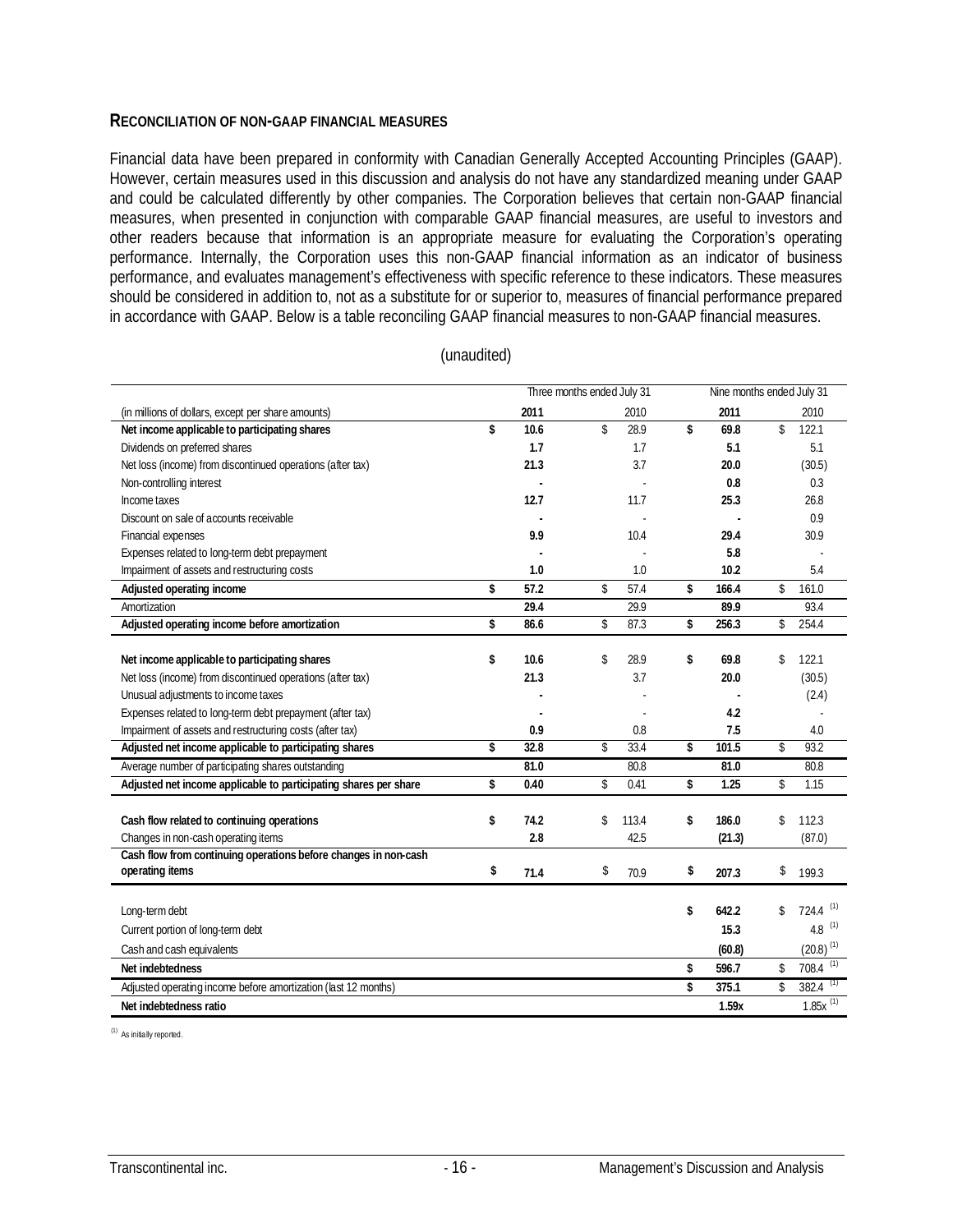#### **SUMMARY OF QUARTERLY RESULTS**

|                                                        |  |        |   |                | 2009 |                |   |           |                |      |                |    |          |   |      |
|--------------------------------------------------------|--|--------|---|----------------|------|----------------|---|-----------|----------------|------|----------------|----|----------|---|------|
| (in millions of dollars, except per share amounts)     |  | Q3     |   | Q <sub>2</sub> |      | Q <sub>1</sub> |   | Q4        | Q <sub>3</sub> |      | Q <sub>2</sub> |    | Q1       |   | Q4   |
| Revenues                                               |  | 493    |   | 499            | \$   | 515            |   | 556       | 481            |      | 495            |    | 495      |   | 552  |
| Adjusted operating income before amortization          |  | 87     |   | 90             |      | 80             |   | 119       | 87             |      | 89             |    | 78       |   | 118  |
| Adjusted operating income margin before amortization   |  | 17.6 % |   | 18.0           | %    | 15.5           | % | 21.4%     | 18.1 %         |      | 18.0 %         |    | 15.8 %   |   | 21.4 |
| Operating income                                       |  | 56     |   | 56             | ъ    | 44             |   | 67        | 56             |      | 55             | \$ | 45       | S | 73   |
| Adjusted operating income                              |  | 57     |   | 66             |      | 49             |   | 89        | 57             |      | 57             |    | 46       |   | 85   |
| Adjusted operating income margin                       |  | 11.6   | % | 13.2           | %    | 9.5            | % | 16.0<br>% | 11.9           | %    | 11.5 %         |    | 9.3<br>% |   | 15.4 |
| Net income applicable to participating shares          |  |        |   | 33             | \$   | 26             |   | 45        | 29             |      | 67             |    | 26       |   | 43   |
| Per share                                              |  | 0.13   |   | 0.41           |      | 0.32           |   | 0.56      | 0.36           |      | 0.83           |    | 0.32     |   | 0.54 |
| Adjusted net income applicable to participating shares |  | 33     |   | 39             |      | 29             |   | 63        | 33             |      | 34             |    | 26       |   | 52   |
| Per share                                              |  | 0.40   |   | 0.48           |      | 0.36           |   | 0.78      | 0.41           |      | 0.42           |    | 0.32     |   | 0.65 |
| % of fiscal year                                       |  |        | % |                | %    |                | % | 40 %      |                | 21 % | 22 %           |    | 17 %     |   | 40   |

#### **Selected Quarterly Financial Results**  (unaudited)

The above table shows changes in Transcontinental's quarterly results. New printing contracts, the Interactive Sector's acquisitions in the field of mobile solutions and the launch of new community papers in the Media Sector raised the Corporation's revenues in the first three quarters of fiscal 2011, year over year. However, this increase was reduced by, among other factors, lower revenues in the Magazine, Book and Catalogue Group, the negative impact of the exchange rate, and divestitures and closures. Also, fourth-quarter results are higher than the other quarters since advertising spending is usually higher in the fall.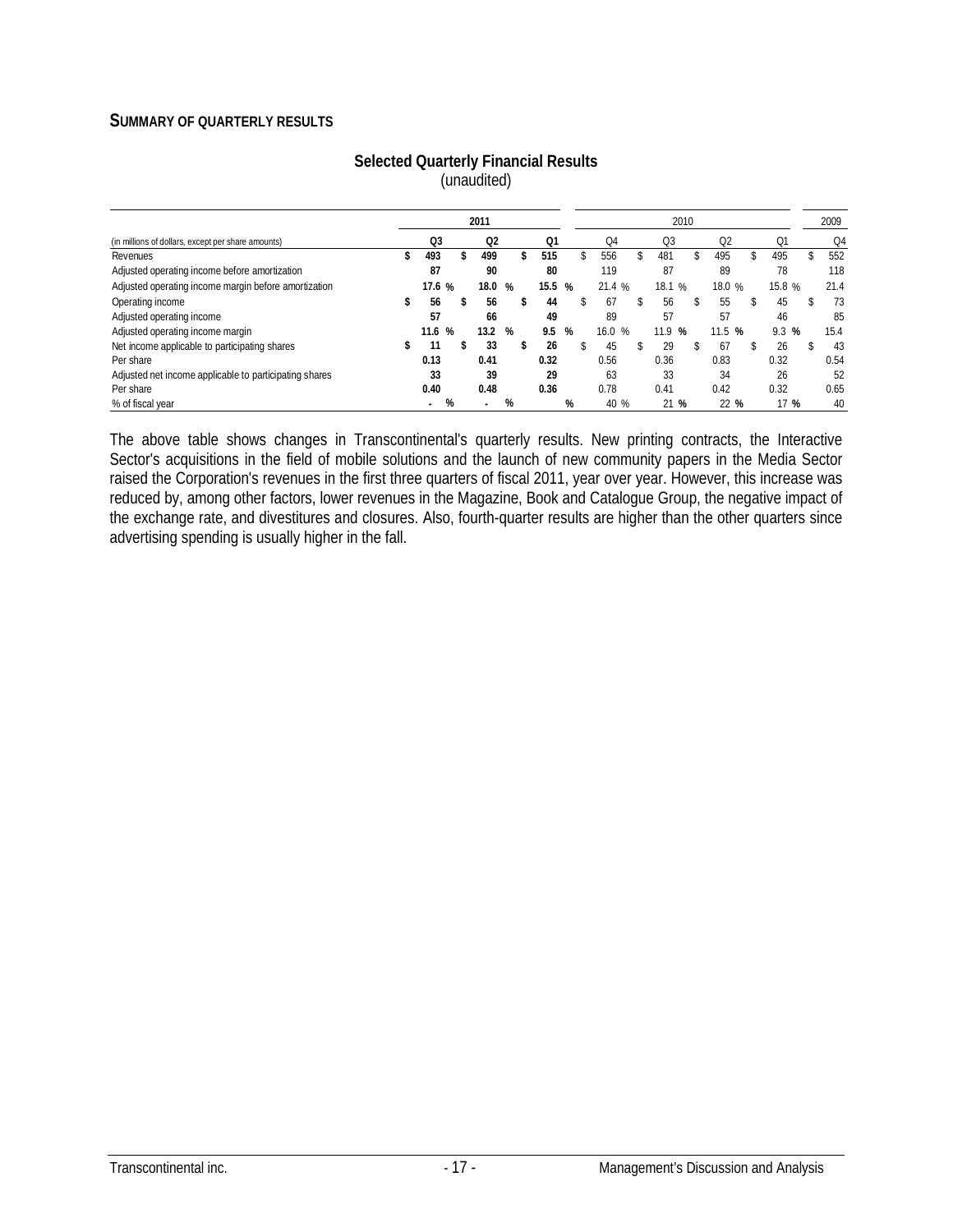#### **FINANCIAL CONDITION, LIQUIDITY AND CAPITAL RESOURCES**

#### **Principal Cash Flows and Financial Condition For quarters ended July 31**  (unaudited)

| (in millions of dollars)                                                        | 2011            | 2010                   |
|---------------------------------------------------------------------------------|-----------------|------------------------|
| Operating activities                                                            |                 |                        |
| Cash flow from continuing operations before changes in non-cash operating items | \$<br>71.4      | \$<br>70.9             |
| Changes in non-cash operating items                                             | 2.8             | 42.5                   |
| Cash flow related to operating activities of continuing operations              | 74.2            | 113.4                  |
| <b>Investing activities</b>                                                     |                 |                        |
| Business acquisitions, net of disposals                                         |                 | (4.1)                  |
| Acquisitions of property, plant and equipment, net of disposals                 | (8.5)           | (19.1)                 |
| Other                                                                           | (7.9)           | (2.3)                  |
| Cash flow related to investing activities of continuing operations              | (16.4)          | (25.5)                 |
| Financing activities                                                            |                 |                        |
| Increase in long-term debt                                                      |                 | 2.7                    |
| Reimbursement of long-term debt                                                 | (59.2)          | (0.7)                  |
| Increase (decrease) in revolving term credit facility                           | 78.5            | (68.7)                 |
| Issuance of participating shares                                                |                 | 0.3                    |
| Dividends on participating shares                                               | (10.9)          | (7.3)                  |
| Dividends on preferred shares                                                   | (1.7)           | (1.7)                  |
| Other                                                                           |                 | (1.5)                  |
| Cash flow related to financing activities of continuing operations              | 6.7             | (76.9)                 |
| Other relevant information                                                      |                 |                        |
| Net indebtedness                                                                | 596.7           | $708.4$ <sup>(1)</sup> |
| Shareholders' equity                                                            | 1,303.4         | 1,209.0                |
| Net indebtedness (including usage of the securitization program) /              |                 |                        |
| adjusted operating income before amortization (last 12 months)                  | 1.59x           | $1.85x^{(1)}$          |
| Credit rating                                                                   |                 |                        |
| <b>DBRS</b>                                                                     | <b>BBB high</b> | <b>BBB</b> high        |
|                                                                                 | <b>Stable</b>   | Stable                 |
| Standard and Poor's                                                             | <b>BBB</b>      | BBB-                   |
|                                                                                 | <b>Stable</b>   | Stable                 |

(1) As initially reported.

#### *Cash Flow Related to Continuing Operations*

Cash flow from operating activities before changes in non-cash operating items rose in the third quarter, from \$70.9 million in 2010 to \$71.4 million in 2011. Changes in non-cash operating items led to a cash inflow of \$2.8 million in 2011, compared to \$42.5 million in 2010. The difference is mainly due to lower receivables and higher income taxes paid in 2010. Consequently, cash flow from operations decreased, leading to a cash inflow of \$74.2 million in 2011, compared to \$113.4 million in 2010.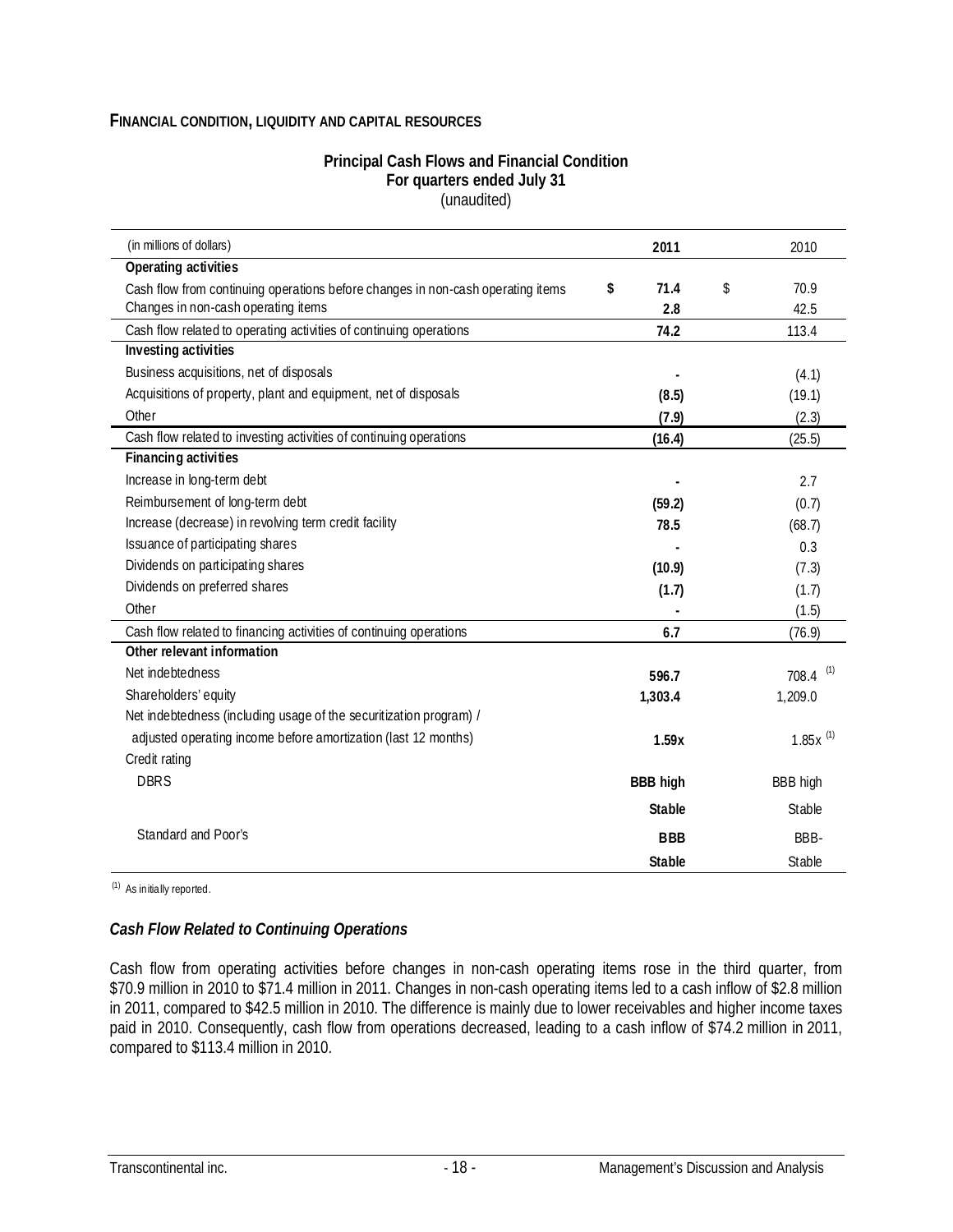### *Cash Flow Related to Investing Activities of Continuing Operations*

In third quarter 2011, the Corporation considerably reduced its investments in property, plant and equipment to \$8.5 million net of disposals, compared to \$19.1 million in 2010, primarily because the project to print *The Globe and Mail* has now been completed.

### *Cash Flow Related to Financing Activities of Continuing Operations*

The Corporation paid \$10.9 million in dividends on participating shares in third quarter 2011, compared to \$7.3 million in 2010. The 49.3% increase is due to two dividend increases which raised the quarterly dividend from 9 cents to 13.5 cents per share in recent quarters. Also, in third quarter 2011, the Corporation paid \$1.7 million in dividends on preferred shares, the same amount as in third quarter 2010.

Dividends paid by Transcontinental to Canadian residents are eligible dividends as per provincial and federal income tax laws.

| <b>Shares Issued and Outstanding</b>                      | As at July 31, 2011 | As at August 31, 2011 |
|-----------------------------------------------------------|---------------------|-----------------------|
|                                                           |                     |                       |
| Class A<br>(Subordinate Voting Shares)                    | 65,868,987          | 65 869 687            |
| Class B<br>(Multiple Voting Shares)                       | 15,152,940          | 15 152 240            |
| <b>Series D Preferred</b><br>(with cumulative rate reset) | 4,000,000           | 4,000,000             |

#### *Debt Instruments*

As at July 31, 2011, the net indebtedness to adjusted operating income before amortization ratio stood at 1.59x (1.82x as at October 31, 2010). The decrease stems primarily from the increase in adjusted operating income before amortization and the significant reduction in net indebtedness stemming from, among other things, reduced spending on property, plant and equipment. Management plans to reduce this ratio even further and to maintain it at about 1.50x.

The Corporation's \$400 million term revolving credit, of which \$285.2 million was used as at July 31, 2011, matures in September 2012. The applicable interest rate on the term revolving credit is based on the credit rating assigned by Standard & Poor's Ratings Services. Depending on the form of borrowing chosen by the Corporation, the interest rate applicable to the line of credit is currently either bank prime rate, bankers' acceptance rate + 0.44%, or LIBOR + 0.44%. Fees of 0.11% are also applicable, whether the line of credit is drawn or not, and utilization fees of 0.05% are applicable if the amount drawn exceeds 662<sup>3</sup>% of the term revolving credit.

As of July 31, 2011, letters of credit amounting to C\$0.4 million and US\$3.0 million were drawn on the term revolving credit, in addition to the amounts presented in the above paragraph.

In January 2011, the Corporation began reimbursing its six-year loan from a European bank bearing interest at EURIBOR + 1.60%, in equal instalments of capital plus interest. This debt instrument was arranged to purchase production equipment and is payable every six months. As at July 31, 2011, the capital amount remaining to be paid is €39.3 million (\$54.0 million). On December 1, 2009, the Corporation arranged a cross-currency swap, which matures in six years, to set the exchange rate at 1.5761 and the interest rate on this facility at bankers' acceptance rates plus 2.55%.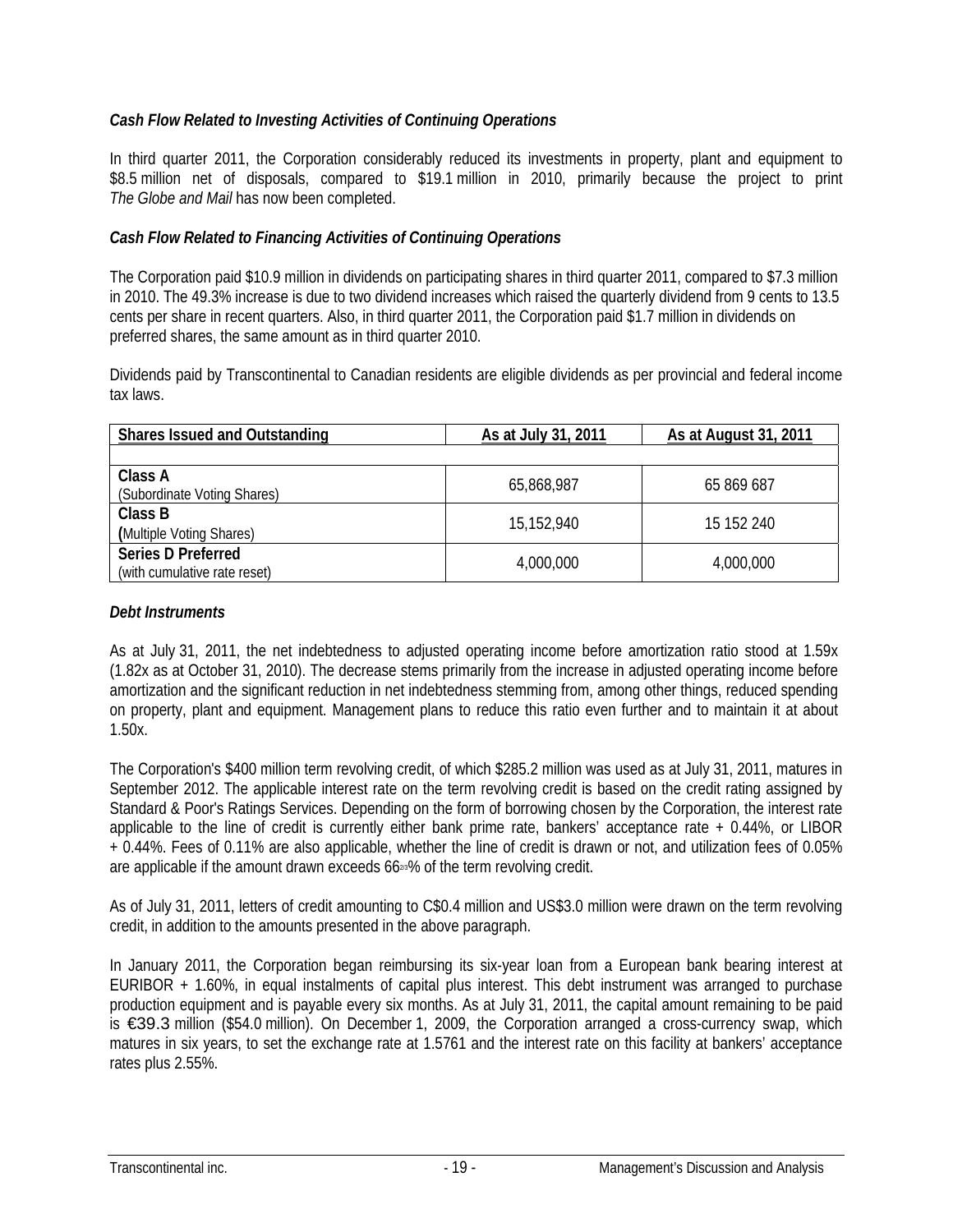On February 1, 2011, the Corporation entered into an agreement setting the interest rate on a \$50 million debenture with the Solidarity Fund QFL at 5.58% for the eight years remaining on the debenture's 10-year term. The bond forward contract entered into to lock the portion of the rate based on the Canadian Government Bonds rate at 4.34%, came to maturity on November 5, 2010 and resulted in a cash disbursement which will increase the effective rate by 1.50% for the remaining term of the debenture.

On February 17, 2011, the Corporation used its revolving term credit to repay, more than three years before the end of its term and in accordance with agreed-upon terms and conditions, its five-year \$100.0 million term credit facility with Caisse de dépôt et placement du Québec which bore interest at the bankers' acceptance rate + 6.36%. Although this debt prepayment currently optimizes the Corporation's debt portfolio by reducing its average interest rate cost, it led to a non-recurring charge of \$4.5 million, of which \$1.1 million will have no effect on cash flows.

On July 4, 2011, the Corporation pre-paid its \$50 million term loan from SGF Rexfor, which would have matured in July 2014. This term loan, with an annual interest rate of 8.25% based on the Corporation's Standard & Poor's credit rating, was repaid early using the term revolving credit facility. Although this early repayment optimized the Corporation's debt portfolio, it generated a non-recurring expense of \$1.3 million, of which \$0.3 million had no impact on cash flows. Under Canadian GAAP, these expenses were accounted for in the income statement for second quarter 2011, since the Corporation planned to repay the term loan before the end of the second quarter.

### *Off-Balance Sheet Arrangements (Securitization)*

On February 16, 2011, the Corporation set up a new securitization program with a trust whose agent of financial services is a Canadian bank, to sell, from time to time, certain accounts receivable of its subsidiaries. The maximum net consideration permitted under the program is \$200.0 million over two years, with up to 20% of U.S.-dollar accounts receivable. The terms of the new program take the current market conditions into account and are favourable compared to other sources of financing. As at July 31, 2011, no accounts receivable were sold on this securitization program. As at July 31, 2010, accounts receivable sold under the previous securitization program amounted to \$217.2 million, all of which was kept by the Corporation as retained interest, for a nil net consideration. The retained interest is recorded in the Corporation's accounts receivable at the lower of cost and fair market value. Under the program, no discount was recorded on the sale of accounts receivable for third quarters 2010 and 2011.

### **PRINCIPAL ACCOUNTING ESTIMATES**

The Corporation prepares its consolidated financial statements in Canadian dollars and in accordance with Canadian GAAP. A summary of the significant accounting policies is presented in Note 1 of the Consolidated Financial Statements for the fiscal year ended October 31, 2010. Some of the Corporation's accounting policies require estimates and judgments. The most significant areas requiring the use of management estimates and judgments include goodwill, intangible assets, accounting for future employee benefits and income taxes. Management reviews its estimates on an on-going basis, taking into account historical data and other factors, including the current economic situation. Given that future events or changes in circumstances and their effects cannot be determined accurately, actual results could differ materially from Management's estimates. Changes in these estimates resulting from on-going change in the economic situation will be reflected in the financial statements of subsequent periods. For more information, please see *Management's Discussion and Analysis for the Year Ended October 31, 2010*.

In accordance with Canadian GAAP, in second quarter 2011 the Corporation performed impairments tests. At the conclusion of the first step, the Corporation identified certain reporting units in the Interactive sector for which their book value exceed their fair value. A goodwill of approximately \$25.0 million is allocated to these reporting units. At the moment of the publication of this management's discussion and analysis, the Corporation has not yet completed the second step of the test, due to important changes in the business plan recently implemented in the Interactive sector. These changes generate uncertainty on future cash flows of the reporting units identified in the first step.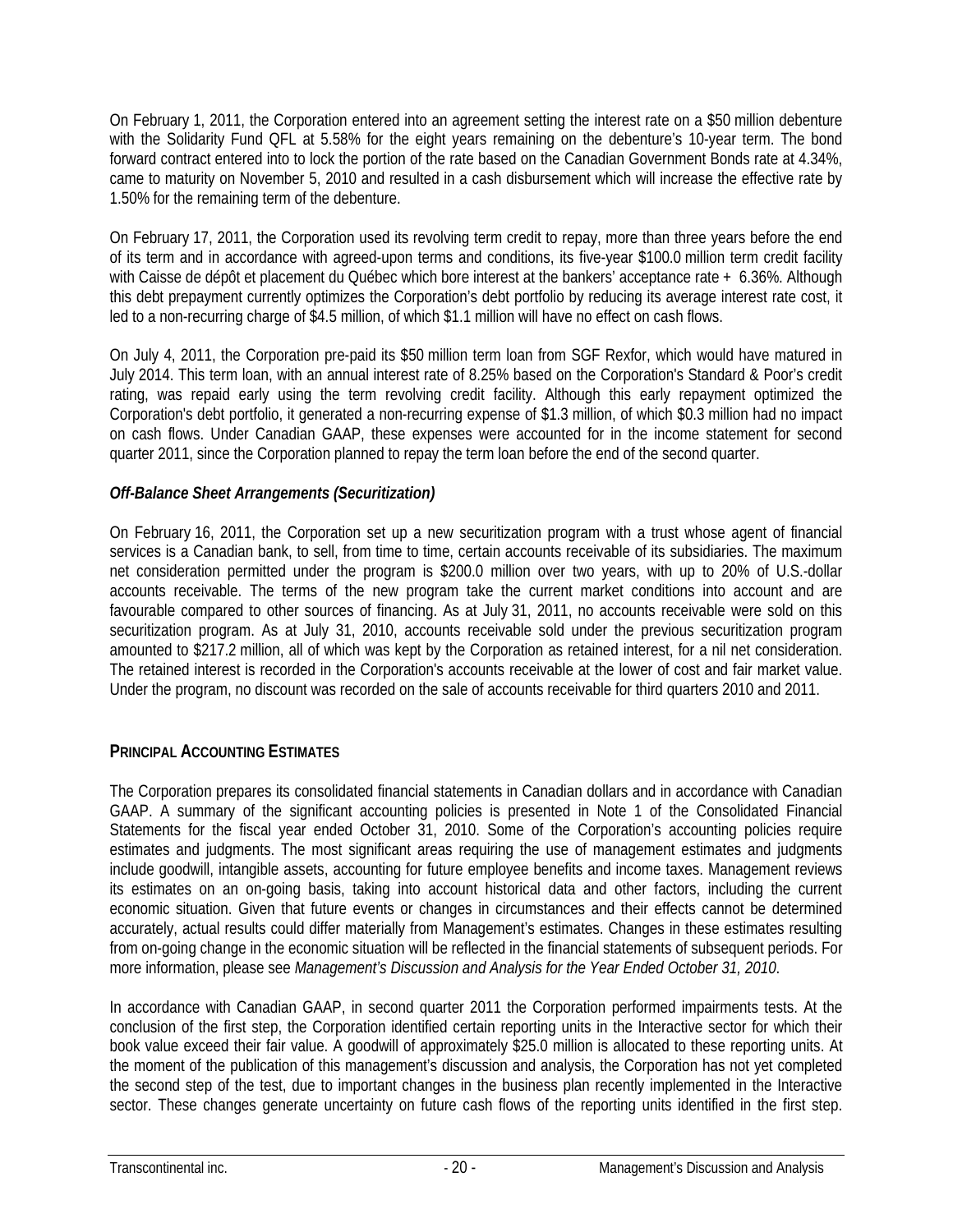Therefore, it is impossible to estimate the amount of the potential impairment. The Corporation expects to complete the second step by the end of fiscal 2011. As a result, no impairment of goodwill was recorded in third quarter 2011.

### **CHANGES IN ACCOUNTING POLICIES**

Section 3064 of the CICA Handbook, Goodwill and intangible assets, allows for the capitalization of employee salaries, wages and benefits directly attributable to an internally generated intangible asset. The Corporation had not been capitalizing its educational book prepublication costs, as its information systems could not allocate this information per book. On November 1, 2010, the Company modified its information systems so that it could compile employee salaries, wages and benefits on a per-book basis and decided to change its accounting policy. Consequently, for the three-month period ended July 31, 2011, this change in accounting policy resulted in a \$1.2 million decrease in operating costs and a \$0.3 million increase in income tax expense. For the nine-month period ended July 31, 2011, the change in accounting policy resulted in a \$4.8 million increase in intangible assets and a \$1.4 million increase in long-term future income tax liability, as well as a decrease in operating costs of \$4.8 million and an increase in income tax expense of \$1.4 million. These intangible assets will be amortized as operating costs over a maximum of 5 years, based on historical sales patterns. The application of this accounting policy is prospective as the Corporation cannot generate the information for prior periods to apply this change retrospectively.

### **EFFECT OF NEW ACCOUNTING STANDARDS NOT YET IMPLEMENTED**

### **International Financial Reporting Standards (IFRS)**

In February 2008, Canada's Accounting Standards Board (AcSB) confirmed that Canadian GAAP, as used by publicly accountable enterprises, will be superseded by International Financial Reporting Standards (IFRS) for fiscal years beginning on or after January 1, 2011.

For the Corporation, the conversion to IFRS will be required for interim and annual financial statements for the year ending October 31, 2012. IFRS uses a conceptual framework similar to Canadian GAAP, but there are significant differences on recognition, measurement and disclosures.

The Corporation set up an organizational project management team composed of members from different levels and positions to oversee project coordination and monitoring. Staff with the appropriate qualifications and experience have been assigned to the project. Senior management and the Audit Committee receive regular status updates.

The Corporation's conversion plan consists of three phases: evaluation, conversion and implementation of the IFRS. The Corporation commenced the implementation phase in early 2011 and the conversion is proceeding as planned. Please see *Management's Discussion and Analysis for the Year Ended October 31, 2010* for a detailed description of the phases and conversion plan.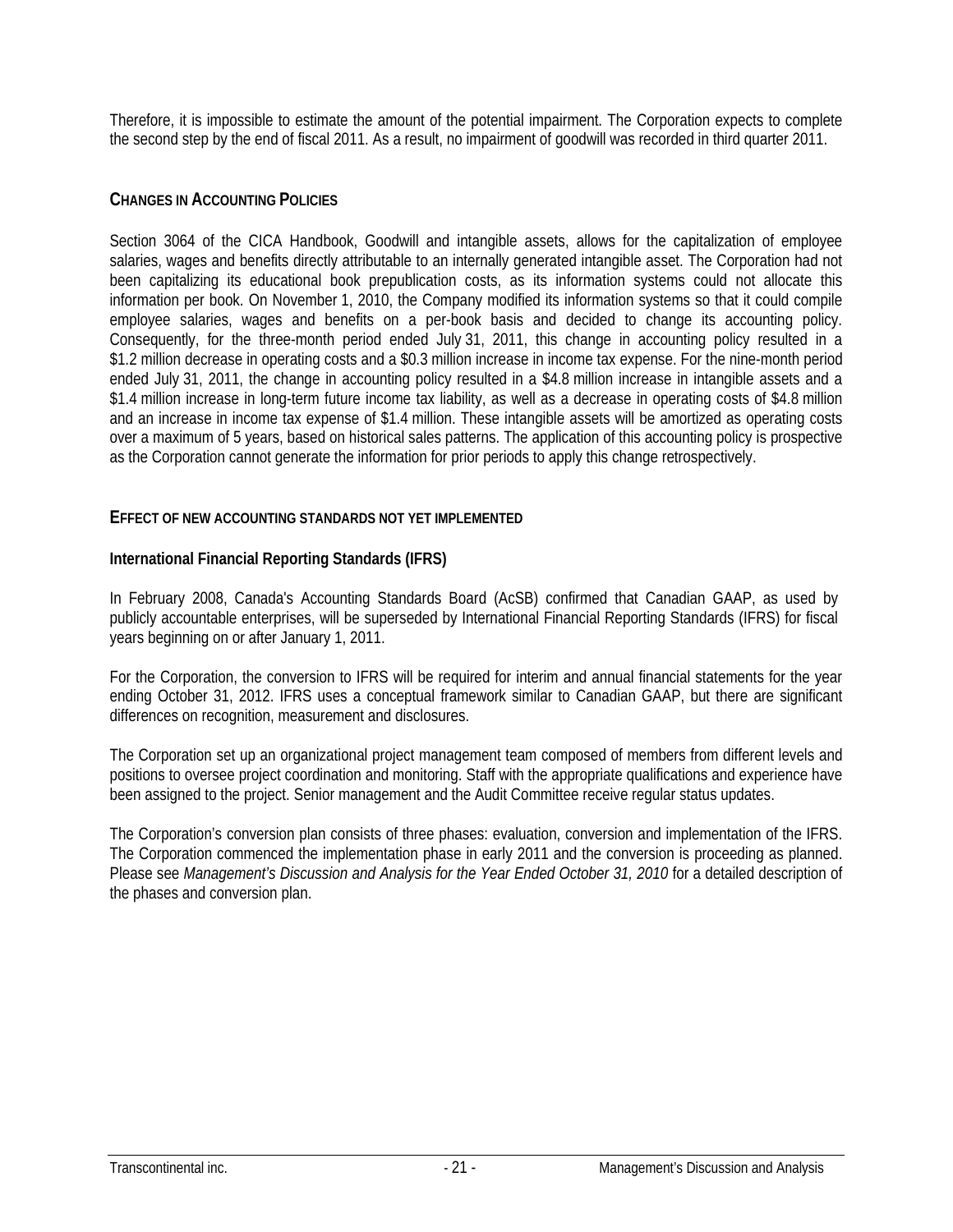### **Differences between the IFRS and the Corporation's Accounting Policies**

The following items have been identified as possibly having an impact on the Corporation's financial statements. This is not an exhaustive list of the impacts of the transition to IFRS and changes could be made before the changeover.

| Subject                                                                 | Items that could have an impact on the Corporation's financial statements                                                                                                                                                                                                                                                                                                                                                                                                                                                                                                                                                                                                                                                                                                                                                                                                                                                                                                                                                                                                                                                                                                                                                                                                                                                                                                                                                                                                                                                                                                                                                                                                                                                                    |
|-------------------------------------------------------------------------|----------------------------------------------------------------------------------------------------------------------------------------------------------------------------------------------------------------------------------------------------------------------------------------------------------------------------------------------------------------------------------------------------------------------------------------------------------------------------------------------------------------------------------------------------------------------------------------------------------------------------------------------------------------------------------------------------------------------------------------------------------------------------------------------------------------------------------------------------------------------------------------------------------------------------------------------------------------------------------------------------------------------------------------------------------------------------------------------------------------------------------------------------------------------------------------------------------------------------------------------------------------------------------------------------------------------------------------------------------------------------------------------------------------------------------------------------------------------------------------------------------------------------------------------------------------------------------------------------------------------------------------------------------------------------------------------------------------------------------------------|
| Employee<br><b>Benefits</b><br>(IAS 19)                                 | Under the IFRS, an entity may elect to recognize actuarial gains and losses using a corridor<br>$\bullet$<br>approach (which the Corporation uses) or recognize them immediately in other comprehensive<br>income. The Corporation plans to continue using the corridor approach to recognition of<br>actuarial gains and losses.<br>IAS 19 was however amended in June 2011 and now allows only one option, which is the<br>immediate recognition of actuarial gains and losses in other comprehensive income and the<br>presenting of service costs and financial expenses in the income statement. This amendment<br>to IAS 19 will take effect for fiscal years starting from January 1, 2013; the Corporation is<br>currently evaluating the impact of this change.                                                                                                                                                                                                                                                                                                                                                                                                                                                                                                                                                                                                                                                                                                                                                                                                                                                                                                                                                                     |
| Impairment of<br>Assets<br>(IAS 36)                                     | Asset impairment testing is done at the lowest cash generating unit (CGU) level. A CGU is<br>defined as the smallest identifiable group of assets that generates cash inflows that are largely<br>independent of the cash inflows from other assets or groups of assets. According to Canadian<br>GAAP, asset impairment testing is done at the level of the asset group, which is not<br>necessarily the same as a CGU.<br>Goodwill is allocated to the CGU or groups of CGUs that should benefit from the synergies of<br>a business combination, while under Canadian GAAP, goodwill is allocated to operating units<br>that are equivalent to an operating sector or to one level below. Given that the impairment test<br>could be performed at the level of a group of assets that is smaller than that for Canadian<br>GAAP, asset impairment may be recognized at different times depending on the IFRS.<br>To determine whether an asset impairment should be recognized, the carrying amount of the<br>asset is compared to its recoverable amount, which is the higher of fair value less costs to sell<br>and value in use (present value of future cash flows). Under Canadian GAAP, a two-step test<br>is conducted: first, the carrying amount of the asset is compared to undiscounted future cash<br>flows; then, if an impairment is required, the amount of the impairment is determined by<br>comparing the carrying amount of the asset to its fair value.<br>Asset impairments other than goodwill impairments can be reversed under certain<br>$\bullet$<br>circumstances. Canadian GAAP did not permit reversals.<br>The Corporation is currently evaluating the impact of these elements as at the transition date. |
| <b>Income Taxes</b><br>(IAS 12)                                         | Under Canadian GAAP and IFRS, future income taxes are calculated on temporary<br>$\bullet$<br>differences, i.e. differences between the tax basis of an asset or liability and its carrying<br>amount on the balance sheet. Under Canada's Income Tax Act, the maximum deductible for<br>"eligible capital expenditures" is 75% of the cost incurred. Canadian GAAP addresses this<br>particular situation and specifies that the tax basis must be increased by 25%, thus eliminating<br>the temporary difference. IFRS does not address this specific situation, and therefore a<br>temporary difference exists between the tax basis and the carrying amount of assets that must<br>be recognized in the case of eligible business combination transactions.<br>The Corporation is currently evaluating the impact of this difference for intangible assets that<br>qualify as eligible capital expenditures, and anticipates an adjustment that will lead to an<br>increase in future income tax liabilities and an adjustment in retained earnings as at the<br>transition date.                                                                                                                                                                                                                                                                                                                                                                                                                                                                                                                                                                                                                                                        |
| Financial<br>Instruments:<br>Recognition and<br>Measurement<br>(IAS 39) | Under IFRS, an entity may derecognize a financial asset under certain conditions based on<br>$\bullet$<br>the concept of transferring risks and benefits. Under Canadian GAAP, the conditions for<br>derecognizing a financial asset are based, instead, on the notion of transfer of control of the<br>asset. For the Corporation, accounts receivable sold under the securitization arrangement<br>may no longer satisfy the conditions for being derecognized under IFRS.<br>As at the IFRS transition date, this difference will have no impact on the financial statements<br>because no securitization program was in effect as at October 31, 2010.                                                                                                                                                                                                                                                                                                                                                                                                                                                                                                                                                                                                                                                                                                                                                                                                                                                                                                                                                                                                                                                                                   |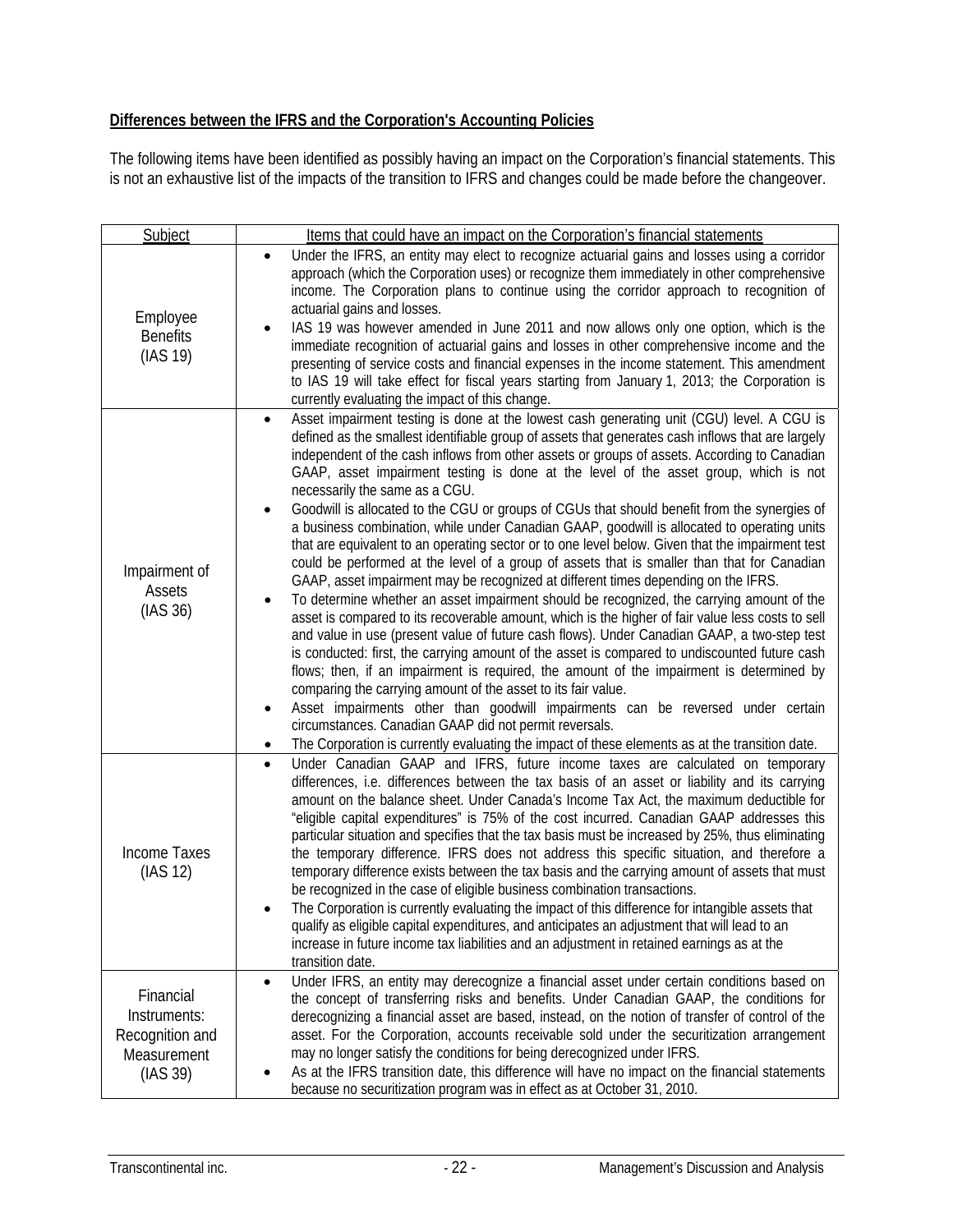IFRS 1, "First-time Adoption of International Financial Reporting Standards" is the standard which the Corporation must apply in preparing its opening IFRS statement of financial position. The purpose of this standard is to provide a starting point for IFRS-compliant accounting without spending more on the process than the benefits warrant. Thus certain relief measures, called exemptions and exceptions, are permitted to avoid retroactive application of some standards. The exemptions are optional and the exceptions are required. The following list presents some exemptions that could have a significant impact for the Corporation.

| Exemption                                       | <b>Description and Status</b>                                                                                                                                                                                                                                                                                                                                                                                                                                                                                                              |
|-------------------------------------------------|--------------------------------------------------------------------------------------------------------------------------------------------------------------------------------------------------------------------------------------------------------------------------------------------------------------------------------------------------------------------------------------------------------------------------------------------------------------------------------------------------------------------------------------------|
| Employee                                        | IAS 19 Employee Benefits requires actuarial gains and losses to be measured in accordance with<br>IFRS from plan start dates to the date of transition to IFRS. IFRS 1 allows recognition of accumulated<br>actuarial gains and losses in retained earnings as at the transition date and prospective application of<br><b>IAS 19.</b>                                                                                                                                                                                                     |
| <b>Benefits</b>                                 | The Corporation plans to use this exemption, which will result in a decrease of about \$7 million in<br>accrued benefit assets and \$2 million in future income tax liability, an increase of \$35 million in accrued<br>benefit liability and \$9 million in future income tax assets, and a decrease of about \$31 million in<br>retained earnings as at the transition date.                                                                                                                                                            |
|                                                 | IAS 23 requires the capitalization of borrowing costs directly attributable to the acquisition, construction<br>or production of a qualifying asset. Under Canadian GAAP, an entity has the option of capitalizing<br>borrowing costs or recognizing them as an expense. The Corporation's accounting policy is to<br>capitalize borrowing costs.                                                                                                                                                                                          |
| <b>Borrowing Costs</b>                          | IFRS offers more direct guidance than Canadian GAAP regarding the nature of capitalizable borrowing<br>costs. An exemption under IFRS 1 allows IAS 23 requirements to be applied prospectively for all<br>qualifying assets where capitalization commences on a date earlier than the transition date or on the<br>transition date.                                                                                                                                                                                                        |
|                                                 | The Corporation plans to use this exemption, which will result in a decrease of about \$13 million in<br>property, plant and equipment and \$3 million in future income tax liability, as well as a decrease of<br>about \$10 million in retained earnings at the transition date.                                                                                                                                                                                                                                                         |
| <b>Deemed Cost</b>                              | IFRS 1 allows for assets to be evaluated at their fair value at the transition date and to use this fair<br>value as the deemed cost at that date. The deemed cost is then used instead of the cost or amortized<br>cost, and the subsequent amortization is calculated using the deemed cost.                                                                                                                                                                                                                                             |
|                                                 | The Corporation is evaluating the possibility of using this exemption for certain assets.                                                                                                                                                                                                                                                                                                                                                                                                                                                  |
| Cumulative<br>Translation<br><b>Differences</b> | IAS 21 Effects of Changes in Foreign Exchange Rates requires that translation differences be<br>calculated in compliance with IFRS from the acquisition date or from the date of creation of the foreign<br>operation. IFRS 1 allows the cumulative translation differences for all foreign operations to be set to<br>zero at the date of transition. The gain or loss on subsequent disposal of a foreign operation will<br>therefore only include foreign exchange differences arising subsequent to the date of transition to<br>IFRS. |
|                                                 | The Corporation plans to use this exemption, which will result in an increase in accumulated other<br>comprehensive income and a decrease in retained earnings at the transition date of about \$25 million.                                                                                                                                                                                                                                                                                                                               |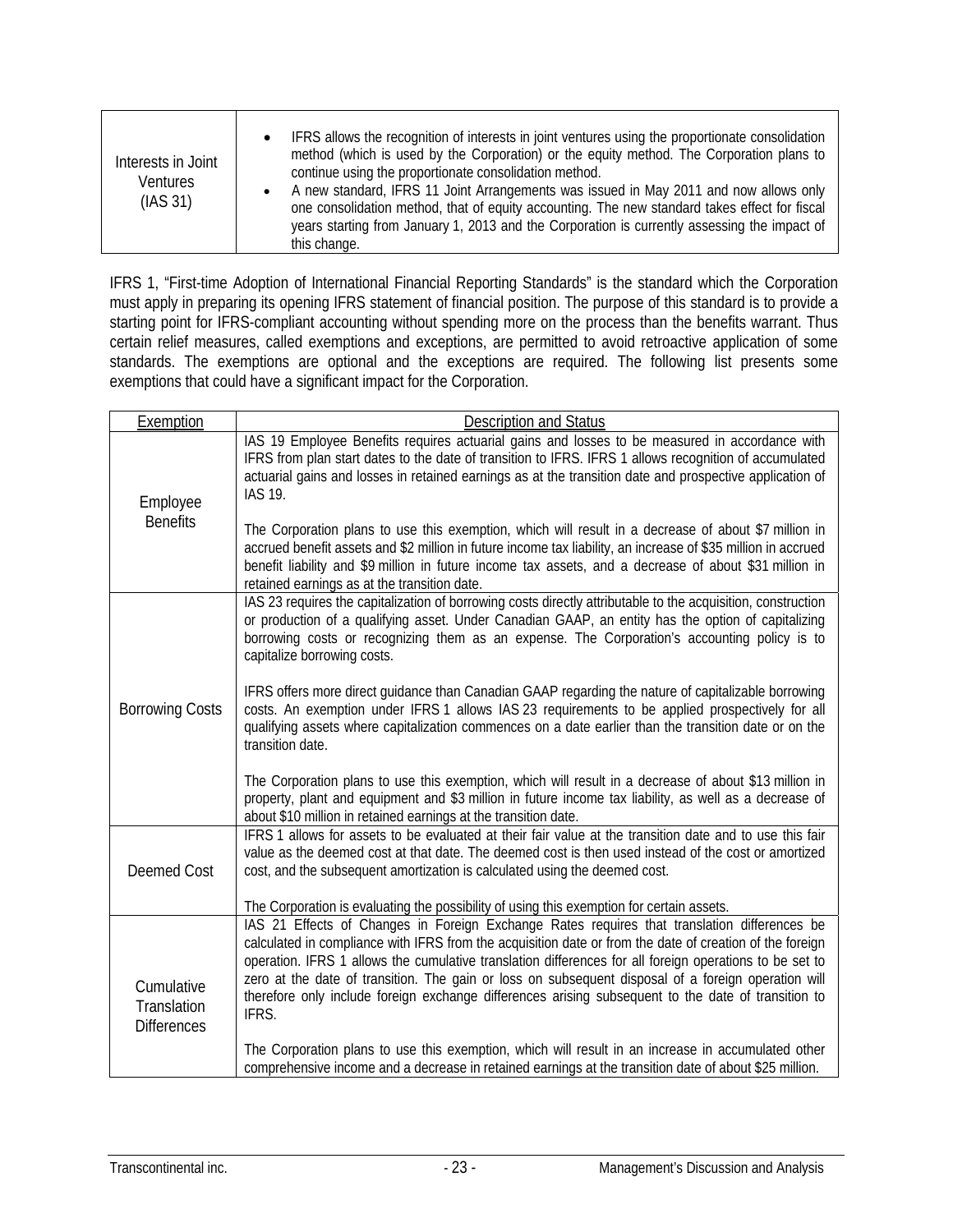#### **RISKS AND UNCERTAINTIES**

The Corporation continually manages its exposure to risks and uncertainties that it may encounter in its operating sectors or financial situation. As a result, Management continually reviews overall controls and preventive measures to ensure they are better matched to significant risks to which the Corporation's operating activities are exposed. A report on our risk-management program is reviewed regularly by the Audit Committee.

Managing the Corporation's risks is a major factor in the decisions taken by Management with regard to acquisitions, capital investments, divestiture of assets, grouping of plants, or efforts to create synergies among operating sectors. This focus also guides decisions regarding cost-reduction measures, product diversification, new market penetration, and certain treasury movements. Below is a list of the main risks the Corporation is exposed to that could have a significant impact on its financial situation and the strategies it is taking to mitigate them.

### **Operational Risks**

#### *Economic Cycles*

No major changes occurred in third quarter of fiscal 2011. For more information, please refer to *Management's Discussion and Analysis for the Year Ended October 31, 2010*.

#### *Competition*

In the first nine months of 2011, some of our more traditional niches faced an upsurge in competition. To limit this impact, the Corporation continues to focus on the development of new products and services in print and digital. For more information, please refer to *Management's Discussion and Analysis for the Year Ended October 31, 2010*.

#### *New Media*

No major changes occurred in third quarter of fiscal 2011. For more information, please refer to *Management's Discussion and Analysis for the Year Ended October 31, 2010*.

#### *Operational Efficiency*

No major changes occurred in third quarter of fiscal 2011. For more information, please refer to *Management's Discussion and Analysis for the Year Ended October 31, 2010*.

#### *Regulation*

No major changes occurred in third quarter of fiscal 2011. For more information, please refer to *Management's Discussion and Analysis for the Year Ended October 31, 2010*.

#### *Geographic Distribution and Exchange Rate*

The average exchange rate was 0.9672 CAD/USD in third quarter 2011, compared to an average of 1.0346 CAD/USD in third quarter 2010. The currency-hedging program uses derivatives to protect the Corporation from the risk of short-term currency fluctuations. Moreover, Transcontinental attempts to match cash inflows and outflows in the same currency. The policy approved by the Corporation's Board of Directors permits hedging of 50% to 100% of net cash flows for a period of one to 12 months, 25% to 50% for the subsequent 12 months and up to 33% for the following 12 months.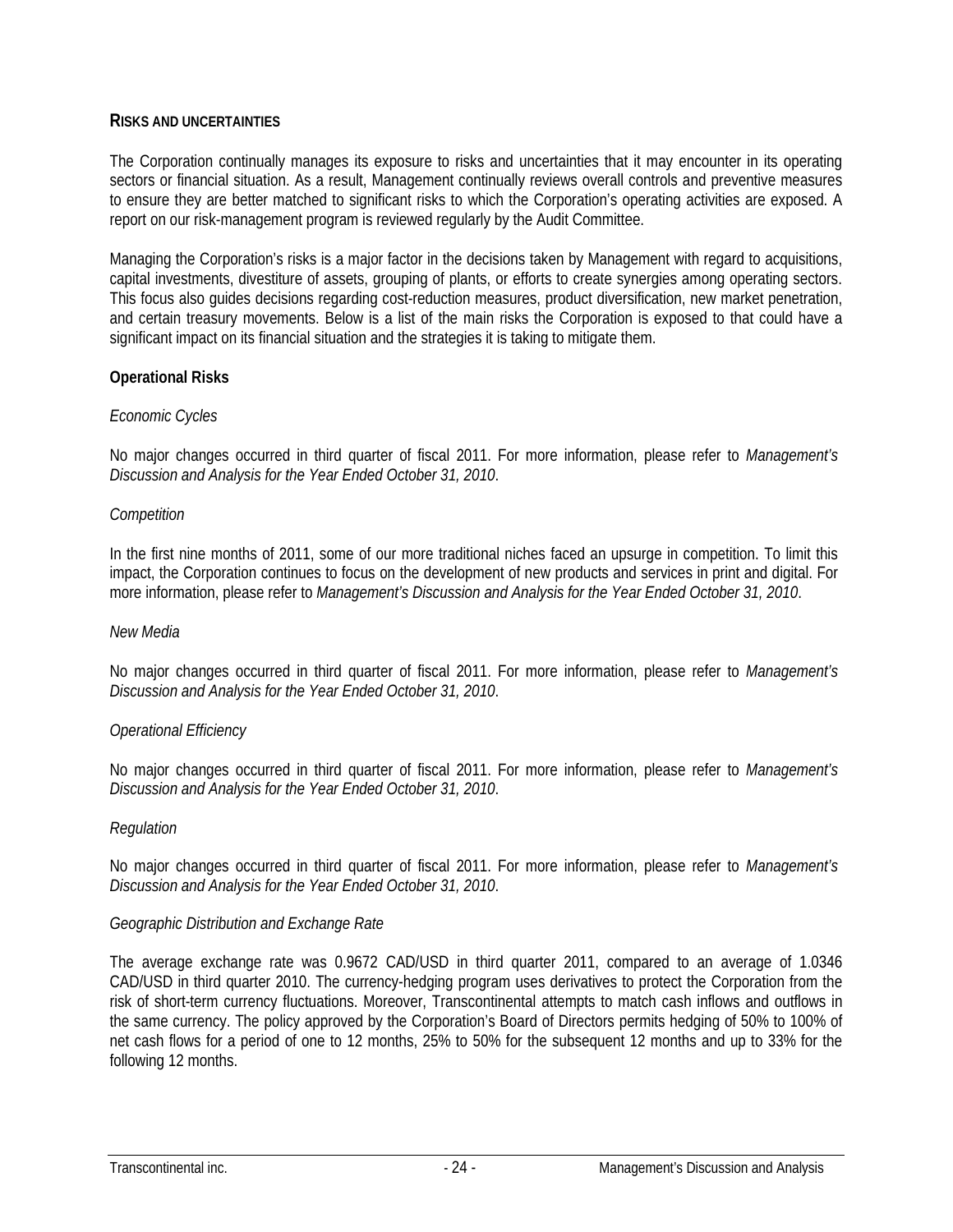As at July 31, 2011, using forward contracts to manage the exchange rate related to its exports to the United States, the Corporation had contracts to sell US\$73 million (US\$115 million as at July 31, 2010), of which \$20 million and \$53 million will be sold in fiscal 2011 and 2012, respectively. The terms of these forward contracts range from one month to 14 months, with rates varying from 0.9650 to 1.1554. Hedging relationships were effective and in accordance with risk management objectives and strategies throughout third quarter 2011.

#### *Dependence on Information Systems*

No major changes occurred in third quarter of fiscal 2011. For more information, please refer to *Management's Discussion and Analysis for the Year Ended October 31, 2010*.

### *Recruiting and Keeping Talent*

No major changes occurred in third quarter of fiscal 2011. For more information, please refer to *Management's Discussion and Analysis for the Year Ended October 31, 2010*.

### *Impairment Tests*

In accordance with Canadian GAAP, in second quarter 2011 the Corporation performed impairments tests. At the conclusion of the first step, the Corporation identified certain reporting units in the Interactive Sector whose book value exceeded their fair value. Goodwill of approximately \$25.0 million is allocated to these reporting units. At the moment of the publication of this Management's Discussion and Analysis, the Corporation has not yet completed the second step of the test, due to important changes in the business plan recently implemented in the Interactive Sector. These changes generate uncertainty about the future cash flows of the reporting units identified in the first step. It is therefore impossible to estimate the amount of the potential impairment. The Corporation expects to complete the second step by the end of fiscal 2011. This potential impairment could give rise to a non-cash charge that would reduce the net income applicable to participating shares. However, it would have no significant impact on the Corporation's compliance with the debt ratio it must maintain under the terms of its current credit facilities and would not, therefore, limit its borrowing power. For more information, please refer to *Management's Discussion and Analysis for the Year Ended October 31, 2010*.

#### *Exchange of Confidential Information and Privacy*

No major changes occurred in third quarter 2011. For more information, please refer to *Management's Discussion and Analysis for the Year Ended October 31, 2010*.

#### *Business Development*

No major changes occurred in third quarter 2011. For more information, please refer to *Management's Discussion and Analysis for the Year Ended October 31, 2010*.

### *Integration of Acquisitions*

In the third quarter 2011, Transcontinental signed an agreement with Quad/Graphics for the indirect acquisition of all shares of Quad/Graphics Canada. This transaction is, however, subject to regulatory approval; Management expects the agreement to be finalized in the fall of 2011. However, integration of these operations could lead to the loss of contracts and/or customers, to temporary disturbances in production or to the inability to retain key employees. In addition, the expected synergies may not be fully realized or may take longer than anticipated to materialize. However, to limit this risk, the Corporation is relying on experienced due diligence teams and rigorous integration methods and believes that it will be able to generate synergies from the integration of these operations due to the significant investments made in recent years in its Printing Sector. No other major change occurred in third quarter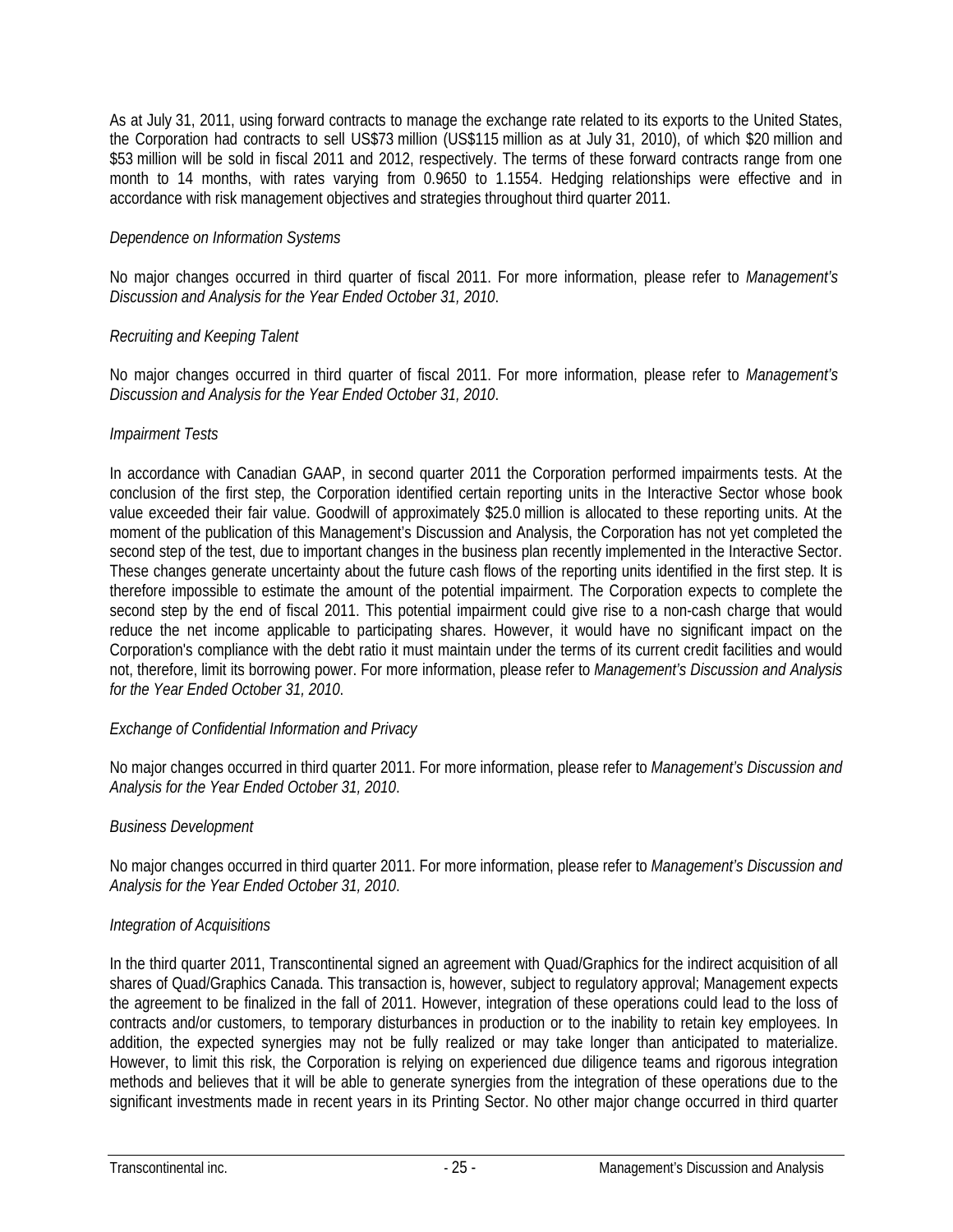2011. For more information, please refer to *Management's Discussion and Analysis for the Year Ended October 31, 2010*.

#### *Loss of Reputation*

No major changes occurred in third quarter of fiscal 2011. For more information, please refer to *Management's Discussion and Analysis for the Year Ended October 31, 2010*.

#### *Participating Shares and Preferred Shares*

No major changes occurred in third quarter of fiscal 2011. For more information, please refer to *Management's Discussion and Analysis for the Year Ended October 31, 2010*.

#### **Financial Risks**

#### *Availability of Capital and Use of Financial Leverage*

The Corporation's term revolving credit currently consists only of Tranche A, an amount of \$400 million, which matures in September 2012, of which \$285.2 million was used as at July 31, 2011. The facility was used in the third quarter to prepay the term loan of \$50.0 million arranged with SGF Rexfor in July 2009. However, the financial risk related to this early repayment is offset by the new two-year \$200.0 million receivables securitization program set up in second quarter 2011, from which no amount was drawn at July 31, 2011. In addition, the Corporation is in a very sound financial situation with a ratio of net indebtedness to adjusted operating income before depreciation and amortization of 1.59x. The cash flow available to the Corporation should be higher in the coming quarters, given the significant reduction in our capital spending and the contribution from new contracts.

There is no assurance that the Corporation will be able to increase distributions to shareholders by way of dividends.

#### *Interest Rate*

Transcontinental is exposed to market risks related to interest-rate fluctuations. At the end of third quarter 2011, considering the derivative financial instruments used, the fixed rate portion of the Corporation's long-term debt represented 61% of the total, while the floating rate portion represented 39% (70% and 30%, respectively, as at October 31, 2010). In order to mitigate its exposure to the risk of interest rate fluctuations, the Corporation tries to keep an adequate balance of fixed versus floating rate debt.

#### *Credit*

No major changes occurred in third quarter of fiscal 2011. For more information, please refer to *Management's Discussion and Analysis for the Year Ended October 31, 2010*.

#### *Pension Plans*

No major changes occurred in third quarter of fiscal 2011. For more information, please refer to *Management's Discussion and Analysis for the Year Ended October 31, 2010*.

#### **Environmental Risks**

Bill 88 amending the Environment Quality Act and the Regulation on the compensation plan was adopted on June 10, 2011 and took effect on June 13, 2011. The percentage of recycling costs incurred by Quebec municipalities, which is currently paid by businesses, will rise from 80% in 2011 to 100% in 2013. This legislative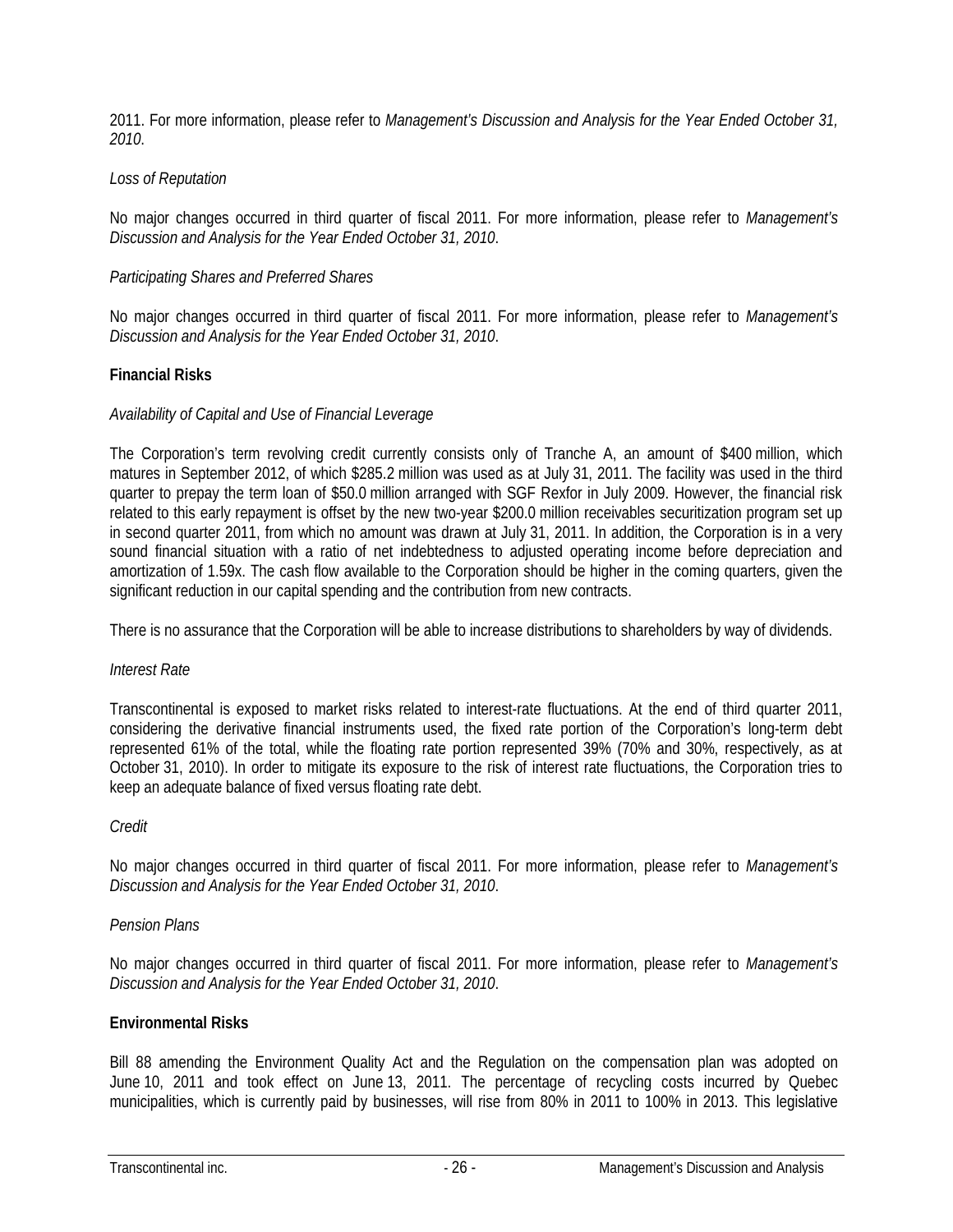amendment could have an adverse effect on the Media Sector, and more specifically, on the Local Solutions Group and the Business and Consumer Solutions Group. No other major change occurred in the third quarter 2011. For more information, please see the "Environment" section of *Management's Discussion and Analysis for the Year Ended October 31, 2010 – Connecting Words to Actions.*

#### **Raw Material and Postal Risk**

### *Raw Materials and Energy Prices*

No major changes occurred in third quarter of fiscal 2011. For more information, please refer to *Management's Discussion and Analysis for the Year Ended October 31, 2010*.

### *Postal Services*

No major changes occurred in third quarter of fiscal 2011. For more information, please refer to *Management's Discussion and Analysis for the Year Ended October 31, 2010*.

### **SUBSEQUENT EVENTS**

### **Approval of Mexican regulators regarding the sale of the Mexican printing operations**

As at September 7, 2011, Transcontinental announced it had received the approval from Mexican regulators in to sell its Mexican printing operations to Quad/Graphics, therefore this transaction should close shortly. These operations have some 900 employees in three facilities, and forecast revenues of \$67 million by the end of fiscal 2011. In connection with the upcoming closing, Transcontinental will also transfer its black and white printing business destined for U.S. export. These operations generate revenue of about \$25 million annually.

#### **Acquisition of all shares of Quad/Graphics Canada – update**

The Canadian Competition Bureau notified Transcontinental that it requires additional information to complete its review of the indirect acquisition of all shares of Quad/Graphics Canada. Given the scope and complexity of the transaction, such a request is not unusual. The Corporation expects the transaction to close in the fall of 2011.

#### **Acquisition of Groupe Le Canada Français**

After the third quarter of 2011, the Corporation purchased the publishing assets of Groupe Le Canada Français, which consist of 11 community papers and a series of web portals. The group generated revenues of about \$15.0 million in its last fiscal year.

#### **DISCLOSURE CONTROLS AND PROCEDURES**

Transcontinental's President and Chief Executive Officer and its Vice President and Chief Financial Officer are responsible for establishing and maintaining the Corporation's disclosure controls and procedures.

Our disclosure controls and procedures are designed to provide reasonable assurance that information required to be disclosed by us is recorded, processed, summarized and reported within the time periods specified under Canadian securities laws, and include controls and procedures that are designed to ensure that information is accumulated and communicated to management, including the President and Chief Executive Officer and Vice President and Chief Financial Officer to allow timely decisions regarding required disclosure.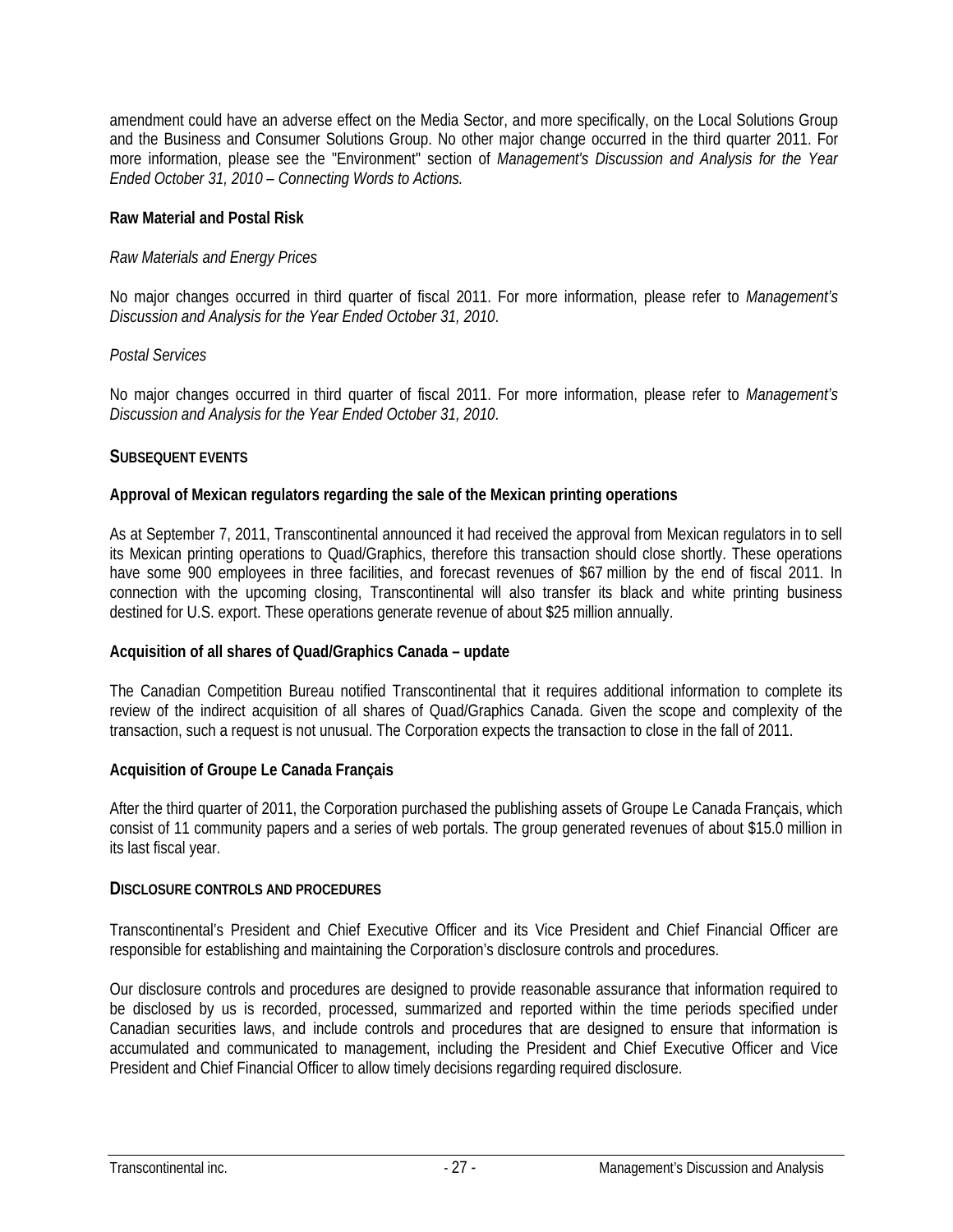#### **INTERNAL CONTROL OVER FINANCIAL REPORTING**

Management is responsible for establishing and maintaining adequate internal control over financial reporting to provide reasonable assurance regarding the reliability of financial reporting and the preparation of financial statements for external purposes in accordance with GAAP.

The President and Chief Executive Officer and the Vice President and Chief Financial Officer have evaluated whether there were changes to internal control over financial reporting during the quarter ended July 31, 2011 that have materially affected, or are reasonably likely to materially affect, its internal control over financial reporting. No such changes were identified through their evaluation.

#### **OUTLOOK**

The highlight in the next quarters will be the integration of the Quad/Graphics Canada operations; this transaction is expected to close in fall 2011 once regulatory clearance is received. In addition, new contracts were signed in fiscal 2011, particularly the new long-term agreement arranged with Canadian Tire in the second quarter of 2011, which should generate additional revenues of \$30 to \$40 million a year for the Corporation starting in January 2012, with a signification portion of that amount benefiting the Printing Sector. Initiatives to maximize the efficiency of the printing network will continue, such as the accelerated integration of flyer printing on the hybrid printing platform.

Media Sector revenues should remain stable in the next few quarters due to acquisitions, such as the Groupe Le Canada Français, and the new community papers launched in Québec; however, we may see a decline in national advertising spending, which would affect the Business and Consumer Solutions Group. Sector revenues should also experience the positive impact of recent investments in its digital platforms. The potential increase in revenue should also have a positive impact on adjusted operating income. However, as indicated, the Business and Consumer Solutions Group could be affected by lower national advertising spending.. Furthermore, additional investments may be deployed in the Local Solutions Group to counter the intensification of competition and to ramp up expansion of the sector's digital network.

The Interactive Sector will continue to expand its integrated interactive marketing solutions in order to maintain its leading position in Canada and take full advantage of the emergence of digital platforms. However, to date, the return on investments has been slow to materialize. We are now looking at measures that could be implemented going forward to accelerate the profitability of this unique service offering which the Corporation believes is promising.

Note that the Corporation realized a non-recurring gain on the sale of buildings in the fourth quarter of fiscal 2010. In the fourth quarter, Corporate Head Office costs should be similar to last year.

Also, the Corporation's financial position should improve given the significant reduction in capital spending, which will be a maximum of \$60 million for fiscal 2011, as well as the generation of significant cash flows, enabling the Corporation to further reduce its net indebtedness in coming quarters.

 $3 - 2$ 

Benoît Huard Vice President and Chief Financial Officer September 7, 2011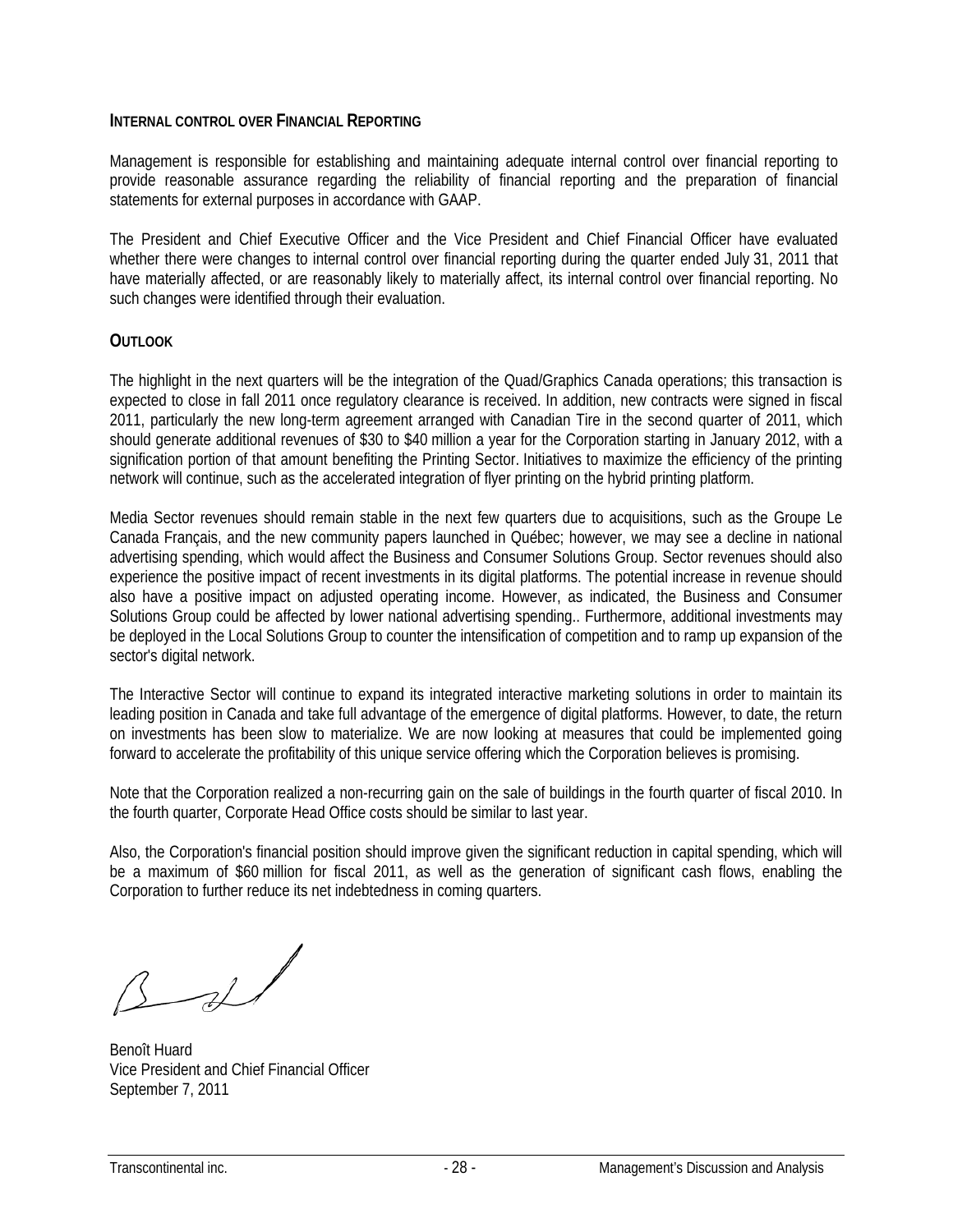

### **CONSOLIDATED STATEMENTS OF INCOME**

unaudited

|                                                                                     | Three months ended |    |        |    |           |         | Nine months ended |  |  |
|-------------------------------------------------------------------------------------|--------------------|----|--------|----|-----------|---------|-------------------|--|--|
| (in millions of dollars, except per share data)                                     | July 31            |    |        |    |           | July 31 |                   |  |  |
|                                                                                     | 2011               |    | 2010   |    | 2011      |         | 2010              |  |  |
|                                                                                     |                    |    |        |    |           |         |                   |  |  |
| Revenues                                                                            | \$<br>492.6        | \$ | 481.3  |    | \$1,506.1 |         | \$1,471.9         |  |  |
| Operating costs                                                                     | 348.7              |    | 333.4  |    | 1,074.8   |         | 1,038.0           |  |  |
| Selling, general and administrative expenses                                        | 57.3               |    | 60.6   |    | 175.0     |         | 179.5             |  |  |
| Operating income before amortization, impairment of assets and restructuring costs  | 86.6               |    | 87.3   |    | 256.3     |         | 254.4             |  |  |
| Amortization (Note 3)                                                               | 29.4               |    | 29.9   |    | 89.9      |         | 93.4              |  |  |
|                                                                                     |                    |    | 1.0    |    |           |         |                   |  |  |
| Impairment of assets and restructuring costs (Note 4)                               | 1.0                |    |        |    | 10.2      |         | 5.4               |  |  |
| Operating income                                                                    | 56.2               |    | 56.4   |    | 156.2     |         | 155.6             |  |  |
| Financial expenses (Note 6)                                                         | 9.9                |    | 10.4   |    | 29.4      |         | 30.9              |  |  |
| Expenses related to long-term debt prepayment (Note 11)                             |                    |    |        |    | 5.8       |         |                   |  |  |
| Discount on sale of accounts receivable                                             |                    |    |        |    |           |         | 0.9               |  |  |
|                                                                                     |                    |    |        |    |           |         |                   |  |  |
| Income before income taxes and non-controlling interest                             | 46.3               |    | 46.0   |    | 121.0     |         | 123.8             |  |  |
| Income taxes (Note 7)                                                               | 12.7               |    | 11.7   |    | 25.3      |         | 26.8              |  |  |
| Non-controlling interest                                                            | $\blacksquare$     |    | $\sim$ |    | 0.8       |         | 0.3               |  |  |
|                                                                                     |                    |    |        |    |           |         |                   |  |  |
| Net income from continuing operations                                               | 33.6               |    | 34.3   |    | 94.9      |         | 96.7              |  |  |
| Net income (loss) from discontinued operations (Note 8)                             | (21.3)             |    | (3.7)  |    | (20.0)    |         | 30.5              |  |  |
| Net income                                                                          | 12.3               |    | 30.6   |    | 74.9      |         | 127.2             |  |  |
| Dividends on preferred shares, net of related income taxes                          | 1.7                |    | 1.7    |    | 5.1       |         | 5.1               |  |  |
| Net income applicable to participating shares                                       | \$<br>10.6         | \$ | 28.9   | \$ | 69.8      | \$      | 122.1             |  |  |
|                                                                                     |                    |    |        |    |           |         |                   |  |  |
| Net income (loss) per participating share - basic and diluted (Note 12)             |                    |    |        |    |           |         |                   |  |  |
| Continuing operations                                                               | \$<br>0.39         | \$ | 0.41   | \$ | 1.11      | \$      | 1.13              |  |  |
| Discontinued operations                                                             | (0.26)             |    | (0.05) |    | (0.25)    |         | 0.38              |  |  |
|                                                                                     | \$<br>0.13         | \$ | 0.36   | \$ | 0.86      | \$      | 1.51              |  |  |
| Weighted average number of participating shares outstanding - basic (in millions)   | 81.0               |    | 80.8   |    | 81.0      |         | 80.8              |  |  |
|                                                                                     |                    |    |        |    |           |         |                   |  |  |
| Weighted average number of participating shares outstanding - diluted (in millions) | 81.1               |    | 80.9   |    | 81.1      |         | 80.9              |  |  |
|                                                                                     |                    |    |        |    |           |         |                   |  |  |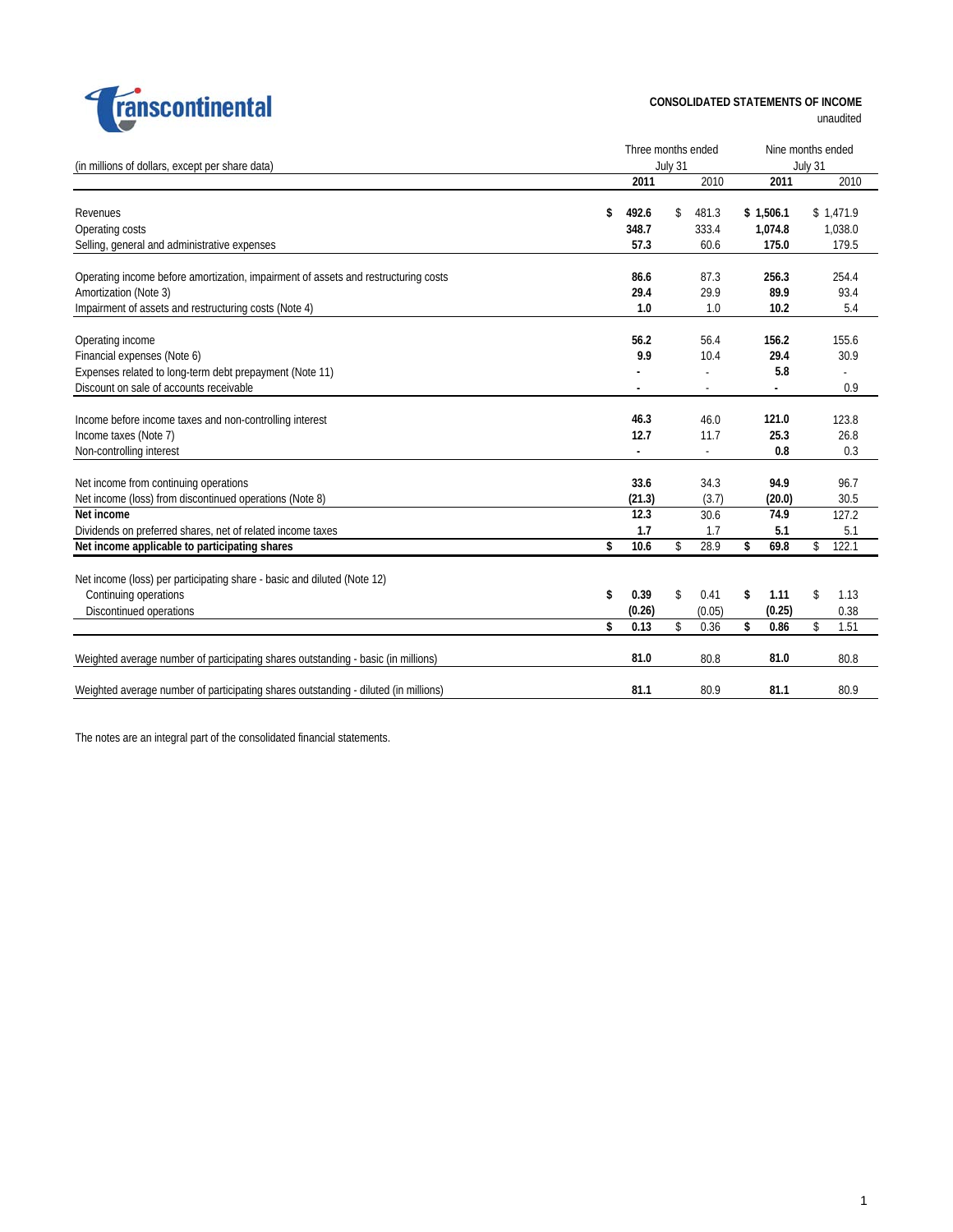

unaudited

| (in millions of dollars)                                                                                                                                                                                                                                                                                                                                                         |    | Three months ended<br>July 31 |    |       |    | Nine months ended<br>July 31 |  |        |  |  |  |
|----------------------------------------------------------------------------------------------------------------------------------------------------------------------------------------------------------------------------------------------------------------------------------------------------------------------------------------------------------------------------------|----|-------------------------------|----|-------|----|------------------------------|--|--------|--|--|--|
|                                                                                                                                                                                                                                                                                                                                                                                  |    | 2011                          |    | 2010  |    | 2011                         |  | 2010   |  |  |  |
| Net income                                                                                                                                                                                                                                                                                                                                                                       | S. | 12.3                          | S. | 30.6  | \$ | 74.9                         |  | 127.2  |  |  |  |
| Other comprehensive income (loss):                                                                                                                                                                                                                                                                                                                                               |    |                               |    |       |    |                              |  |        |  |  |  |
| Net change in fair value of derivatives designated as cash flow hedges,<br>net of income taxes of \$(0.4) million and \$1.3 million for the three-month and nine-month<br>periods ended July 31, 2011 ( $\S(2.6)$ million and $\S(3.4)$ million for the same periods in 2010)                                                                                                    |    | (0.5)                         |    | (8.0) |    | 3.1                          |  | (13.4) |  |  |  |
| Reclassification adjustments for net change in fair value of derivatives designated<br>as cash flow hedges in prior periods, transferred to net income in the current period,<br>net of income taxes of a negligible amount and \$(0.5) million for the three-month and nine-month<br>periods ended July 31, 2011 (\$0.7 million and \$1.3 million for the same periods in 2010) |    | (1.0)                         |    | 2.0   |    | (2.1)                        |  | 9.2    |  |  |  |
| Net change in fair value of derivatives designated as cash flow hedges                                                                                                                                                                                                                                                                                                           |    | (1.5)                         |    | (6.0) |    | 1.0                          |  | (4.2)  |  |  |  |
| Reclassification of a realized foreign exchange loss to net income of discontinued operations,<br>related to the reduction of net investment in self-sustaining foreign operations (Note 8)<br>Net gains (losses) on translation of financial statements of self-sustaining foreign operations                                                                                   |    | 21.6<br>0.6                   |    | (0.6) |    | 21.6<br>(8.0)                |  | (3.5)  |  |  |  |
| Other comprehensive income (loss) (Note 15)                                                                                                                                                                                                                                                                                                                                      |    | 20.7                          |    | (6.6) |    | 14.6                         |  | (7.7)  |  |  |  |
| Comprehensive income                                                                                                                                                                                                                                                                                                                                                             |    | 33.0                          |    | 24.0  |    | 89.5                         |  | 119.5  |  |  |  |

#### **CONSOLIDATED STATEMENTS OF RETAINED EARNINGS** unaudited

| (in millions of dollars)                   |                     | Nine months ended<br>July 31 |
|--------------------------------------------|---------------------|------------------------------|
|                                            | 2011                | 2010                         |
| Balance, beginning of period<br>Net income | 784.0<br>\$<br>74.9 | 645.9<br>127.2               |
|                                            | 858.9               | 773.1                        |
| Dividends on participating shares          | (28.7)              | (21.1)                       |
| Dividends on preferred shares              | (5.1)               | (5.3)                        |
| Balance, end of period                     | 825.1               | 746.7                        |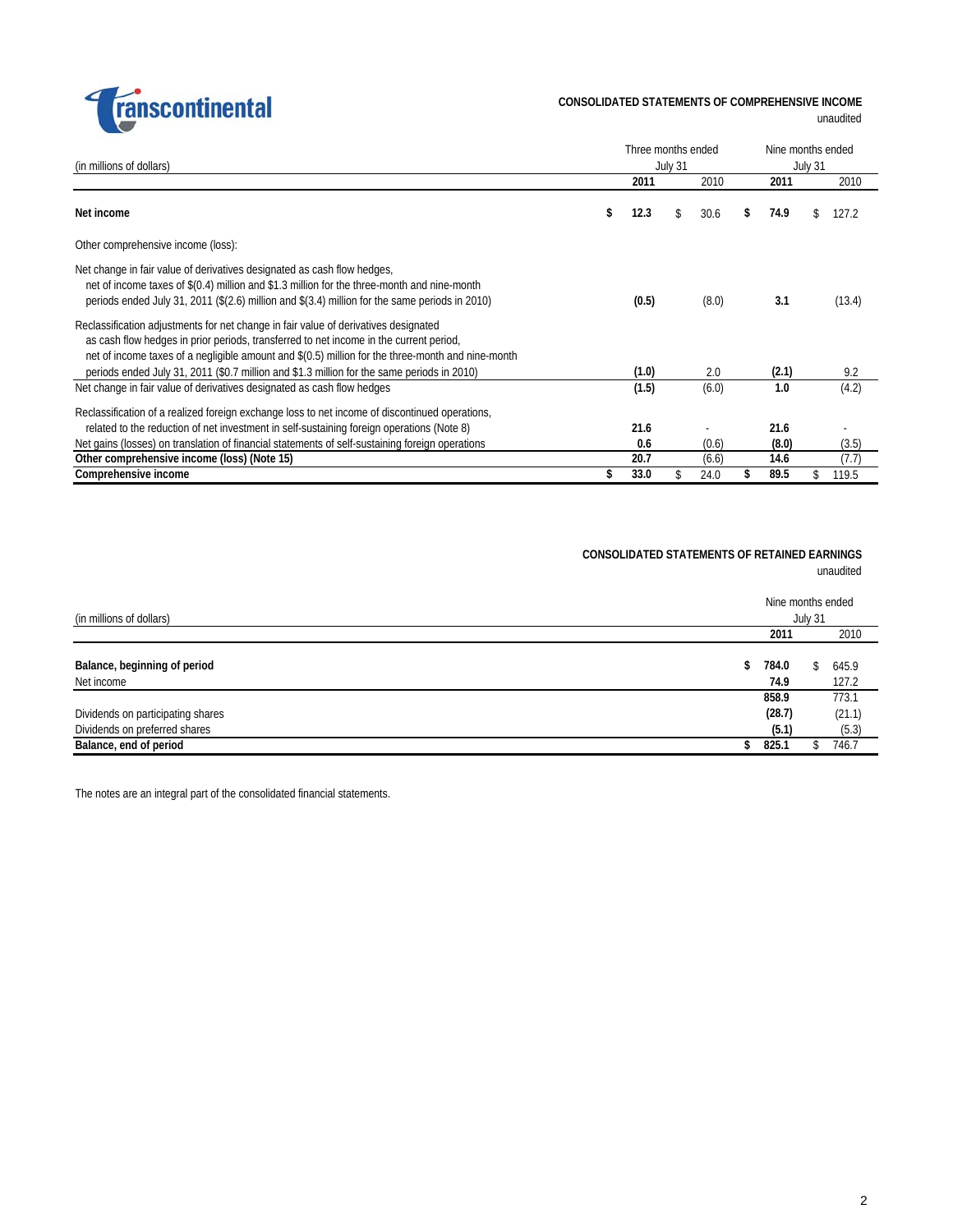

#### **CONSOLIDATED BALANCE SHEETS**

| $\sim$                                               | unaudited   | audited     |
|------------------------------------------------------|-------------|-------------|
|                                                      | As at       | As at       |
|                                                      | July 31,    | October 31, |
| (in millions of dollars)                             | 2011        | 2010        |
| <b>Current assets</b>                                |             |             |
| Cash and cash equivalents                            | \$<br>60.8  | \$<br>31.9  |
| Accounts receivable (Note 10)                        | 360.2       | 440.6       |
| Income taxes receivable                              | 19.8        | 19.5        |
| Inventories                                          | 73.6        | 77.6        |
| Prepaid expenses and other current assets            | 26.0        | 19.3        |
| Future income taxes                                  | 14.1        | 16.6        |
| Assets from discontinued operations (Note 8)         | 30.0        | 27.5        |
|                                                      | 584.5       | 633.0       |
|                                                      |             |             |
| Property, plant and equipment                        | 791.1       | 871.6       |
| Property, plant and equipment held for sale (Note 4) | 6.1         | L.          |
| Goodwill (Note 5)                                    | 682.4       | 678.1       |
| Intangible assets                                    | 174.3       | 179.1       |
| Future income taxes                                  | 137.7       | 145.3       |
| Other assets                                         | 31.1        | 39.2        |
| Assets from discontinued operations (Note 8)         | 43.5        | 48.4        |
|                                                      | \$2,450.7   | \$2,594.7   |
|                                                      |             |             |
| <b>Current liabilities</b>                           |             |             |
| Accounts payable and accrued liabilities             | \$<br>239.0 | 345.4<br>\$ |
| Income taxes payable                                 | 27.1        | 29.0        |
| Deferred subscription revenues and deposits          | 26.5        | 38.4        |
| Future income taxes                                  | 2.4         | 2.5         |
| Current portion of long-term debt                    | 15.3        | 17.8        |
| Liabilities from discontinued operations (Note 8)    | 14.6        | 12.8        |
|                                                      | 324.9       | 445.9       |
| Long-term debt (Note 11)                             | 642.2       | 712.9       |
| Future income taxes                                  | 143.3       | 137.4       |
| <b>Other liabilities</b>                             | 35.4        | 50.0        |
| Liabilities from discontinued operations (Note 8)    | 0.7         | 0.7         |
|                                                      | 1,146.5     | 1,346.9     |
|                                                      |             |             |
| Non-controlling interest                             | 0.8         | 0.8         |
| Shareholders' equity                                 |             |             |
| Share capital                                        | 478.8       | 478.6       |
| Contributed surplus (Note 14)                        | 14.2        | 13.7        |
|                                                      |             |             |
| Retained earnings                                    | 825.1       | 784.0       |
| Accumulated other comprehensive loss (Note 15)       | (14.7)      | (29.3)      |
|                                                      | 810.4       | 754.7       |
|                                                      | 1,303.4     | 1,247.0     |
|                                                      | \$2,450.7   | \$2,594.7   |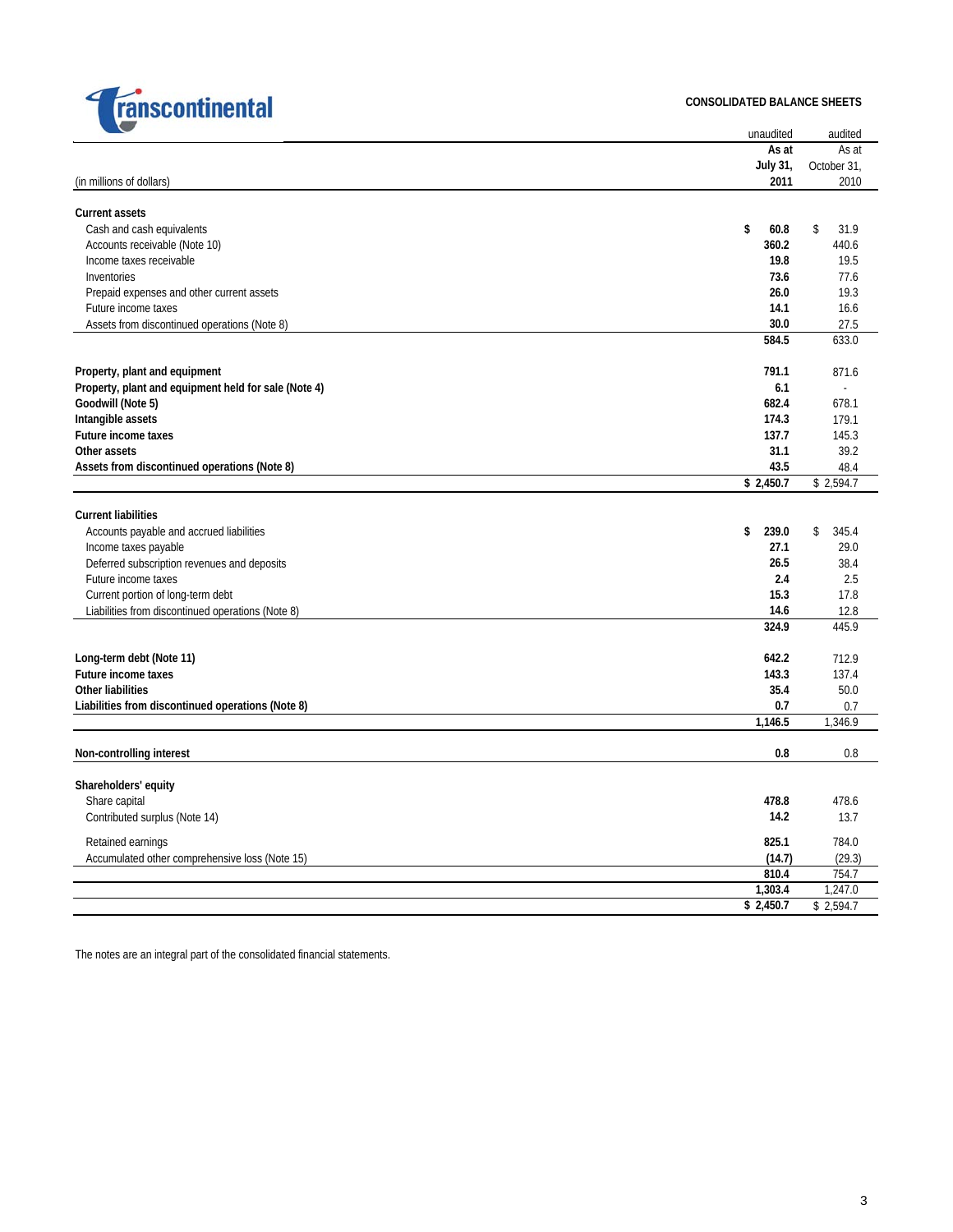

**CONSOLIDATED STATEMENTS OF CASH FLOWS**

unaudited

|                                                                                            |    |                |    |         |    | Nine months ended        |         |         |  |  |
|--------------------------------------------------------------------------------------------|----|----------------|----|---------|----|--------------------------|---------|---------|--|--|
| (in millions of dollars)                                                                   |    | July 31        |    |         |    |                          | July 31 |         |  |  |
|                                                                                            |    | 2011           |    | 2010    |    | 2011                     |         | 2010    |  |  |
|                                                                                            |    |                |    |         |    |                          |         |         |  |  |
| Operating activities                                                                       |    |                |    |         |    |                          |         |         |  |  |
| Net income                                                                                 | \$ | 12.3           | \$ | 30.6    | \$ | 74.9                     | \$      | 127.2   |  |  |
| Less: Net income (loss) from discontinued operations (Note 8)                              |    | (21.3)         |    | (3.7)   |    | (20.0)                   |         | 30.5    |  |  |
| Net income from continuing operations                                                      |    | 33.6           |    | 34.3    |    | 94.9                     |         | 96.7    |  |  |
|                                                                                            |    |                |    |         |    |                          |         |         |  |  |
| Items not affecting cash and cash equivalents                                              |    |                |    | 35.5    |    | 110.0                    |         | 111.3   |  |  |
| Amortization (Note 3)                                                                      |    | 36.0           |    | ÷.      |    | 3.9                      |         | 0.3     |  |  |
| Impairment of assets (Note 4)                                                              |    | 0.4            |    |         |    |                          |         |         |  |  |
| Loss (gain) on disposal of assets                                                          |    | 0.1            |    | (0.6)   |    | (0.2)                    |         | (1.0)   |  |  |
| Future income taxes                                                                        |    | 6.6            |    | 4.2     |    | 6.6                      |         | (5.1)   |  |  |
| Net change in accrued pension benefit asset and liability                                  |    | (4.3)          |    | (3.0)   |    | (8.5)                    |         | (3.7)   |  |  |
| Stock option compensation (Note 13)                                                        |    | 0.2            |    | 0.2     |    | 0.5                      |         | 0.6     |  |  |
| Other                                                                                      |    | (1.2)          |    | 0.3     |    | 0.1                      |         | 0.2     |  |  |
| Cash flow from operating activities before changes in non-cash operating items             |    | 71.4           |    | 70.9    |    | 207.3                    |         | 199.3   |  |  |
| Changes in non-cash operating items                                                        |    | 2.8            |    | 42.5    |    | (21.3)                   |         | (87.0)  |  |  |
| Cash flow related to operating activities of continuing operations                         |    | 74.2           |    | 113.4   |    | 186.0                    |         | 112.3   |  |  |
| Cash flow related to operating activities of discontinued operations                       |    | 0.1            |    | (3.3)   |    | 0.1                      |         | 2.8     |  |  |
|                                                                                            |    | 74.3           |    | 110.1   |    | 186.1                    |         | 115.1   |  |  |
|                                                                                            |    |                |    |         |    |                          |         |         |  |  |
| Investing activities                                                                       |    |                |    |         |    |                          |         |         |  |  |
| Business acquisitions (Note 16)                                                            |    |                |    | (4.1)   |    | (5.4)                    |         | (6.9)   |  |  |
| Acquisitions of property, plant and equipment                                              |    | (8.7)          |    | (21.4)  |    | (37.2)                   |         | (109.0) |  |  |
| Disposals of property, plant and equipment                                                 |    | 0.2            |    | 2.3     |    | 0.8                      |         | 3.9     |  |  |
| Increase in intangible assets and other assets                                             |    | (7.9)          |    | (2.3)   |    | (18.6)                   |         | (13.5)  |  |  |
| Cash flow related to investing activities of continuing operations                         |    | (16.4)         |    | (25.5)  |    | (60.4)                   |         | (125.5) |  |  |
| Cash flow related to investing activities of discontinued operations                       |    | (1.0)          |    | (1.1)   |    | (1.8)                    |         | 90.3    |  |  |
|                                                                                            |    | (17.4)         |    | (26.6)  |    | (62.2)                   |         | (35.2)  |  |  |
|                                                                                            |    |                |    |         |    |                          |         |         |  |  |
| <b>Financing activities</b>                                                                |    |                |    |         |    |                          |         |         |  |  |
| Increase in long-term debt                                                                 |    |                |    | 2.7     |    |                          |         | 40.4    |  |  |
| Reimbursement of long-term debt                                                            |    | (59.2)         |    | (0.7)   |    | (166.6)                  |         | (8.5)   |  |  |
| Increase (decrease) in revolving term credit facility                                      |    | 78.5           |    | (68.7)  |    | 109.7                    |         | (98.3)  |  |  |
| Dividends on participating shares                                                          |    | (10.9)         |    | (7.3)   |    | (28.7)                   |         | (21.1)  |  |  |
| Dividends on preferred shares                                                              |    | (1.7)          |    | (1.7)   |    | (5.1)                    |         | (5.3)   |  |  |
| Issuance of participating shares                                                           |    | $\blacksquare$ |    | 0.3     |    | 0.2                      |         | 0.5     |  |  |
| Bond forward contract                                                                      |    |                |    |         |    | (6.0)                    |         |         |  |  |
| Other                                                                                      |    |                |    | (1.5)   |    |                          |         | (0.3)   |  |  |
| Cash flow related to financing activities of continuing operations                         |    | 6.7            |    | (76.9)  |    | (96.5)                   |         | (92.6)  |  |  |
| Cash flow related to financing activities of discontinued operations                       |    | ÷              |    | (0.4)   |    | $\overline{\phantom{a}}$ |         | (1.3)   |  |  |
|                                                                                            |    | 6.7            |    | (77.3)  |    | (96.5)                   |         | (93.9)  |  |  |
| Effect of exchange rate changes on cash and cash equivalents denominated in                |    |                |    |         |    |                          |         |         |  |  |
|                                                                                            |    |                |    |         |    |                          |         |         |  |  |
| foreign currencies                                                                         |    | (0.4)          |    |         |    | (1.2)                    |         | 0.1     |  |  |
|                                                                                            |    | 63.2           |    | 6.2     |    | 26.2                     |         | (13.9)  |  |  |
| Increase (decrease) in cash and cash equivalents                                           |    |                |    |         |    |                          |         |         |  |  |
| Cash and cash equivalents (bank overdraft) of continuing operations at beginning of period |    | (3.8)          |    | 10.1    |    | 31.9                     |         | 28.9    |  |  |
| Cash and cash equivalents of discontinued operations at beginning of period                |    | 3.1            |    | 4.5     |    | 4.4                      |         | 5.8     |  |  |
|                                                                                            |    | (0.7)          |    | 14.6    |    | 36.3                     |         | 34.7    |  |  |
|                                                                                            |    |                |    |         |    |                          |         |         |  |  |
| Cash and cash equivalents of continuing operations at end of period                        |    | 60.8           |    | 18.0    |    | 60.8                     |         | 18.0    |  |  |
| Cash and cash equivalents of discontinued operations at end of period                      |    | 1.7            |    | 2.8     |    | 1.7                      |         | 2.8     |  |  |
|                                                                                            | \$ | 62.5           | \$ | 20.8    | \$ | 62.5                     | \$      | 20.8    |  |  |
|                                                                                            |    |                |    |         |    |                          |         |         |  |  |
| <b>Additional information</b>                                                              |    |                |    |         |    |                          |         |         |  |  |
| Interest paid                                                                              | \$ | 4.4            | \$ | 7.3     | \$ | 23.9                     | \$      | 27.7    |  |  |
| Income taxes paid (recovered)                                                              | \$ | (3.7)          | \$ | $0.3\,$ | \$ | 19.4                     | \$      | 34.4    |  |  |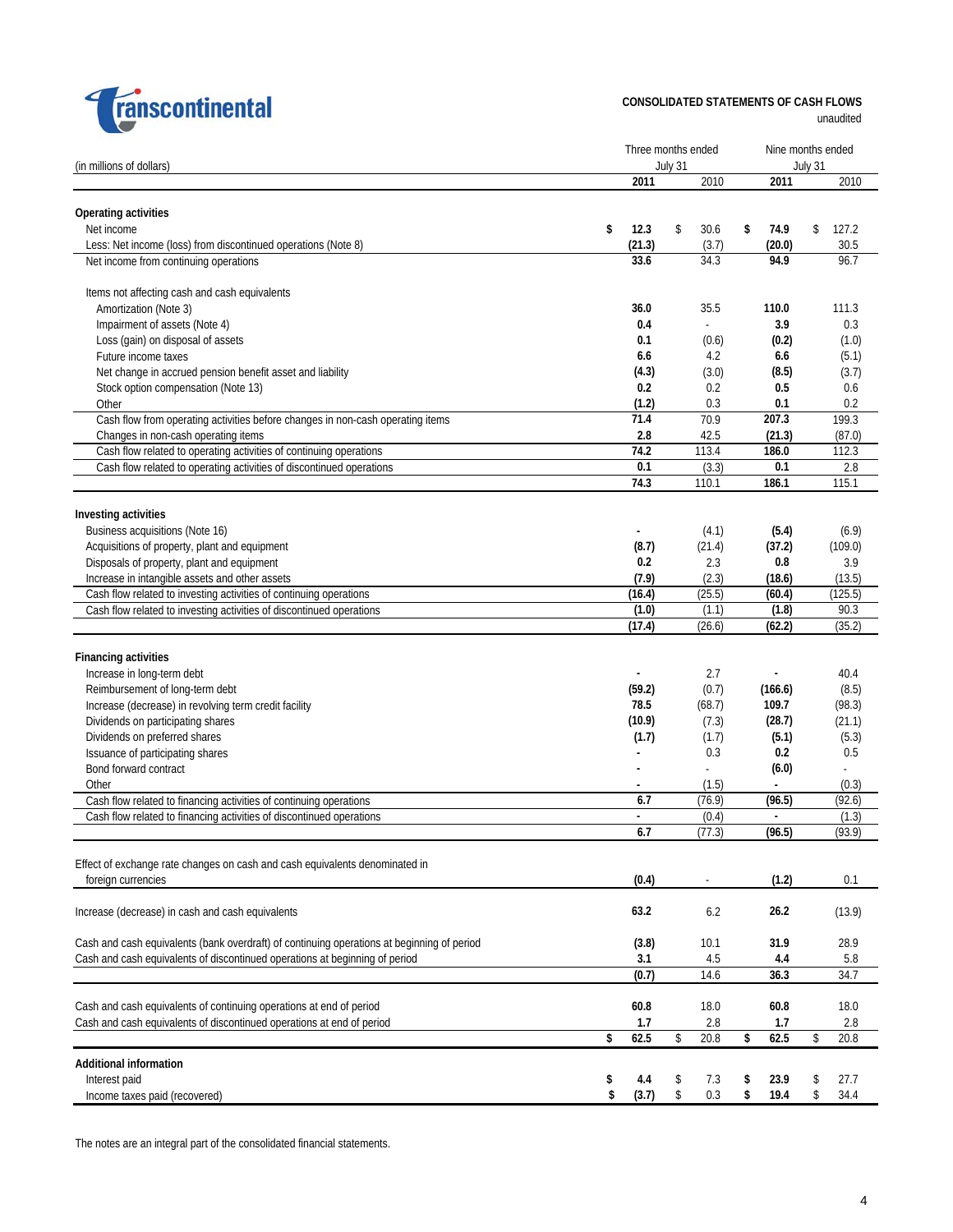

The interim financial statements should be read in conjunction with the most recent annual consolidated financial statements.

#### **1. Significant accounting policies**

These interim consolidated financial statements have been prepared in accordance with Canadian generally accepted accounting principles ("GAAP"), using the same accounting policies as outlined in Note 1 and Note 2 to the consolidated financial statements for the year ended October 31, 2010. The operating results for the interim periods are not necessarily indicative of full-year results due to the seasonality of certain operations of the Corporation. Results of operations are significantly influenced by the advertising market, which is stronger in the fourth quarter.

#### **2. Change in accounting policies**

cannot generate the information for prior periods to apply this change retrospectively. Section 3064 of the CICA Handbook, Goodwill and intangible assets, allows the capitalization of employee salaries and benefits directly attributable to an internally generated intangible asset. The Corporation was not capitalizing the educational books prepublication costs as its information systems could not allocate these costs per book. On November 1st, 2010, the Corporation modified its information systems in order to compile employee salaries and benefits per book, and decided to change its accounting policy. Consequently, for the three-month period ended July 31, 2011, this change in accounting policy resulted in a decrease in operating costs of \$1.2 million and an increase in income tax expense of \$0.3 million. For the nine-month period ended July 31, 2011, this change in accounting policy resulted in an increase in intangible assets of \$4.8 million and in longterm future income tax liability of \$1.4 million, as well as a decrease in operating costs of \$4.8 million and an increase in income tax expense of \$1.4 million. These intangible assets are amortized as operating costs over a maximum of 5 years, based on historical sales patterns. The application of this accounting policy is prospective, as the Corporation

#### **3. Amortization**

|                                                                                                   |  | Three months ended |  |         |  | Nine months ended |  |       |  |  |         |  |  |
|---------------------------------------------------------------------------------------------------|--|--------------------|--|---------|--|-------------------|--|-------|--|--|---------|--|--|
|                                                                                                   |  |                    |  | July 31 |  |                   |  |       |  |  | July 31 |  |  |
| (in millions of dollars)                                                                          |  | 2011               |  | 2010    |  | 2011              |  | 2010  |  |  |         |  |  |
|                                                                                                   |  |                    |  |         |  |                   |  |       |  |  |         |  |  |
| Property, plant and equipment                                                                     |  | 25.3               |  | 26.2    |  | 77.7              |  | 81.8  |  |  |         |  |  |
| Intangible assets                                                                                 |  | 4.1                |  | 3.7     |  | 12.2              |  | 11.6  |  |  |         |  |  |
|                                                                                                   |  | 29.4               |  | 29.9    |  | 89.9              |  | 93.4  |  |  |         |  |  |
| Intangible assets and other assets, presented in revenues, operating costs and financial expenses |  | 6.6                |  | 5.6     |  | 20.1              |  | 17.9  |  |  |         |  |  |
|                                                                                                   |  | 36.0               |  | 35.5    |  | 110.0             |  | 111.3 |  |  |         |  |  |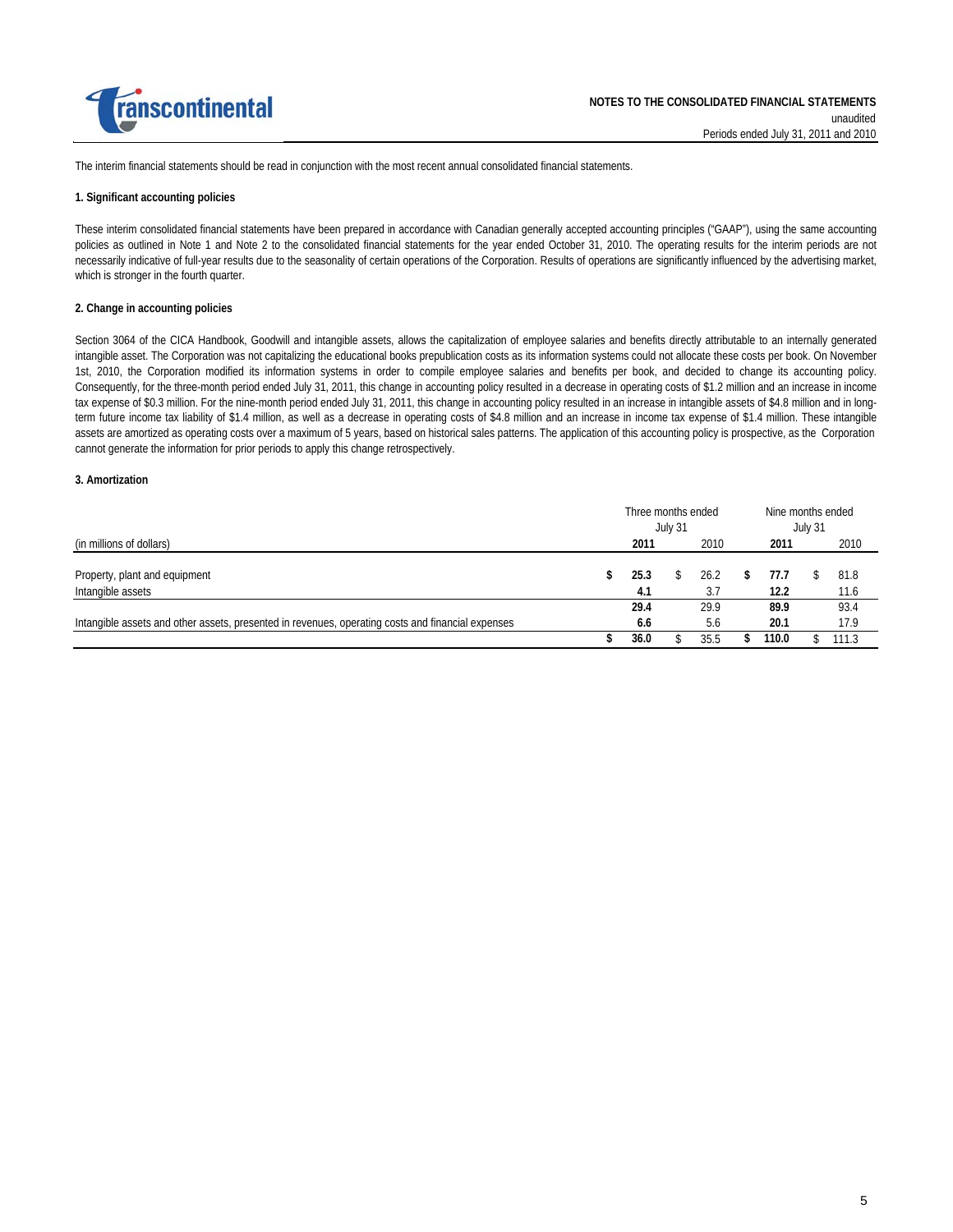

#### **4. Impairment of assets and restructuring costs**

Over the last fiscal years, the Corporation initiated restructuring plans as follows:

a) During the second quarter of fiscal 2009, the Corporation announced major rationalization measures to address the recession, including substantive cost-cutting measures throughout Canada and the United States. The deterioration of the economy had reduced the communication and marketing investments of a number of customers of the Corporation. Therefore, commercial printing projects and magazine and newspaper advertising placements were cancelled or postponed by companies also affected by the recession. These measures were completed during fiscal 2010 and final disbursements will be made during fiscal 2011.

b) The Corporation is currently carrying rationalization measures to deal mainly with excess production capacity in some specialized plants of the Printing sector, due to important structural changes in the printing industry which result in lower demand in certain niche markets. It is expected that these measures will be completed over fiscal 2011 and 2012.

The following table provides details of these plans:

|                                                                                  | Three months ended July 31                                                                                  |                         |    |                      |    |            |      |                         |    |               |    |            |
|----------------------------------------------------------------------------------|-------------------------------------------------------------------------------------------------------------|-------------------------|----|----------------------|----|------------|------|-------------------------|----|---------------|----|------------|
| (in millions of dollars)                                                         | 2011<br>2010                                                                                                |                         |    |                      |    |            |      |                         |    |               |    |            |
|                                                                                  | Liability as at<br>Liability as at<br>Charged<br>July 31,<br>April 30,<br>2011<br>Paid<br>2011<br>to income |                         |    | Charged<br>to income |    |            | Paid |                         |    |               |    |            |
| a) Rationalization Measures 2009 - 2010<br>Printing<br>Workforce reduction costs | \$                                                                                                          | 0.3                     | \$ |                      | \$ | 0.1        | \$   | 0.2                     | \$ | 0.1           | \$ | 1.8        |
| Other costs<br>Interactive<br>Workforce reduction costs<br>Media                 |                                                                                                             |                         |    |                      |    |            |      | ٠<br>÷,                 |    | 0.1           |    | 0.1<br>0.2 |
| Workforce reduction costs                                                        |                                                                                                             |                         |    |                      |    |            |      |                         |    | 0.8           |    | 1.1        |
| Printing                                                                         |                                                                                                             | 0.3                     |    |                      |    | 0.1<br>n/a |      | 0.2                     |    | 1.0           |    | 3.2        |
| Impairment of assets<br>Media<br>Impairment of assets                            |                                                                                                             | n/a<br>n/a              |    |                      |    | n/a        |      | n/a<br>n/a              |    |               |    | n/a<br>n/a |
|                                                                                  | \$                                                                                                          | 0.3                     | \$ |                      | \$ | 0.1        | \$   | 0.2                     | \$ | 1.0           | \$ | 3.2        |
| b) Rationalization Measures 2011 - 2012<br>Workforce reduction costs             | \$                                                                                                          | 3.8                     | \$ | 0.1                  | \$ | 0.9        | \$   | 3.0                     | \$ |               | \$ |            |
| Other costs                                                                      |                                                                                                             |                         |    | 0.5                  |    | 0.4        |      | 0.1                     |    |               |    |            |
|                                                                                  |                                                                                                             | 3.8                     |    | 0.6                  |    | 1.3        |      | 3.1                     |    |               |    |            |
| Impairment of assets                                                             | \$                                                                                                          | n/a<br>$\overline{3.8}$ | \$ | 0.4<br>1.0           | \$ | n/a<br>1.3 | \$   | n/a<br>$\overline{3.1}$ | \$ |               | \$ | n/a<br>÷.  |
|                                                                                  |                                                                                                             |                         |    |                      |    |            |      |                         |    |               |    |            |
| Total<br>Workforce reduction costs                                               | \$                                                                                                          | 4.1                     | \$ | 0.1                  | \$ | 1.0        | \$   | 3.2                     | \$ | 0.9           | \$ | 3.1        |
| Other costs<br>Impairment of assets                                              |                                                                                                             | n/a                     |    | 0.5<br>0.4           |    | 0.4<br>n/a |      | 0.1<br>n/a              |    | 0.1<br>$\sim$ |    | 0.1<br>n/a |
|                                                                                  | \$                                                                                                          | 4.1                     | \$ | $1.0$                | \$ | 1.4        | \$   | 3.3                     | \$ | 1.0           | \$ | 3.2        |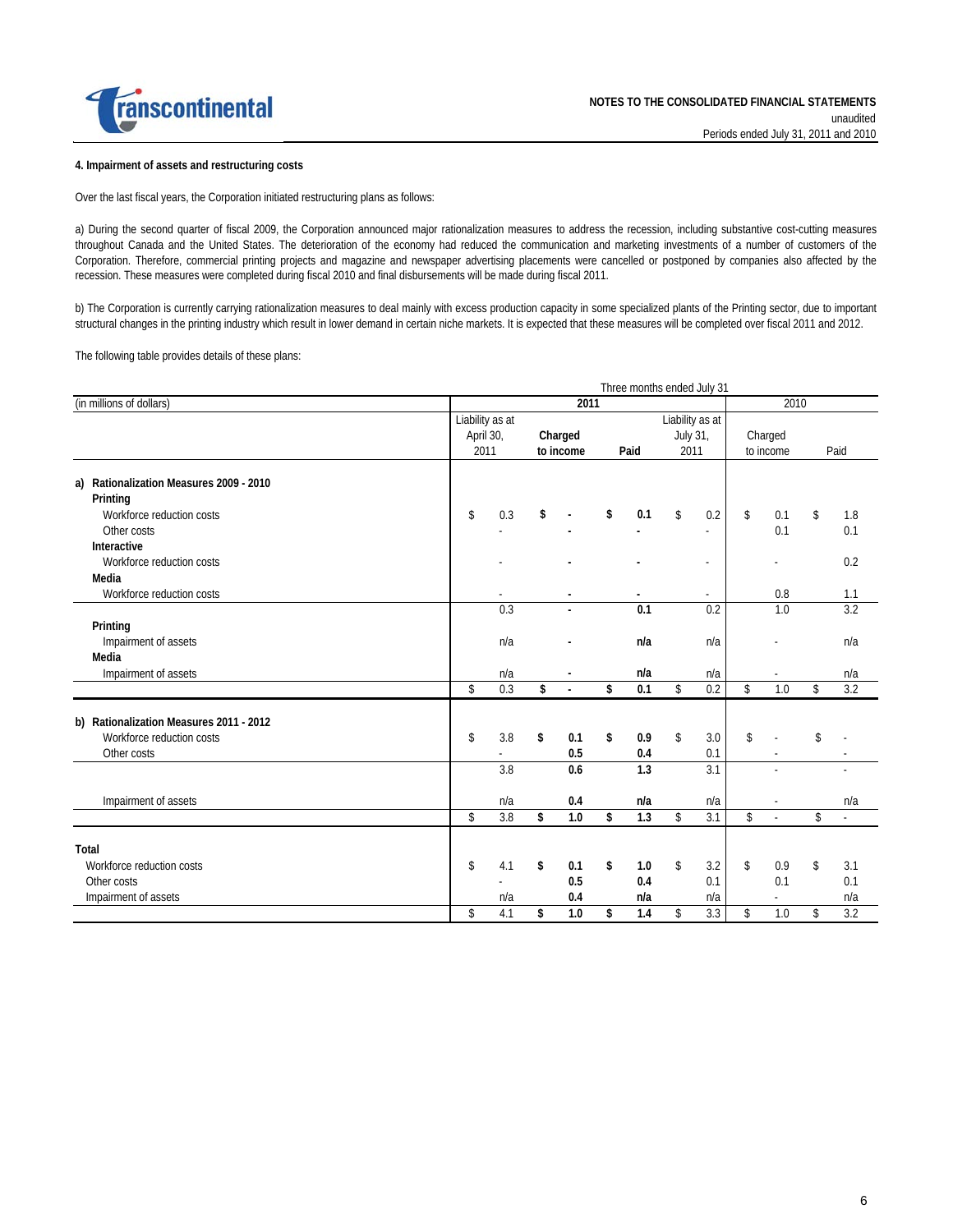

#### **4. Impairment of assets and restructuring costs (continued)**

|                                            |             |           |             |            |             |                 |            | Nine months ended July 31 |          |                 |                         |           |                |
|--------------------------------------------|-------------|-----------|-------------|------------|-------------|-----------------|------------|---------------------------|----------|-----------------|-------------------------|-----------|----------------|
| (in millions of dollars)                   |             | Total     |             |            |             |                 | 2011       |                           |          |                 |                         | 2010      |                |
|                                            |             |           |             |            |             | Liability as at |            |                           |          | Liability as at |                         |           |                |
|                                            |             | Charged   |             |            | October 31, |                 | Charged    |                           | July 31, |                 |                         | Charged   |                |
|                                            |             | to income |             | Forecasted | 2010        |                 | to income  | Paid                      | 2011     |                 |                         | to income | Paid           |
| Rationalization Measures 2009 - 2010<br>a) |             |           |             |            |             |                 |            |                           |          |                 |                         |           |                |
| Printing                                   |             |           |             |            |             |                 |            |                           |          |                 |                         |           |                |
| Workforce reduction costs                  | \$          | 27.2      | \$          | 27.2       | \$          | 2.9             | \$         | \$<br>2.7                 | \$       | 0.2             | $\sqrt[6]{\frac{1}{2}}$ | 3.3       | \$<br>7.2      |
| Other costs                                |             | 4.3       |             | 4.3        |             |                 |            |                           |          |                 |                         | 0.6       | 0.4            |
| Interactive                                |             |           |             |            |             |                 |            |                           |          |                 |                         |           |                |
| Workforce reduction costs                  |             | 2.1       |             | 2.1        |             | 0.6             |            | 0.6                       |          |                 |                         |           | 0.4            |
| Other costs                                |             | 0.2       |             | 0.2        |             |                 |            |                           |          |                 |                         |           |                |
| Media                                      |             |           |             |            |             |                 |            |                           |          |                 |                         |           |                |
| Workforce reduction costs                  |             | 10.4      |             | 10.4       |             | 0.4             |            | 0.4                       |          | $\sim$          |                         | 1.2       | 4.2            |
|                                            |             | 44.2      |             | 44.2       |             | 3.9             |            | 3.7                       |          | 0.2             |                         | 5.1       | 12.2           |
| Printing                                   |             |           |             |            |             |                 |            |                           |          |                 |                         |           |                |
| Impairment of assets                       |             | 16.5      |             | 16.5       |             | n/a             |            | n/a                       |          | n/a             |                         | 0.2       | n/a            |
| Media                                      |             |           |             |            |             |                 |            |                           |          |                 |                         |           |                |
| Impairment of assets                       |             | 1.6       |             | 1.6        |             | n/a             |            | n/a                       |          | n/a             |                         | 0.1       | n/a            |
|                                            | $\mathsf S$ | 62.3      | $\mathsf S$ | 62.3       | $\mathsf S$ | 3.9             | \$         | \$<br>3.7                 | \$       | 0.2             | $\mathsf{\$}$           | 5.4       | \$<br>12.2     |
|                                            |             |           |             |            |             |                 |            |                           |          |                 |                         |           |                |
| b) Rationalization Measures 2011 - 2012    |             |           |             |            |             |                 |            |                           |          |                 |                         |           |                |
| Workforce reduction costs                  | \$          | 9.9       | \$          | 9.9        | \$          | 5.5             | \$<br>4.4  | \$<br>6.9                 | \$       | 3.0             | $\mathbb{S}$            |           | \$             |
| Other costs                                |             | 1.9       |             | 2.0        |             | ä,              | 1.9        | 1.8                       |          | 0.1             |                         | ÷.        | $\sim$         |
|                                            |             | 11.8      |             | 11.9       |             | 5.5             | 6.3        | 8.7                       |          | 3.1             |                         | L.        | $\overline{a}$ |
| Impairment of assets                       |             | 4.6       |             | 4.6        |             | n/a             | 3.9        | n/a                       |          | n/a             |                         |           | n/a            |
|                                            | \$          | 16.4      | $\mathsf S$ | 16.5       | \$          | 5.5             | \$<br>10.2 | \$<br>8.7                 | \$       | 3.1             | $\mathsf{\$}$           |           | \$             |
| Total                                      |             |           |             |            |             |                 |            |                           |          |                 |                         |           |                |
| Workforce reduction costs                  | \$          | 49.6      | \$          | 49.6       | \$          | 9.4             | \$<br>4.4  | \$<br>10.6                | \$       | 3.2             | \$                      | 4.5       | \$<br>11.8     |
|                                            |             |           |             |            |             |                 | 1.9        | 1.8                       |          |                 |                         |           |                |
| Other costs                                |             | 6.4       |             | 6.5        |             |                 |            |                           |          | 0.1             |                         | 0.6       | 0.4            |
| Impairment of assets                       |             | 22.7      |             | 22.7       |             | n/a             | 3.9        | n/a                       |          | n/a             |                         | 0.3       | n/a            |
|                                            | \$          | 78.7      | \$          | 78.8       | \$          | 9.4             | \$<br>10.2 | \$<br>12.4                | \$       | 3.3             | \$                      | 5.4       | \$<br>12.2     |

#### **Property, plant and equipment held for sale**

Property, plant and equipment held for sale include certain real estate assets that were no longer necessary in the ongoing operations following the 2011-2012 rationalization measures. These real estate assets are no longer amortized. No loss was recognized in the consolidated statement of income for the nine-month period ended July 31, 2011, since the estimated fair value less costs to sell is greater than their carrying amount. The future potential gain on disposal resulting from the sale of these real estate assets will be presented against restructuring costs.

#### **5. Goodwill**

During the second quarter of fiscal 2011, the Corporation has conducted its annual impairment test of goodwill. This test is carried in two steps. In the first step, the Corporation estimates the fair value of the reporting unit by multiplying normalized earnings before amortization, interest and income taxes by multiples based on market inputs. If at the conclusion of this first step there is an indication of impairment, the Corporation carries the second step to determine the amount of the impairment. In the second step, the Corporation estimates the fair value of the reporting unit using discounted future cash flows, considering expected future operating results, economic conditions and a general outlook for the industry in which the reporting unit operates, and compares it with the fair value of the net identifiable assets in order to evaluate the fair value of the goodwill.

At the conclusion of the first step, the Corporation identified certain reporting units in the Interactive sector for which their book value exceed their fair value. A goodwill of approximately \$25.0 million is allocated to these reporting units.

At the moment of the publication of these consolidated financial statements, the Corporation has not completed the second step of the test, due to important changes in the business plan recently implemented in the Interactive sector. These changes generate uncertainty on future cash flows of the reporting units identified in the first step. Therefore, it is impossible to estimate the amount of the potential impairment. The Corporation expects to complete the second step by the end of fiscal 2011. As a result, no impairment of goodwill has been recorded for the three-month and the nine-month periods ended July 31, 2011.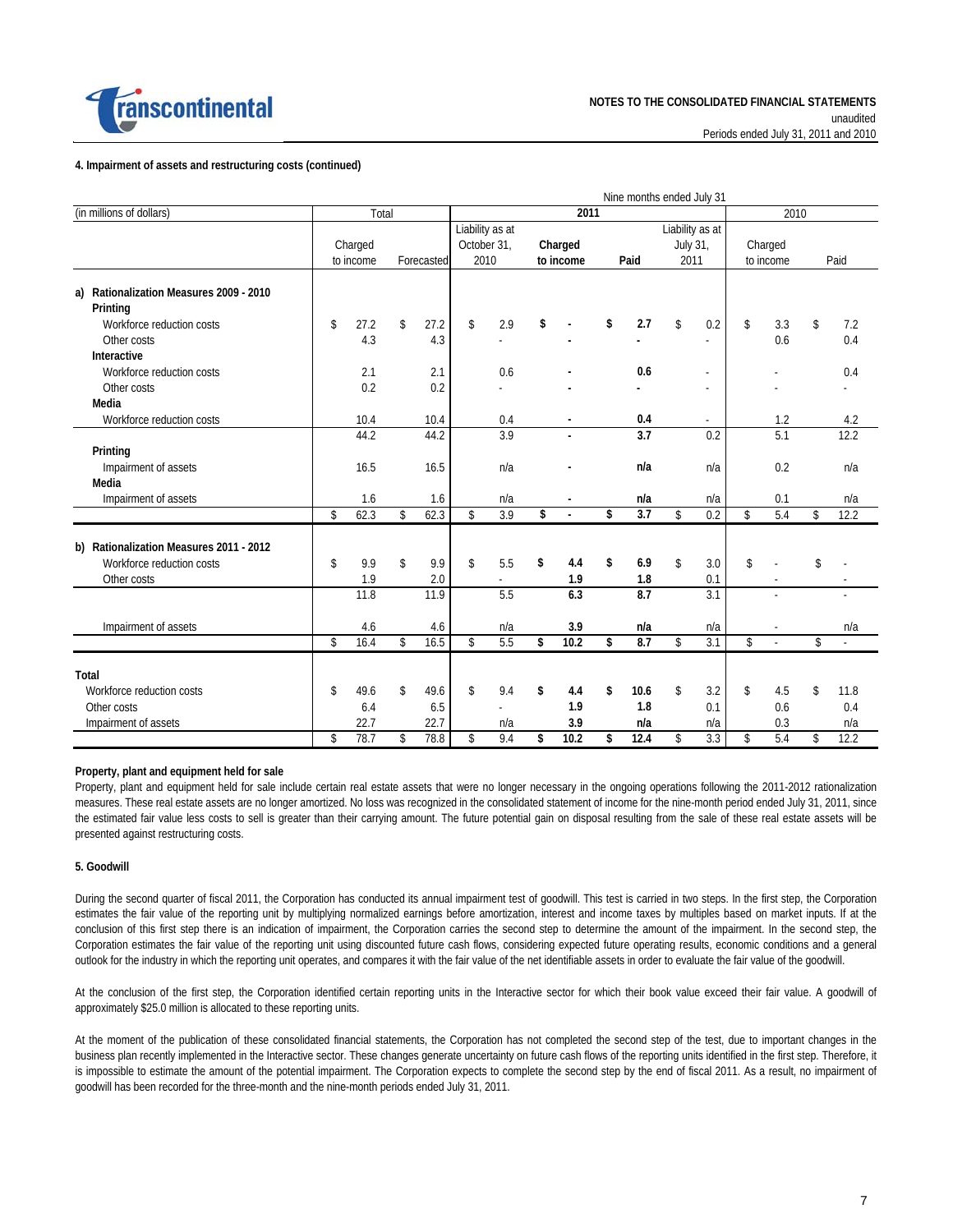

#### **6. Financial expenses**

|                                      | Three months ended<br>July 31 |      |  |       |  | Nine months ended<br>July 31 |  |       |  |
|--------------------------------------|-------------------------------|------|--|-------|--|------------------------------|--|-------|--|
| (in millions of dollars)             |                               | 2011 |  | 2010  |  | 2011                         |  | 2010  |  |
| Financial expenses on long-term debt |                               |      |  | 9.6   |  | 25.9                         |  | 29.5  |  |
| Other expenses                       |                               | 1.8  |  | 0.9   |  | 3.9                          |  | 2.4   |  |
| Foreign exchange loss (gain)         |                               | 0.4  |  | (0.1) |  | (0.4)                        |  | (1.0) |  |
|                                      |                               | 9.9  |  | 10.4  |  | 29.4                         |  | 30.9  |  |

For the three-month and nine-month periods ended July 31, 2011, negligible amounts of interest were capitalized on property, plant and equipment (\$0.9 million and \$2.2 million for the same periods in 2010).

#### **7. Income taxes**

|                                                                         | Three months ended<br>July 31 |     |       |    | Nine months ended<br>July 31 |    |       |
|-------------------------------------------------------------------------|-------------------------------|-----|-------|----|------------------------------|----|-------|
| (in millions of dollars)                                                | 2011                          |     | 2010  |    | 2011                         |    | 2010  |
| Income taxes at statutory tax rate                                      | \$<br>13.3                    | S.  | 13.8  | \$ | 34.6                         | Y. | 37.3  |
| Effect of foreign tax rate differences                                  | (1.0)                         |     | (1.4) |    | (3.4)                        |    | (5.1) |
| Effect of Ontario corporate income tax rate reductions (a)              |                               |     |       |    |                              |    | (2.4) |
| Changes in valuation allowance on capital losses                        | 1.1                           |     | 0.5   |    | (2.5)                        |    | (3.6) |
| Other                                                                   | (0.7)                         |     | (1.2) |    | (3.4)                        |    | 0.6   |
| Income taxes at effective tax rate                                      | 12.7                          |     | 11.7  |    | 25.3                         |    | 26.8  |
| Income taxes include the following items:                               |                               |     |       |    |                              |    |       |
| Income taxes before the following items:                                | \$<br>12.8                    | \$. | 11.9  | \$ | 29.6                         |    | 30.6  |
| Income taxes on impairment of assets and restructuring costs (Note 4)   | (0.1)                         |     | (0.2) |    | (2.7)                        |    | (1.4) |
| Income taxes on expenses related to long-term debt prepayment (Note 11) |                               |     |       |    | (1.6)                        |    |       |
| Effect of Ontario corporate income tax rate reductions (a)              |                               |     |       |    |                              |    | (2.4) |
| Income taxes at effective tax rate                                      | 12.7                          |     | 11.7  |    | 25.3                         |    | 26.8  |

a) Corporate tax rate reductions announced in the March 26, 2009 Ontario budget were adopted on December 15, 2009. These reductions in corporation tax rates have reduced the income tax expense and net future income tax liabilities by \$2.4 million in the first quarter of fiscal 2010.

#### **8. Discontinued operations**

On July 12, 2011, the Corporation has entered into a definitive agreement with Quad/Graphics, Inc. to sell its Mexican printing operations. This transaction is valued at \$80.0 million. Note 16 explains in more detail the terms of this transaction.

In connection with the anticipated sale of Mexican printing operations, the Corporation has conducted an impairment test on the net assets related to Mexican printing operations, and recorded a loss of \$21.6 million during the three-month period ended July 31, 2011. The Corporation was required to consider foreign exchange losses of \$48.7 million accumulated under "Foreign currency translation adjustment" in the "Accumulated other comprehensive loss" in the carrying value of the net assets related to Mexican printing operations.

On February 10, 2010, the Corporation signed an agreement with IWCO Direct, a U.S.-company headquartered in Minnesota, to sell substantially all of its high-volume direct mail assets in the United States, for net proceeds of \$105.7 million. The closing of the transaction took place on April 1st, 2010.

The following table presents the results of discontinued operations:

|                                                                                                     |  |        | July 31 | Three months ended | Nine months ended<br>July 31 |  |        |
|-----------------------------------------------------------------------------------------------------|--|--------|---------|--------------------|------------------------------|--|--------|
| (in millions of dollars)                                                                            |  | 2011   |         | 2010               | 2011                         |  | 2010   |
| Revenues                                                                                            |  | 17.5   |         | 19.0               | 48.8                         |  | 127.5  |
| Expenses                                                                                            |  | 17.1   |         | 24.9               | 46.4                         |  | 138.8  |
| Income (loss) before income taxes                                                                   |  | 0.4    |         | (5.9)              | 2.4                          |  | (11.3) |
| Income taxes (recovered)                                                                            |  | 0.1    |         | (1.3)              | 0.8                          |  | (2.6)  |
| Income (loss) related to the operation of discontinued operations                                   |  | 0.3    |         | (4.6)              | 1.6                          |  | (8.7)  |
| Gain (loss) related to the discontinuance of operations, net of related income taxes of nil in 2011 |  |        |         |                    |                              |  |        |
| and 0.9 and 24.1 for the three-month and nine-month periods ended July 31, 2010                     |  | (21.6) |         | 0.9                | (21.6)                       |  | 39.2   |
| Net income (loss) from discontinued operations                                                      |  | (21.3) |         | (3.7)              | (20.0)                       |  | 30.5   |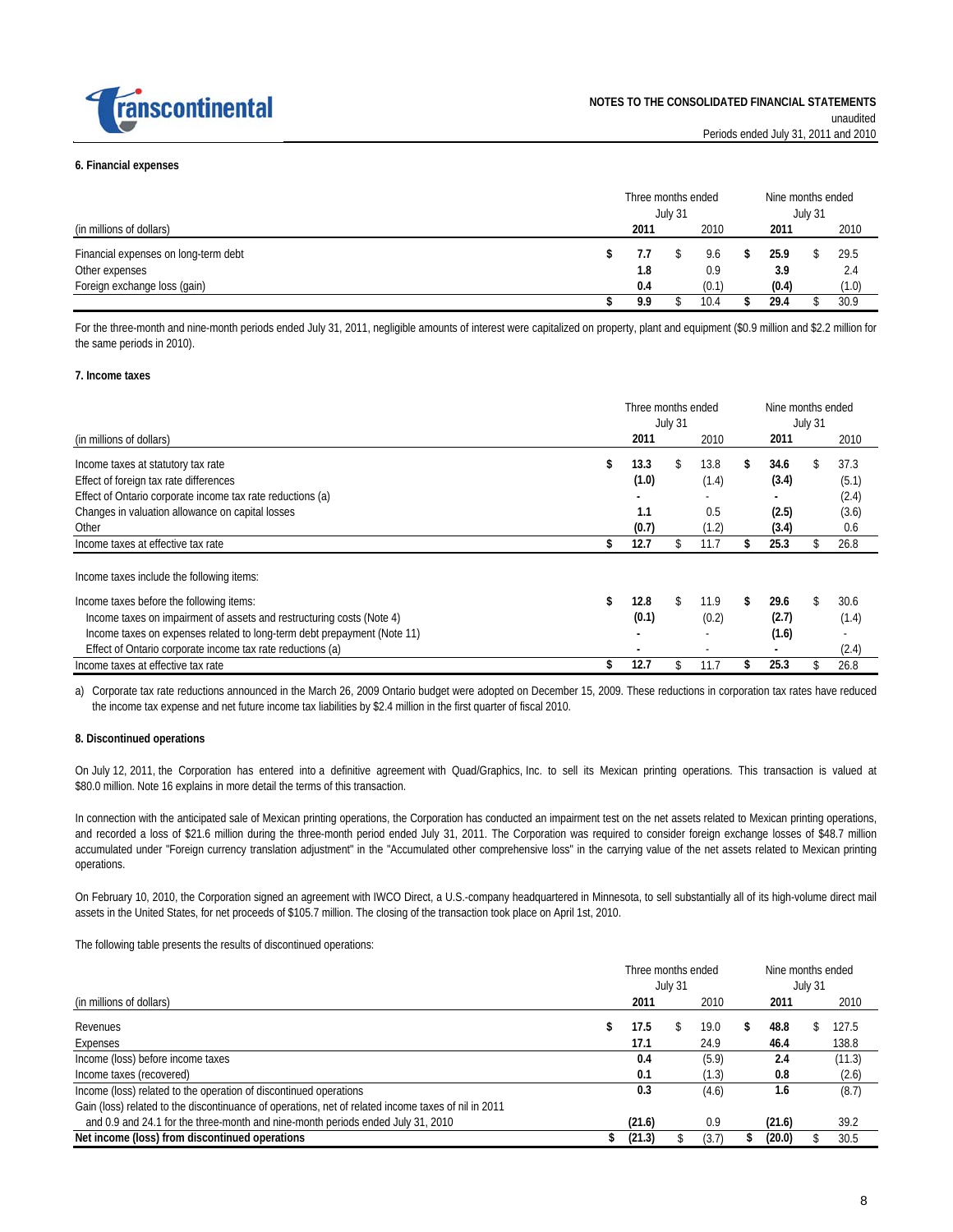

#### **9. Pension plans**

The Corporation offers various contributory and non-contributory defined benefit pension plans and defined contribution pension plans to its employees and those of its participating subsidiaries.

The cost related to these plans is as follows:

|                                                                     | Three months ended<br>July 31 |              |  |            |   | Nine months ended<br>July 31 |  |             |  |
|---------------------------------------------------------------------|-------------------------------|--------------|--|------------|---|------------------------------|--|-------------|--|
| (in millions of dollars)                                            |                               | 2011         |  | 2010       |   | 2011                         |  | 2010        |  |
| Defined benefit pension plans<br>Defined contribution pension plans | \$                            | (1.4)<br>4.5 |  | 2.0<br>3.0 | S | (2.1)<br>13.6                |  | 13.3<br>4.1 |  |
|                                                                     |                               | J.           |  | 5.0        |   | 11.5                         |  | 17.4        |  |

#### **10. Accounts receivable**

On February 16, 2011, the Corporation put in place a new two-year securitization program with a trust whose financial services agent is a Canadian bank, to sell, from time to time, certain accounts receivable of its subsidiaries. The maximum net consideration permitted under this program is \$200.0 million, of which up to 20% of accounts receivable denominated in U.S. dollars.

As at July 31, 2011, no amount was drawn from this source of financing.

#### **11. Long-term debt**

On February 17, 2011, the Corporation prepaid, according to the terms described in the agreement, its \$100.0 million term credit facility granted by Caisse de dépôt et placement du Québec during the second quarter of fiscal 2009. This five-year financing bore interest at bankers' acceptance rate + 6.375%. This debt prepayment was made using the revolving credit facility, and resulted in unusual costs of \$4.5 million in the second quarter of fiscal 2011, of which \$1.1 million had no effect on cash flows.

During the second quarter of fiscal 2011, the Corporation reclassified gains and losses related to its two interest rate swaps of \$50.0 million each, due to the discontinuance of hedge accounting, as future operations originally anticipated will not happen. These interest rate swaps were used to lock its \$100.0 million term credit facility granted by Caisse de dépôt et placement du Québec interest rate for five years at 8.39% per year. On June 24, 2011, the Corporation re-designated one of the two interest rate swaps of \$50.0 million as cash flow hedge accounting related to interest payments on a portion of its revolving credit facility. The portion of the fair value of interest rate swaps not eligible for hedge accounting has resulted in increased financial expenses of \$1.0 million for the three-month and nine-month periods ended July 31, 2011.

On July 4, 2011, the Corporation prepaid, according to the terms described in the agreement, its term loan of \$50.0 million granted by SGF Rexfor Inc. during the third quarter of fiscal 2009. This five-year financing bore interest at 8.25% per year. This debt prepayment was made using the revolving credit facility, and resulted in unusual costs of \$1.3 million that were recorded in the second quarter of fiscal 2011, of which \$0.3 million had no effect on cash flows.

#### **12. Net income per participating share**

The following table is a reconciliation of the components used in the calculation of basic and diluted net income from continuing operations per participating share for the threemonth and nine-month periods ended July 31:

|                                                                           | Three months ended<br>July 31 |  |      | Nine months ended<br>July 31 |  |      |
|---------------------------------------------------------------------------|-------------------------------|--|------|------------------------------|--|------|
|                                                                           | 2011                          |  | 2010 | 2011                         |  | 2010 |
| Numerator (in millions of dollars)                                        |                               |  |      |                              |  |      |
| Net income from continuing operations                                     | 33.6                          |  | 34.3 | \$<br>94.9                   |  | 96.7 |
| Dividends on preferred shares, net of related income taxes                | 1.7                           |  | 1.7  | 5.1                          |  | 5.1  |
| Net income from continuing operations, applicable to participating shares | 31.9                          |  | 32.6 | 89.8                         |  | 91.6 |
| Denominator (in millions)                                                 |                               |  |      |                              |  |      |
| Weighted average number of participating shares - basic                   | 81.0                          |  | 80.8 | 81.0                         |  | 80.8 |
| Weighted average number of dilutive options                               | 0.1                           |  | 0.1  | 0.1                          |  | 0.1  |
| Weighted average number of participating shares - diluted                 | 81.1                          |  | 80.9 | 81.1                         |  | 80.9 |

In the calculation of the diluted net income per share, 1,095,332 stock options were considered anti-dilutive as at July 31, 2011 (1,021,460 as at July 31, 2010), since their exercise price was greater than the average stock price of the Class A Subordinate Voting Shares during the period. Therefore, these stock options were excluded from the calculation.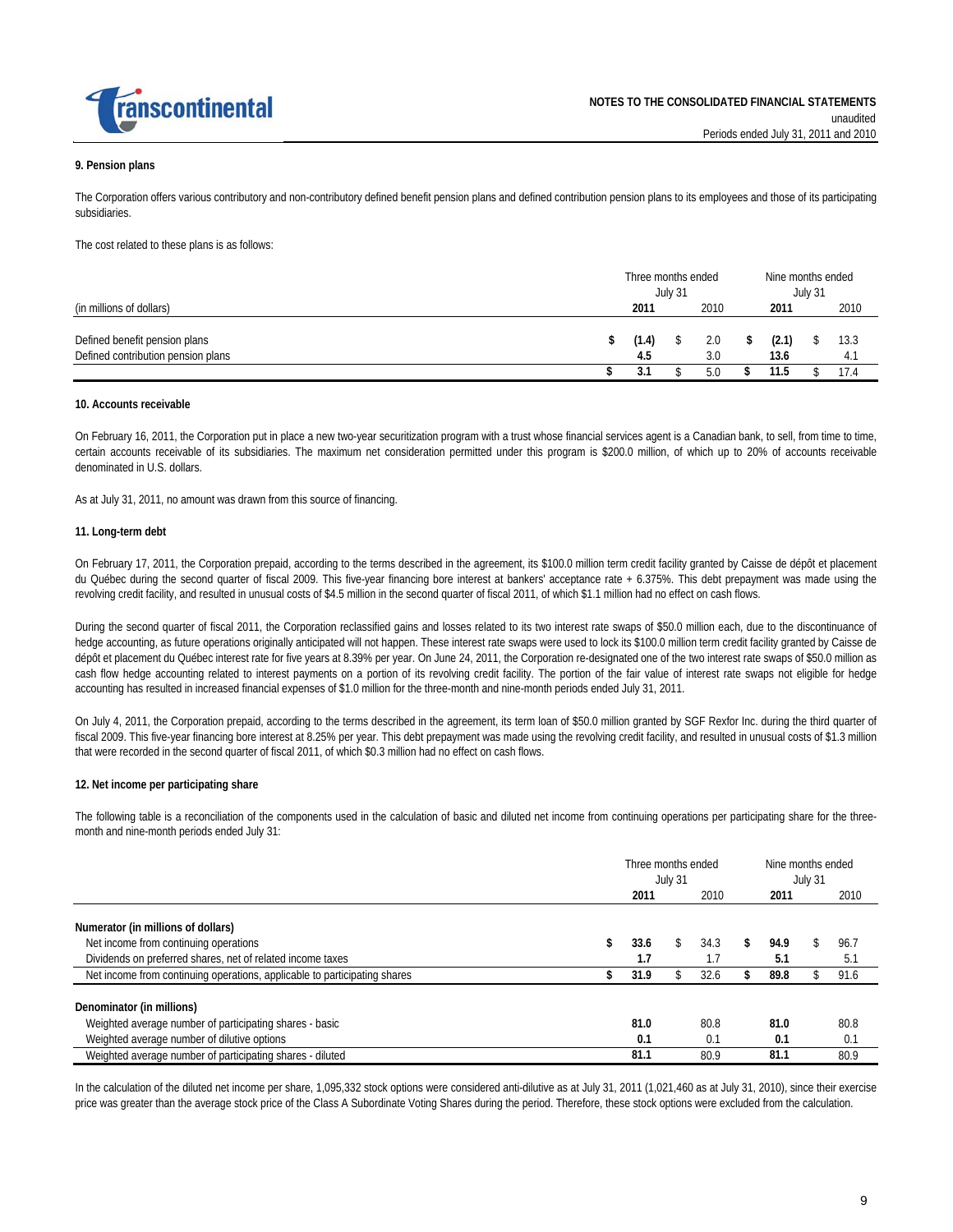

#### **13. Stock-based compensation plans**

#### **Stock option plan**

The Corporation offers a stock option plan for the benefit of certain of its officers and senior executives. Under the plan, each stock option entitles its holder to receive one Class A Subordinate Voting Share upon exercise and the exercise price is determined using the weighted average price of all trades for the five days immediately preceding the grant of the stock option.

Stock-based compensation costs of \$0.2 million were charged to income and as an increase to contributed surplus of shareholders' equity for the three-month periods ended July 31, 2011 and 2010. For the nine-month periods ended July 31, 2011 and 2010, the costs were \$0.5 million and \$0.6 million, respectively.

The following table summarizes the changes in outstanding stock options:

|                              |                          | Three months ended July 31 |           |             |  |  |  |  |  |  |
|------------------------------|--------------------------|----------------------------|-----------|-------------|--|--|--|--|--|--|
|                              | 2011                     |                            | 2010      |             |  |  |  |  |  |  |
|                              |                          | Weighted                   |           | Weighted    |  |  |  |  |  |  |
|                              |                          | average                    |           | average     |  |  |  |  |  |  |
|                              | Number of                | exercise                   | Number of | exercise    |  |  |  |  |  |  |
|                              | options                  | price                      | options   | price       |  |  |  |  |  |  |
| Balance, beginning of period | 1,614,522                | 16.70<br>\$                | 1,785,320 | 16.14<br>S. |  |  |  |  |  |  |
| Exercised                    | $\overline{\phantom{a}}$ |                            | (26,680)  | 9.91        |  |  |  |  |  |  |
| Cancelled                    | (20, 300)                | 20.77                      | (44,050)  | 20.10       |  |  |  |  |  |  |
| Balance, end of period       | 1,594,222                | 16.64                      | 1,714,590 | 16.14       |  |  |  |  |  |  |

|                                   |                             |          | Nine months ended July 31 |              |  |
|-----------------------------------|-----------------------------|----------|---------------------------|--------------|--|
|                                   | 2011                        |          |                           | 2010         |  |
|                                   |                             | Weighted |                           | Weighted     |  |
|                                   |                             | average  |                           | average      |  |
|                                   | Number of                   | exercise | Number of                 | exercise     |  |
|                                   | options<br>options<br>price |          |                           |              |  |
| Balance, beginning of period      | 1,542,490                   | 16.76    | 2,006,575                 | 17.23<br>\$. |  |
| Granted                           | 164,672                     | 16.20    | 173,100                   | 13.09        |  |
| Exercised                         | (18, 590)                   | 10.26    | (47,000)                  | 9.73         |  |
| Cancelled                         | (94, 350)                   | 19.02    | (418,085)                 | 20.83        |  |
| Balance, end of period            | 1,594,222                   | 16.64    | 1,714,590                 | 16.14<br>\$. |  |
| Options exercisable as at July 31 | 1,121,375                   | 18.08    | 1,204,240                 | 17.75        |  |

#### **Exercise of stock options**

When holders exercise their stock options, the amounts received from them are credited to share capital. For stock options granted since November 1, 2002, the amount previously accounted for as an increase to contributed surplus is also transferred to share capital. For the three-month period ended July 31, 2011, no stock option was exercised. For the ninemonth period ended July 31, 2011, the amount received was \$0.2 million. For the three-month and nine-month periods ended July 31, 2010, the amounts received were \$0.3 million and \$0.5 million, respectively. No amount was transferred from contributed surplus to share capital for these periods.

The following table summarizes the assumptions used to calculate the weighted average fair value of stock options granted on the date of grant, using the Black-Scholes model for the nine-month periods ended July 31:

|                             | 2011    | 2010    |
|-----------------------------|---------|---------|
| Fair value of stock options | 5.40    | 4.31    |
| Assumptions:                |         |         |
| Dividend rate               | 1.6%    | 1.5%    |
| Expected volatility         | 39.8 %  | 38.6 %  |
| Risk-free interest rate     | 2.51 %  | 2.74%   |
| Expected life               | 5 years | 5 years |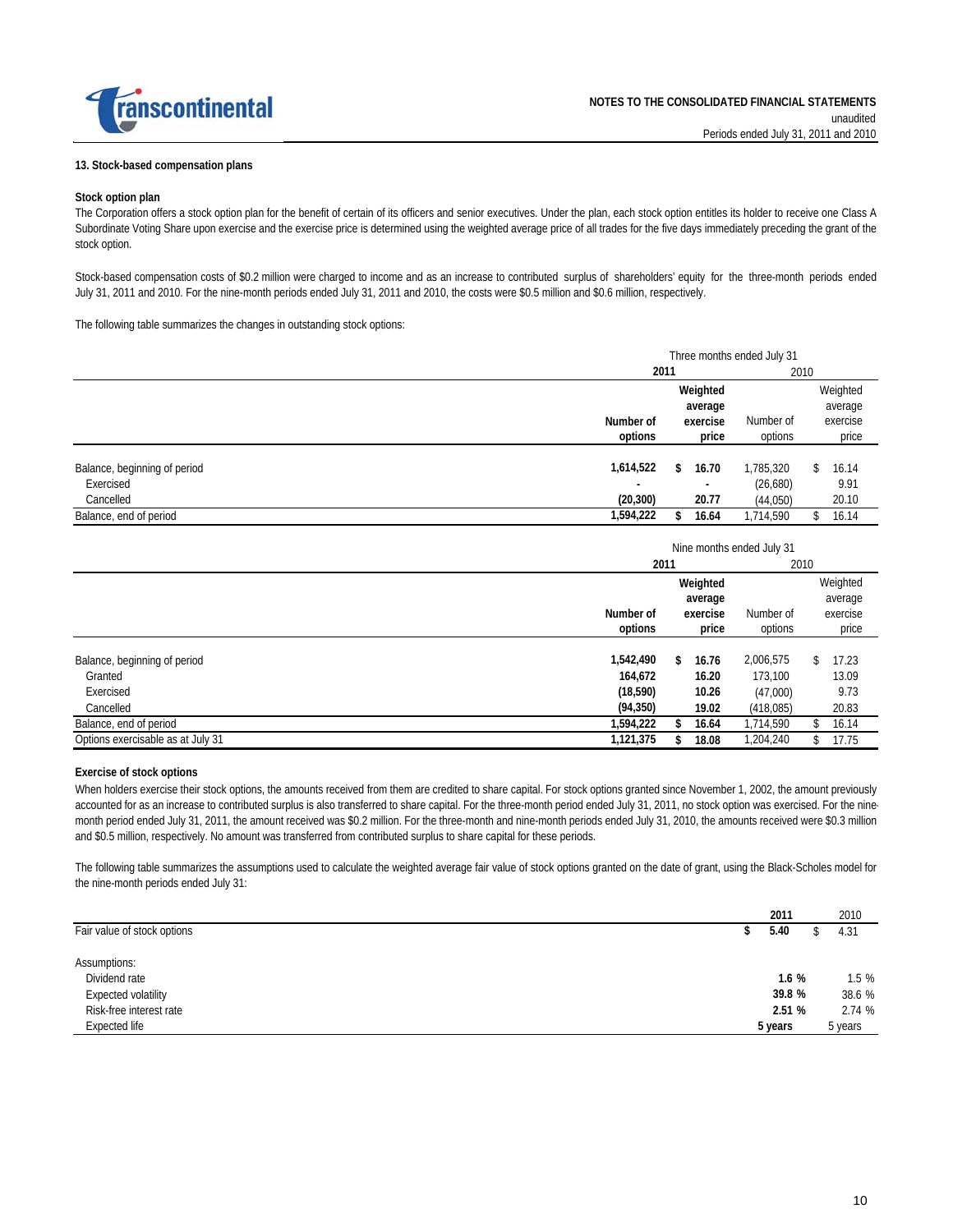

#### **13. Stock-based compensation plans (continued)**

#### **Share unit plan for senior executives**

The Corporation offers a share unit plan to its senior executives under which deferred share units ("DSU") and restricted share units ("RSU") are granted.

The following table provides details of this plan:

|                              | Three months ended July 31                                |           |            |                          |  |  |  |  |  |  |
|------------------------------|-----------------------------------------------------------|-----------|------------|--------------------------|--|--|--|--|--|--|
| Number of units              | 2011                                                      | 2010      | 2011       | 2010                     |  |  |  |  |  |  |
|                              | <b>DSU</b>                                                |           | <b>RSU</b> |                          |  |  |  |  |  |  |
| Balance, beginning of period | 203,359                                                   | 120,395   | 739,754    | 715,192                  |  |  |  |  |  |  |
| Units cancelled              | ٠                                                         |           | (19, 146)  | (11,001)                 |  |  |  |  |  |  |
| Units paid                   | ٠                                                         | (491)     |            |                          |  |  |  |  |  |  |
| Dividends paid in units      | 1,498                                                     | 612       |            |                          |  |  |  |  |  |  |
| Balance, end of period       | 204,857                                                   | 120,516   | 720,608    | 704,191                  |  |  |  |  |  |  |
| Number of units              | Nine months ended July 31<br>2011<br>2011<br>2010<br>2010 |           |            |                          |  |  |  |  |  |  |
|                              | <b>DSU</b>                                                |           |            | <b>RSU</b>               |  |  |  |  |  |  |
| Balance, beginning of period | 121,110                                                   | 127,870   | 676,627    | 548,808                  |  |  |  |  |  |  |
| Units granted                | 40,123                                                    | 53,240    | 233,383    | 277,013                  |  |  |  |  |  |  |
| Units cancelled              |                                                           | (58, 141) | (93, 704)  | (115, 546)               |  |  |  |  |  |  |
| Units paid                   | (2, 230)                                                  | (4,290)   | (53, 824)  | (6,084)                  |  |  |  |  |  |  |
| Units converted              | 41,874                                                    |           | (41, 874)  |                          |  |  |  |  |  |  |
| Dividends paid in units      | 3,980                                                     | 1,837     |            | $\overline{\phantom{a}}$ |  |  |  |  |  |  |
| Balance, end of period       | 204,857                                                   | 120,516   | 720,608    | 704,191                  |  |  |  |  |  |  |

The expenses recorded in the consolidated statements of income for the three-month periods ended July 31, 2011 and 2010 were \$1.5 million and \$1.3 million, respectively. For the nine-month periods ended July 31, 2011 and 2010, the expenses recorded in the consolidated statements of income were \$2.7 million and \$2.8 million, respectively. No amount was paid under the plan for the three-month period ended July 31, 2011, and a negligible amount was paid for the three-month period ended July 31, 2010. Amounts of \$0.9 million and \$0.1 million were paid under the plan for the nine-month periods ended July 31, 2011 and 2010, respectively.

#### **Share unit plan for directors**

The Corporation offers a deferred share unit plan for its directors. Under this plan, directors may elect to receive either cash, deferred share units, or a combination of both for their compensation.

The following table provides details of this plan:

|                              | Three months ended<br>July 31 |         | Nine months ended<br>July 31 |           |
|------------------------------|-------------------------------|---------|------------------------------|-----------|
| Number of units              | 2011                          | 2010    | 2011                         | 2010      |
| Balance, beginning of period | 177,087                       | 144.164 | 159.803                      | 167,783   |
| Directors compensation       | 7,170                         | 5,471   | 22.154                       | 21,085    |
| Units paid                   | $\overline{\phantom{a}}$      |         |                              | (40, 923) |
| Dividends paid in units      | 1.481                         | 928     | 3.781                        | 2,618     |
| Balance, end of period       | 185,738                       | 150.563 | 185,738                      | 150.563   |

The expenses recorded in the consolidated statements of income for the three-month periods ended July 31, 2011 and 2010 were \$0.4 million. For the nine-month periods ended July 31, 2011 and 2010, the expenses recorded in the consolidated statements of income were \$0.7 million. No amount has been paid for the three-month and nine-month periods ended July 31, 2011, and for the three-month period ended July 31, 2010 (\$0.5 million for the nine-month period ended July 31, 2010).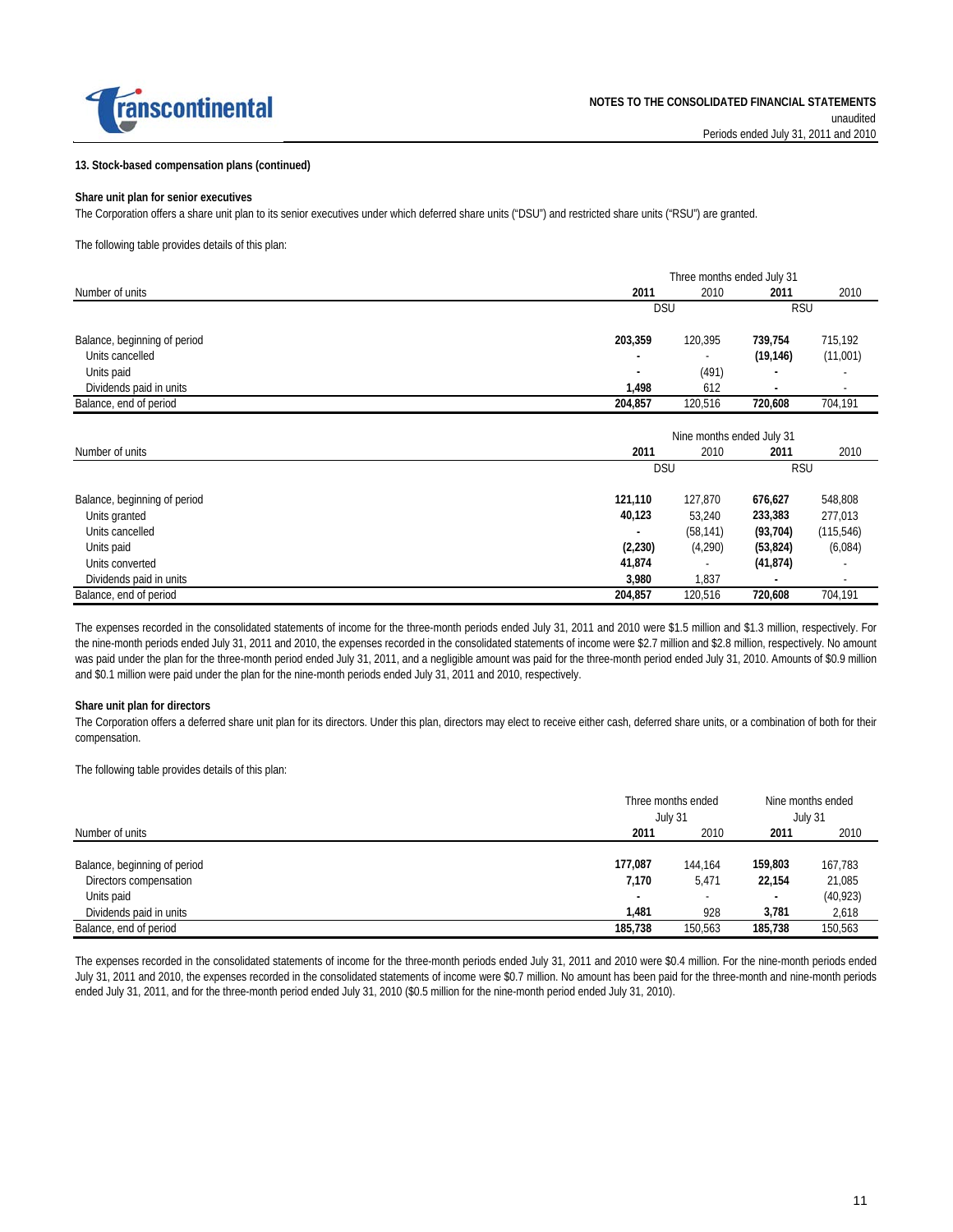

#### **14. Contributed surplus**

(in millions of dollars)

|  | Nine months ended |      |
|--|-------------------|------|
|  | July 31           |      |
|  | 2011              | 2010 |

| Balance, beginning of period                               | 13.  | 12.9   |
|------------------------------------------------------------|------|--------|
| Compensation costs relating to stock option plan (Note 13) |      | v.o    |
| Balance, end of period                                     | 14.2 | ن. ن ۱ |

#### **15. Accumulated other comprehensive loss**

| (in millions of dollars)                                                                                                                       |             |    |              |                    |    | Foreign<br>Currency<br>Translation<br>Adjustment |    | Cash<br><b>Flow</b><br>Hedges |     | Accumulated<br>Other Com-<br>prehensive<br>Loss |
|------------------------------------------------------------------------------------------------------------------------------------------------|-------------|----|--------------|--------------------|----|--------------------------------------------------|----|-------------------------------|-----|-------------------------------------------------|
| Balance as at November 1, 2009<br>Net change in gains (losses), net of income taxes                                                            |             |    |              |                    | \$ | (20.8)<br>(3.5)                                  | \$ | 0.7<br>(4.2)                  | \$. | (20.1)<br>(7.7)                                 |
| Balance as at July 31, 2010                                                                                                                    |             |    |              |                    | \$ | (24.3)                                           | S  | (3.5)                         | S   | (27.8)                                          |
| Balance as at November 1, 2010<br>Reclassification of a realized foreign exchange loss to net income of discontinued operations,               |             |    |              |                    | S  | (24.8)                                           | \$ | (4.5)                         | \$  | (29.3)                                          |
| related to the reduction of net investment in self-sustaining foreign operations (Note 8)<br>Net change in gains (losses), net of income taxes |             |    |              |                    |    | 21.6<br>(8.0)                                    |    | 1.0                           |     | 21.6<br>(7.0)                                   |
| Balance as at July 31, 2011                                                                                                                    |             |    |              |                    | \$ | (11.2)                                           |    | (3.5)                         |     | (14.7)                                          |
| As at July 31, 2011, the amounts expected to be reclassified to net income are as follows:                                                     |             |    |              |                    |    |                                                  |    | 2015                          |     |                                                 |
| (in millions of dollars)                                                                                                                       | 2011        |    | 2012         | 2013               |    | 2014 and thereafter                              |    |                               |     | Total                                           |
| Gains (losses) on derivatives designated as cash flow hedges<br>Income taxes                                                                   | \$<br>(0.1) | S  | 1.2<br>(0.3) | \$<br>(1.7)<br>0.4 | \$ | (1.1)<br>0.3                                     | \$ | (3.1)<br>0.9                  |     | (4.8)<br>1.3                                    |
|                                                                                                                                                | \$<br>(0.1) | \$ | 0.9          | \$<br>(1.3)        | \$ | (0.8)                                            | \$ | (2.2)                         | \$  | (3.5)                                           |

#### **16. Business acquisitions**

On July 12, 2011, the Corporation and Quad/Graphics, Inc. have entered into a definitive agreement under which the Corporation will indirectly acquire all the shares of Quad/Graphics Canada, Inc. In a separate transaction, the Corporation also entered into an agreement to sell to Quad/Graphics, Inc. its Mexican printing operations and to transfer its black and white book printing business for U.S. export, subject to regulatory approval, including the approval under the Canadian Competition Act. Essentially, these transactions represent an exchange of assets of a net value of approximately \$85.0 million, including \$80.0 million for the Mexican printing operations and \$5.0 million for the black and white book printing business for U.S. export. The Canadian transaction is expected to close in the coming months. The Mexican transaction was approved under the Federal Law on Mexican Economic Competition, and will be completed in the fourth quarter of fiscal 2011.

During the nine-month period ended July 31, 2011, the Corporation has made the following acquisitions:

| Operating sector | Acquisitions                                                                                  | Date of acquisition |
|------------------|-----------------------------------------------------------------------------------------------|---------------------|
| Interactive      | 100% of the shares of Vortxt Interactive Inc., a company operating in mobile solutions.       | November 1st, 2010  |
| Media            | Assets of <i>Journal Nouvelles Hebdo</i> , a weekly newspaper in the Dolbeau-Mistassini area. | April 28, 2011      |

For the nine-month period ended July 31, 2011, the Corporation paid an amount of \$5.4 million, relating to business acquisitions completed in the current and prior periods. No amount was paid for the three-month period ended July 31, 2011. Of the amount of \$5.4 million, \$0.5 million was included in the short-term liabilities as at October 31, 2010, and \$4.4 million was attributed to goodwill for the nine-month period ended July 31, 2011 (no amount was attributed to goodwill for the three-month period ended July 31, 2011).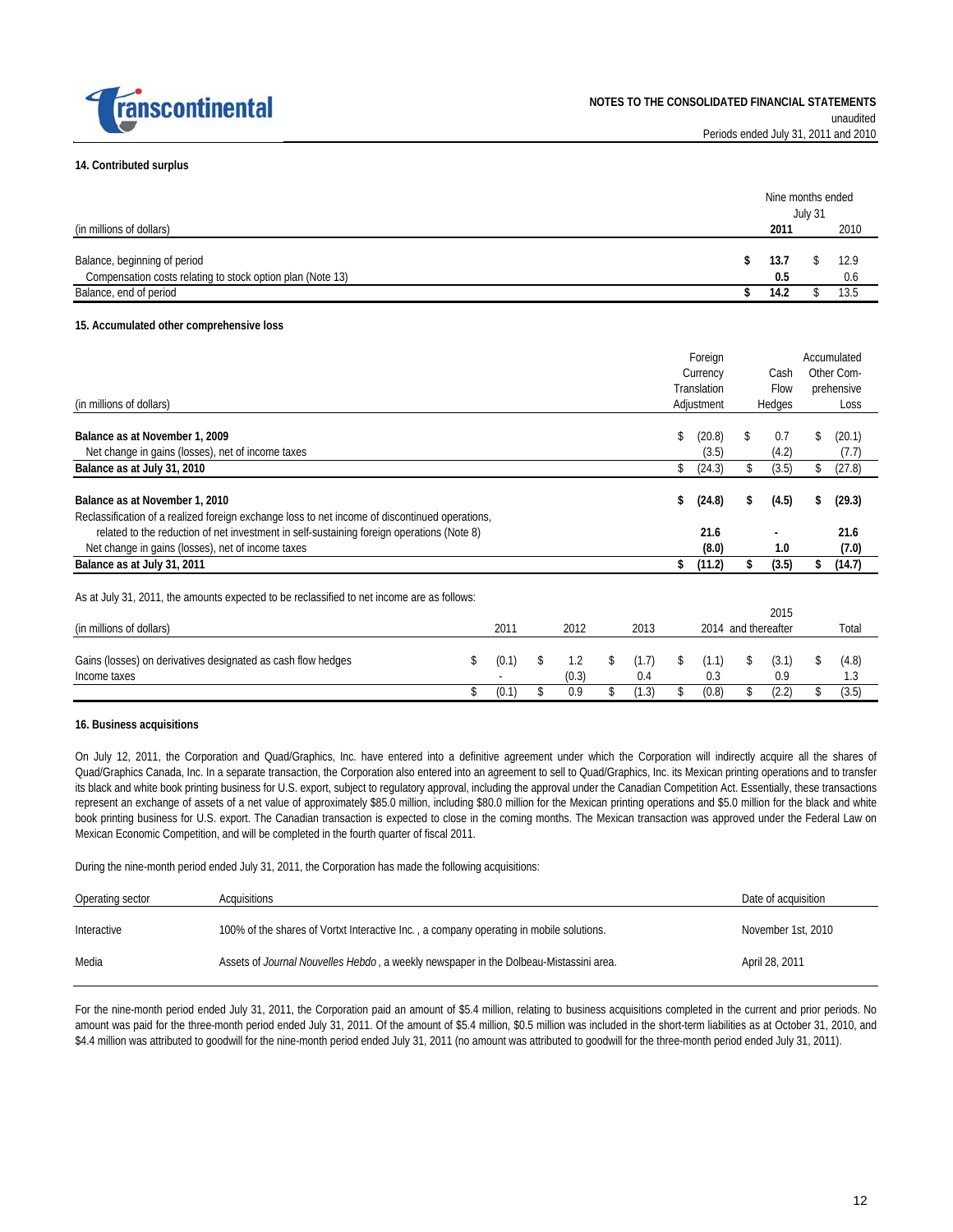

#### **17. Segmented information**

Sales between sectors of the Corporation are measured at the exchange amount. Transactions other than sales are measured at carrying amount.

|                                                                                           |    | Three months ended<br>July 31 |    |                 | Nine months ended  |                     |         |                     |  |
|-------------------------------------------------------------------------------------------|----|-------------------------------|----|-----------------|--------------------|---------------------|---------|---------------------|--|
| (in millions of dollars)                                                                  |    |                               |    |                 |                    |                     | July 31 |                     |  |
|                                                                                           |    | 2011                          |    | 2010            |                    | 2011                |         | 2010                |  |
| <b>Revenues</b>                                                                           |    |                               |    |                 |                    |                     |         |                     |  |
| Printing sector                                                                           | \$ | 329.0                         | \$ | 313.4           |                    | \$1.037.2           | \$      | 999.2               |  |
| Interactive sector                                                                        |    | 31.6                          |    | 31.3            |                    | 92.4                |         | 89.9                |  |
| Media sector                                                                              |    | 150.8                         |    | 155.1           |                    | 439.0               |         | 439.1               |  |
| Other activities and unallocated amounts                                                  |    | 2.1                           |    | 1.9             |                    | 6.2                 |         | 5.9                 |  |
| Inter-segment sales                                                                       |    |                               |    |                 |                    |                     |         |                     |  |
| Printing sector                                                                           |    | (19.2)                        |    | (19.9)          |                    | (64.1)              |         | (54.9)              |  |
| Interactive sector                                                                        |    | (0.2)                         |    |                 |                    | (1.0)               |         |                     |  |
|                                                                                           |    | (1.5)                         |    | (0.3)           |                    | (3.6)               |         | (1.9)               |  |
| Media sector                                                                              |    |                               |    | (0.2)           |                    |                     |         | (5.4)               |  |
| Total inter-segment sales                                                                 | \$ | (20.9)<br>492.6               | \$ | (20.4)<br>481.3 |                    | (68.7)<br>\$1,506.1 |         | (62.2)<br>\$1,471.9 |  |
|                                                                                           |    |                               |    |                 |                    |                     |         |                     |  |
| Operating income (loss) before amortization, impairment of assets and restructuring costs |    |                               |    |                 |                    |                     |         |                     |  |
| Printing sector                                                                           | \$ | 65.2                          | \$ | 57.9            | \$                 | 206.0               | \$      | 190.5               |  |
| Interactive sector                                                                        |    | (1.0)                         |    | 1.8             |                    | (1.8)               |         | 5.6                 |  |
| Media sector                                                                              |    | 23.9                          |    | 33.1            |                    | 59.9                |         | 75.4                |  |
| Other activities and unallocated amounts                                                  |    | (1.5)                         |    | (5.5)           |                    | (7.8)               |         | (17.1)              |  |
|                                                                                           | \$ | 86.6                          | \$ | 87.3            | \$                 | 256.3               | \$      | 254.4               |  |
|                                                                                           |    |                               |    |                 |                    |                     |         |                     |  |
| Operating income (loss)                                                                   |    |                               |    |                 |                    |                     |         |                     |  |
| Printing sector                                                                           | \$ | 43.0                          | \$ | 36.2            | \$                 | 125.0               | \$      | 118.6               |  |
| Interactive sector                                                                        |    | (3.2)                         |    | (0.6)           |                    | (10.5)              |         | (2.5)               |  |
| Media sector                                                                              |    | 19.0                          |    | 27.8            |                    | 41.3                |         | 61.1                |  |
| Other activities and unallocated amounts                                                  |    | (2.6)                         |    | (7.0)           |                    | 0.4                 |         | (21.6)              |  |
|                                                                                           | \$ | 56.2                          | \$ | 56.4            | \$                 | 156.2               | \$      | 155.6               |  |
| Acquisitions of property, plant and equipment <sup>(1)</sup>                              |    |                               |    |                 |                    |                     |         |                     |  |
| Printing sector                                                                           | \$ | 3.6                           | \$ | 17.4            | \$                 | 12.4                | \$      | 70.2                |  |
| Interactive sector                                                                        |    | 0.5                           |    | 1.3             |                    | 3.0                 |         | 5.9                 |  |
| Media sector                                                                              |    | 2.8                           |    | 2.0             |                    | 5.4                 |         | 6.5                 |  |
| Other activities and unallocated amounts                                                  |    | 0.3                           |    | 0.7             |                    | 0.9                 |         | 7.9                 |  |
|                                                                                           | \$ | 7.2                           | \$ | 21.4            | $\mathbf{\hat{S}}$ | 21.7                | \$      | 90.5                |  |
|                                                                                           |    |                               |    |                 |                    |                     |         |                     |  |
| Amortization of property, plant and equipment and intangible assets                       |    |                               |    |                 |                    |                     |         |                     |  |
| Printing sector                                                                           | \$ | 21.3                          | \$ | 21.7            | \$                 | 65.7                | \$      | 68.3                |  |
| Interactive sector                                                                        |    | 2.2                           |    | 2.4             |                    | 6.4                 |         | 8.0                 |  |
| Media sector                                                                              |    | 4.7                           |    | 4.4             |                    | 14.0                |         | 13.0                |  |
| Other activities and unallocated amounts                                                  |    | 1.2                           |    | 1.4             |                    | 3.8                 |         | 4.1                 |  |
|                                                                                           | \$ | 29.4                          | \$ | 29.9            | \$                 | 89.9                | \$      | 93.4                |  |

<sup>(1)</sup> These amounts represent total expenditures for additions to property, plant and equipment, whether they are paid or not.